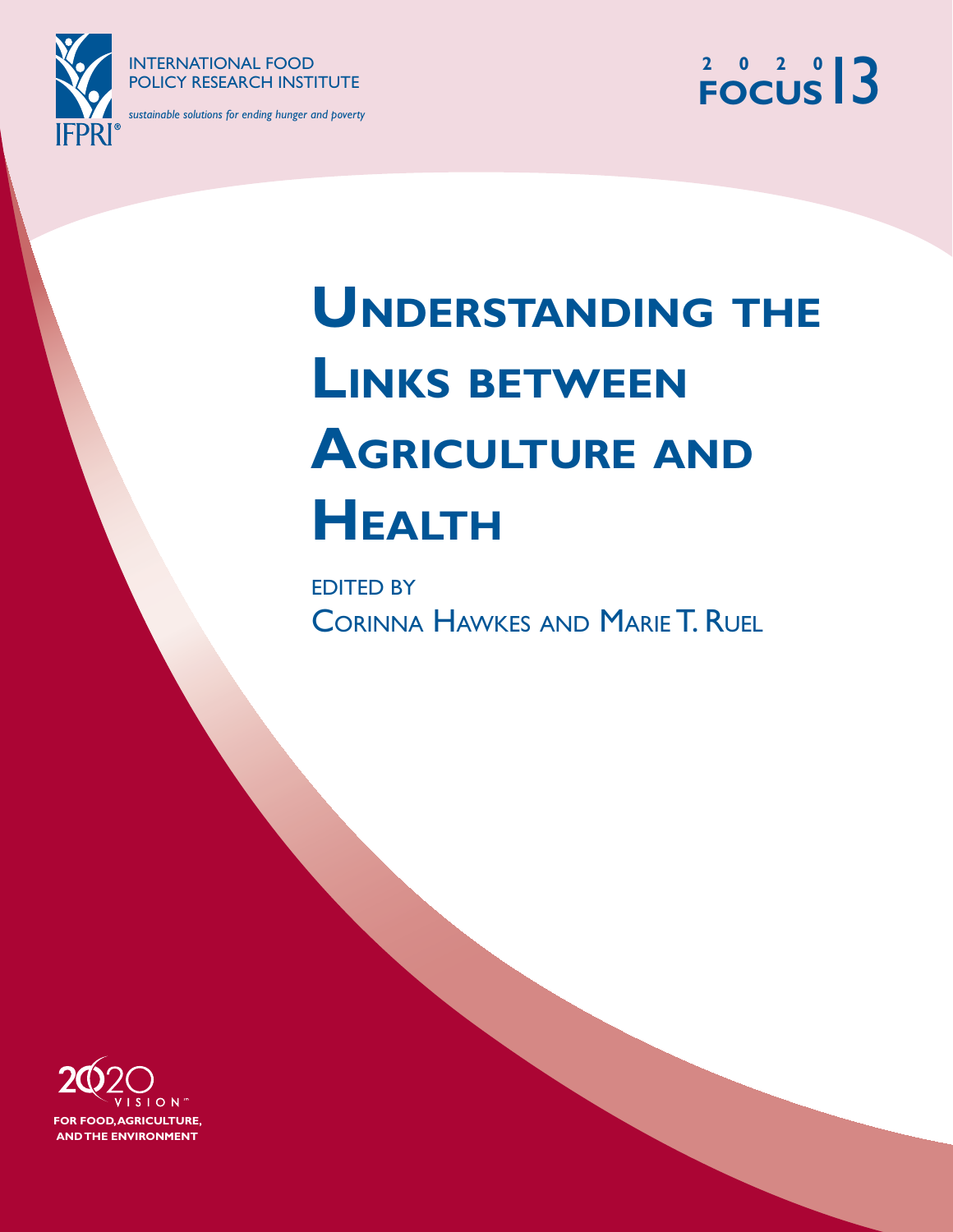### **Introduction**

Policymaking initiatives in agriculture and public health are often pursued in a parallel and unconnected fashion. Yet coherent, joint action in agriculture and health could have large potential benefits and substantially reduce risks for the poor. Among development professionals there is growing recognition that agriculture influences health, and health influences agriculture, and that both in turn have profound implications for poverty reduction. This recognition suggests that opportunities exist for agriculture to contribute to better health, and for health to contribute to agricultural productivity. To take advantage of these opportunities, however, it is crucial to understand the precise linkages between the two sectors. How do the linkages work? Where do opportunities for joint action lie, and what are the impediments? How can the agricultural and health sectors work together more closely and thereby contribute to addressing poverty?

To help increase the synergies, IFPRI and its sister centers in the Consultative Group on International Agricultural Research (CGIAR) have begun an initiative on agriculture and health. Part of this initiative is promoting better coordination of health-related research among CGIAR centers and various partners in the health sector. The linkages between agriculture and health are dynamic and complex, and working across sectors presents significant institutional challenges.

The policy briefs presented here draw on a wide body of research conducted within and outside the CGIAR. They provide a historical context to the links between agriculture and health, deal with specific health conditions and agricultural systems, and examine the challenges to linking agriculture and health in policy.

We are grateful to editors Corinna Hawkes and Marie Ruel, as well as to the contributors, for their valuable insights on the multiple, bidirectional linkages between agriculture and health.

Joachim von Braun Rajul Pandya-Lorch Rajul Pandya-Lorch Director General Head, 2020 Vision Initiative

The **International Food Policy Research Institute** (IFPRI) is one of several international research centers supported by the Consultative Group on International Agricultural Research (CGIAR). "**A 2020 Vision for Food, Agriculture, and the Environment**" is an initiative of IFPRI® to develop a shared vision and consensus for action on how to meet future world food needs while reducing poverty and protecting the environment. This set of Focus briefs presents technical research results that encompass a wide range of subjects drawn from research on policy-relevant aspects of agriculture, poverty, nutrition, and the environment. It contains materials that IFPRI believes are of key interest to those involved in addressing emerging food and development problems. The 2020 Vision Initiative gratefully acknowledges support from the following donors: Canadian International Development Agency; Danish International Development Agency (DANIDA); and Swedish International Development Cooperation Agency (SIDA).

The views expressed in these Focus briefs are those of the author(s) and are not necessarily endorsed by or representative of IFPRI or of the cosponsoring or supporting organizations.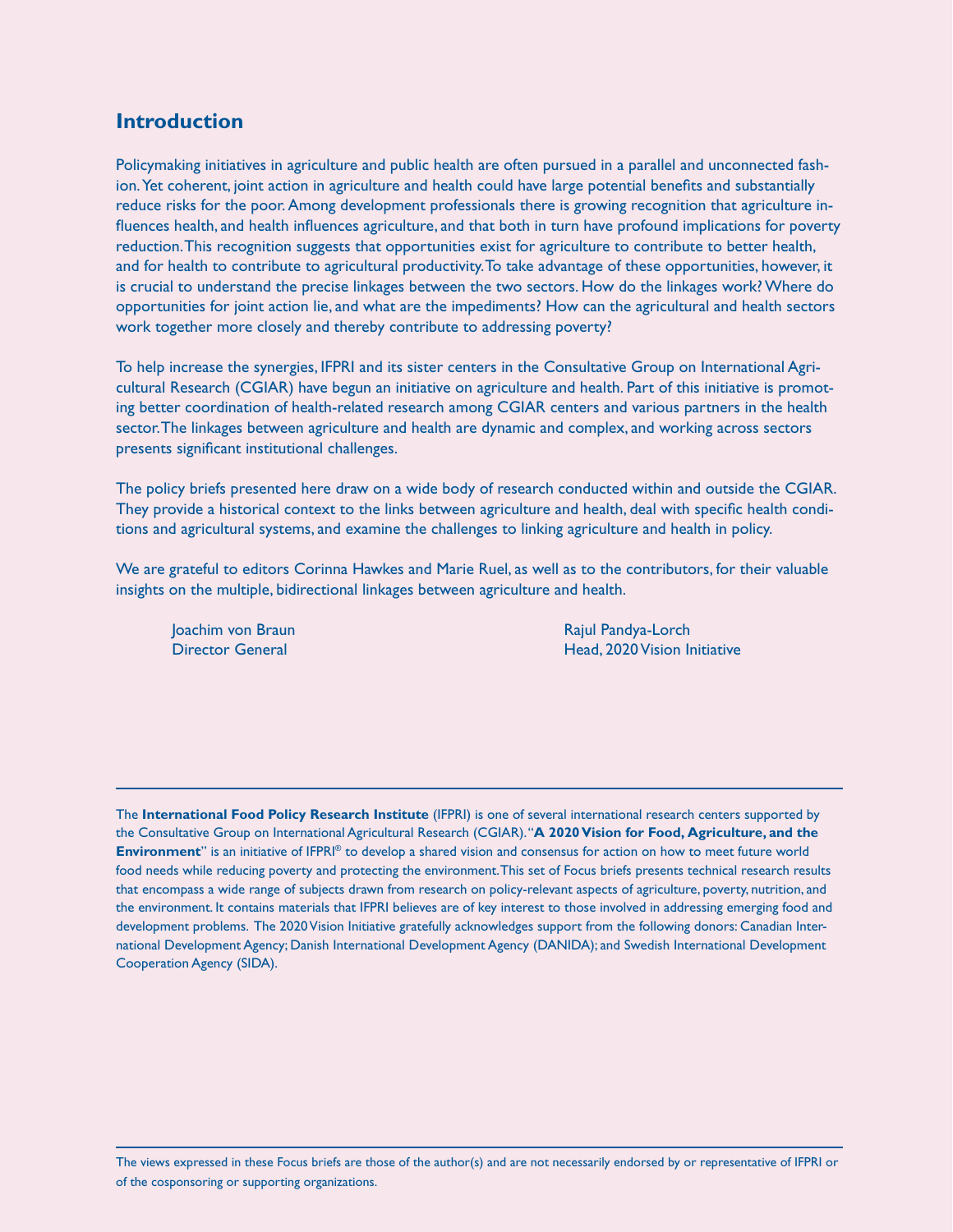### **UNDERSTANDING THE LINKS BETWEEN AGRICULTURE AND HEALTH Exercise the compositor of the compositor of the compositor of the compositor of the compositor of the compositor of the compositor of the compositor of the compositor of the compositor of**

**AND THE ENVIRONMENT**  $\overline{\phantom{a}}$  and  $\overline{\phantom{a}}$  and  $\overline{\phantom{a}}$  and  $\overline{\phantom{a}}$  and  $\overline{\phantom{a}}$  and the environment

*CORINNA HAWKES AND MARIE T. RUEL*



FOCUS 13 • BRIEF 1 OF 16 • MAY 2006

#### **LINKING AGRICULTURE AND HEALTH FOR POVERTY REDUCTION**

**G**ood health and productive agriculture are both essential in the fight against poverty. In a rapidly changing world, agriculture faces many challenges, both old (natural resource constraints, extreme weather conditions, and agricultural pests) and new (globalization, environmental degradation, problems of maintaining production in conflict situations). At the same time, new global health threats emerge, such as HIV/AIDS, SARS, and avian influenza, while old ones persist. Not only do malaria, tuberculosis, diarrheal diseases, respiratory infection, and malnutrition continue to take a heavy toll, but the health sector is faced with increasing problems of chronic disease, drug and insecticide resistance, and a diminishing arsenal of effective interventions. And as the world becomes more integrated, so do the agricultural and health problems the world faces.

The interactions between agriculture and health are two-way: agriculture affects health, and health affects agriculture. The process of agricultural production and the outputs it generates can contribute to both good and poor health, among producers as well as the wider population. Agriculture is fundamental for good health through the production of the world's food, fiber and materials for shelter, and in some systems, medicinal plants. Yet agriculture is associated with many of the world's major health problems, including undernutrition, malaria, HIV/AIDS, foodborne diseases, diet-related chronic diseases, and a range of occupational health hazards. Agriculture can contribute to both the spread and alleviation of these health conditions.

In the other direction, the occurrence of these health conditions has tremendous implications for agriculture. In the general population, the prevalence of malnutrition and disease influences market demand for agricultural products. In the agricultural population, workers in poor health are less able to work, a situation that cuts productivity and income, perpetuates a downward spiral into ill health and poverty, and further jeopardizes food security and economic development for the wider population.

The time is ripe for the agricultural and health sectors to work more closely together to develop innovative solutions to help solve their own problems—and each other's—and contribute to the overarching goal of addressing poverty. The two-way linkages between

agriculture and health pose an opportunity for the two sectors to work together to transform the vicious cycle of negative healthagriculture feedbacks into a more virtuous cycle of self-reinforcing primary prevention of health and agricultural problems.

### **A CONCEPTUAL FRAMEWORK OF THE LINKAGES BETWEEN AGRICULTURE AND HEALTH**

Agriculture and health interact through people, the natural environment, and food and other outputs: poor agricultural producers and their families are particularly vulnerable to malnutrition and disease; agricultural systems interact with the environment, in turn affecting human health; and agriculture produces foods, fibers, and plants with medicinal properties essential for human life, health, and culture. These components—agricultural producers, systems, and outputs interact with one another and present pivotal "nodes" where greater synergies with good health could be achieved.

The figure shows a framework for linkages between agriculture and health. Across the top are the core nodes in the agricultural supply chain: agricultural producers, agricultural systems, and agricultural outputs. At the bottom are some of the most important health problems affecting the poor in developing countries: undernutrition, malaria and other water-associated vector-borne diseases, HIV/AIDS, foodborne diseases, diet-related chronic diseases, and a range of occupational health hazards. In the middle are the most critical intermediary processes linking agriculture and health in both directions: the labor process, environmental change, income generation, and access to food, water, land, and health-related services. As shown on the left side of the figure, these interactions are all influenced by policies, policy processes, and governance.

#### *Node 1: Agricultural Producers*

**Agriculture Affects Health.** Being an agricultural producer is a determinant of health, in large part through intermediary processes related to income and labor. Agriculture affects the income earned by people who make their living from the land. The amount, type, stability, and control of producers' income influence their ability to purchase and access food, water, land, and health-related services. The labor supplied by agricultural producers affects energy expenditure and time available for child care, food preparation, and other nutri-

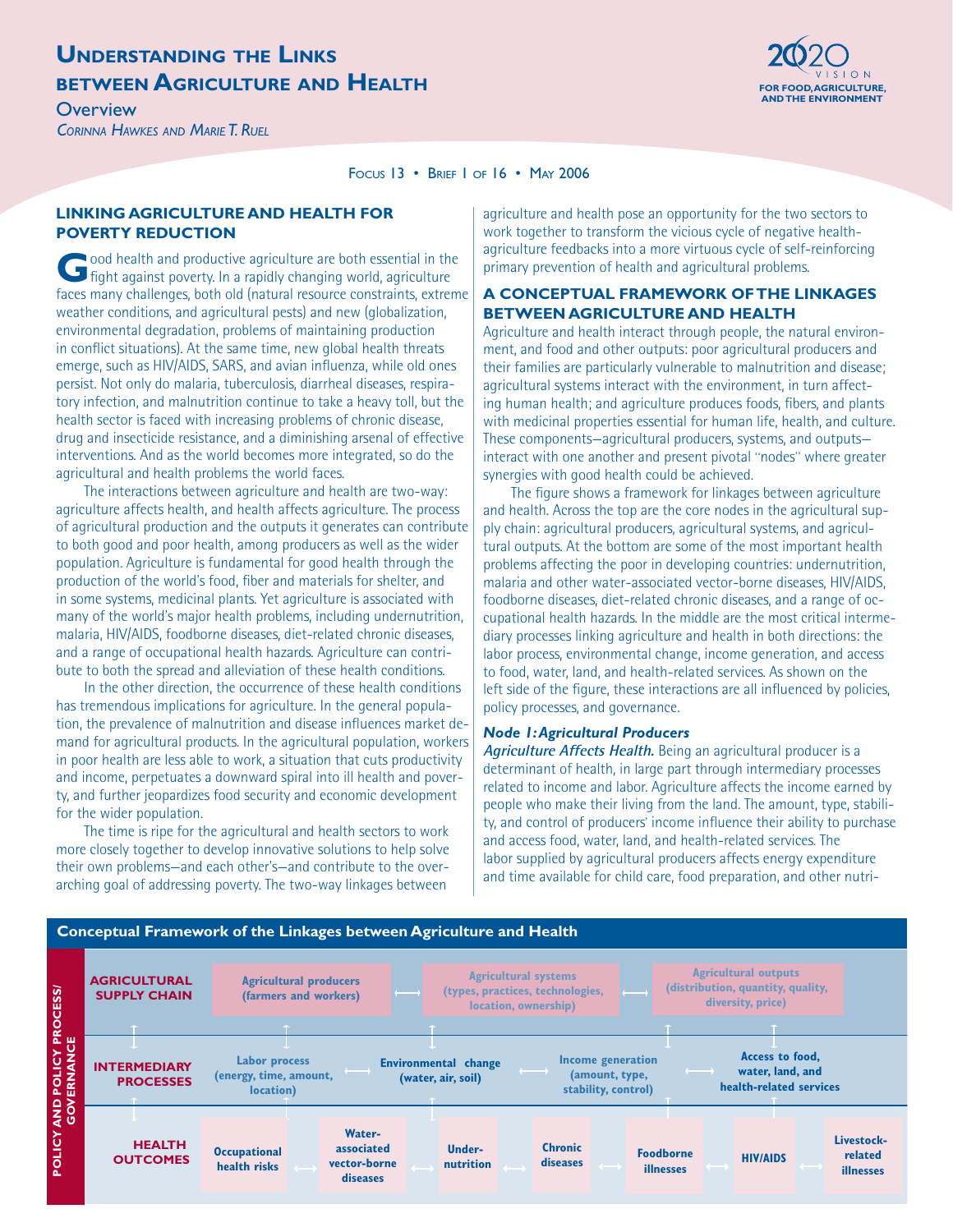tion-related activities. Labor also exposes producers to a range of occupational health hazards, including accidents, diseases, and poisoning. Finally, employment opportunities influence migration and the search for alternative income sources, with implications for the spread of and exposure to disease, such as HIV/AIDS.

**Health Affects Agriculture.** If malnutrition and poor health are prevalent among agricultural producers, agriculture is negatively affected. Illness among members of households involved with agriculture imposes significant health costs, leads to absenteeism, reduces the ability of households to earn income, and results in losses in the local and national economy. The problem is graphically illustrated by the case of HIV/AIDS. Studies show clearly that communities with the disease experience cash and labor shortages and tend to switch crop types, reducing crop area and livestock use and thus reducing productivity. HIV/AIDS is also associated with loss of farm-specific knowledge and reduced institutional capacity in the agricultural sector.

#### *Node 2: Agricultural Systems*

**Agriculture Affects Health.** Agricultural systems vary enormously in the types of products produced, the methods used, their location, and the system of ownership. Agricultural systems thus affect health in a variety of ways, often through interaction with agricultural producers and outputs.

The influence of agricultural systems is most noteworthy via the intermediary process of environmental changes in water, soil, and air. Examples include the environmental and human health effects of livestock production and aquaculture and the human health impacts of agriculture-related climate change. A notable case is the link between irrigated agricultural systems and water-associated vectorborne diseases (such as malaria). Irrigation alters the environment by creating conditions suitable for parasitic vectors, which then spread disease among producers and the wider population. This example shows the importance of assessing the impacts of the full range of linkages in a coordinated manner. Vector-borne disease among producers has feedback effects on productivity, but the adoption of irrigation can also boost incomes, thus increasing the ability of producers to purchase preventive or curative health-related services. It also boosts agricultural outputs, with subsequent implications for food security and nutrition among the wider population.

**Health Affects Agriculture.** Health can affect agricultural systems by affecting the health of producers. Poor health reduces producers' ability to innovate, experiment with different farming practices, and capitalize on farm-specific knowledge. Ill health is a major reason why young people leave rural areas, depriving farm activities of needed innovators. Healthier producers, in contrast, are more productive and able to partake in—and drive—the development of agricultural systems.

#### *Node 3: Agricultural Outputs*

**Agriculture Affects Health**. Agricultural outputs affect the health of the population at large. Agriculture produces food in different quantities, at different levels of diversity, of variable quality and price, and subject to differing methods of distribution. These all affect nutrition undernutrition and overnutrition—along with foodborne illnesses.

With regard to undernutrition, high quantities of agricultural outputs can increase food availability and lower prices, thus affecting access to food. The quality and diversity of food outputs influence access to micronutrients and dietary diversity. Whether food is distributed for household, local, or export consumption affects undernutrition through a combination of the intermediary processes of access to food, income generation, and the labor process. Agricultural outputs are also linked with overnutrition and diet-related chronic diseases. Significant increases in the production of vegetable oils, sweeteners, and other foods have altered quantity and prices, thus influencing access to these foods.

Foodborne illnesses arise in part from microbiological and chemical hazards introduced in agricultural systems. On the positive side, this means that agricultural practices can be adapted to help prevent foodborne illness. Agriculture can also produce medicinal plants that help treat diseases, thereby increasing access to health-related services and products.

**Health Affects Agriculture.** The prevalence of undernutrition, overnutrition, and disease affects the demand for food quantity, quality, and diversity, and the price people are able or willing to pay. These factors in turn affect agricultural systems and producers positively and negatively. Even if a health condition is not present, the risk of ill health creates or reduces demand for outputs with specific qualities, influencing systems and producers. For example, concerns about foodborne illness in developed countries create demand for foods adhering to strict safety standards, with consequences for agricultural producers.

#### **THE PROMISE OF CLOSER INTEGRATION BETWEEN AGRICULTURE AND HEALTH**

The briefs in this series aim to communicate what is known about the linkages between agriculture and health in science and policy, thereby stimulating interest in and dialogue on agriculture and health. With a focus on the poor in developing countries, the briefs deal with the relationship between agricultural producers, systems, and outputs and the world's leading causes of death and disease. They examine the various trade-offs involved and set out some of the approaches needed to create improved synergies between the agricultural and health sectors.

Currently, the health and agricultural sectors remain disjointed: health considerations play little part in decisions farmers make about production, or agricultural ministries make about policy. Likewise, the health sector often fails to reach out to the agricultural sector. The division undermines efforts to improve the livelihoods of agricultural producers and gives short shrift to agriculture's role in solving many of the world's most serious health problems.

Yet, as the briefs show, the linkages between agriculture and health present an opportunity for the two sectors to work together to find solutions to each other's problems. There is real potential for effective agricultural interventions—backed up by good policy—to promote health, and for the health sector to take actions leading to greater agricultural productivity and demand for agricultural outputs, thus increasing national and local capacity to promote good health.

**For further reading see "Agriculture and Health Linkages: Towards Improved Co-ordination," a workshop held at IFPRI, Washington, DC, June 23–24, 2005, <http://www.ifpri.org/events/seminars/2005/ 20050623AgHealth.htm>; J. Lebel,** *Health: An Ecosystem Approach*  **(Ottawa: International Development Research Centre, 2003); M. Lipton and E. De Kadt,** *Agriculture-Health Linkages* **(Geneva: World Health Organization, 1988); and K. Lock, "Integrating Public Health with European Food and Agricultural Policy,"** *Eurohealth* **Special Issue 10, no. 1 (2004).**

*Corinna Hawkes is a research fellow in the Food Consumption and Nutrition Division (FCND) at IFPRI. Marie T. Ruel is director of FCND at IFPRI.*

# **International Food Policy Research Institute www.ifpri.org**

2033 K Street, N.W. • Washington, D.C. 20006-1002 • U.S.A. Phone: +1-202-862-5600 • Fax: +1-202-467-4439 • Email: ifpri@cgiar.org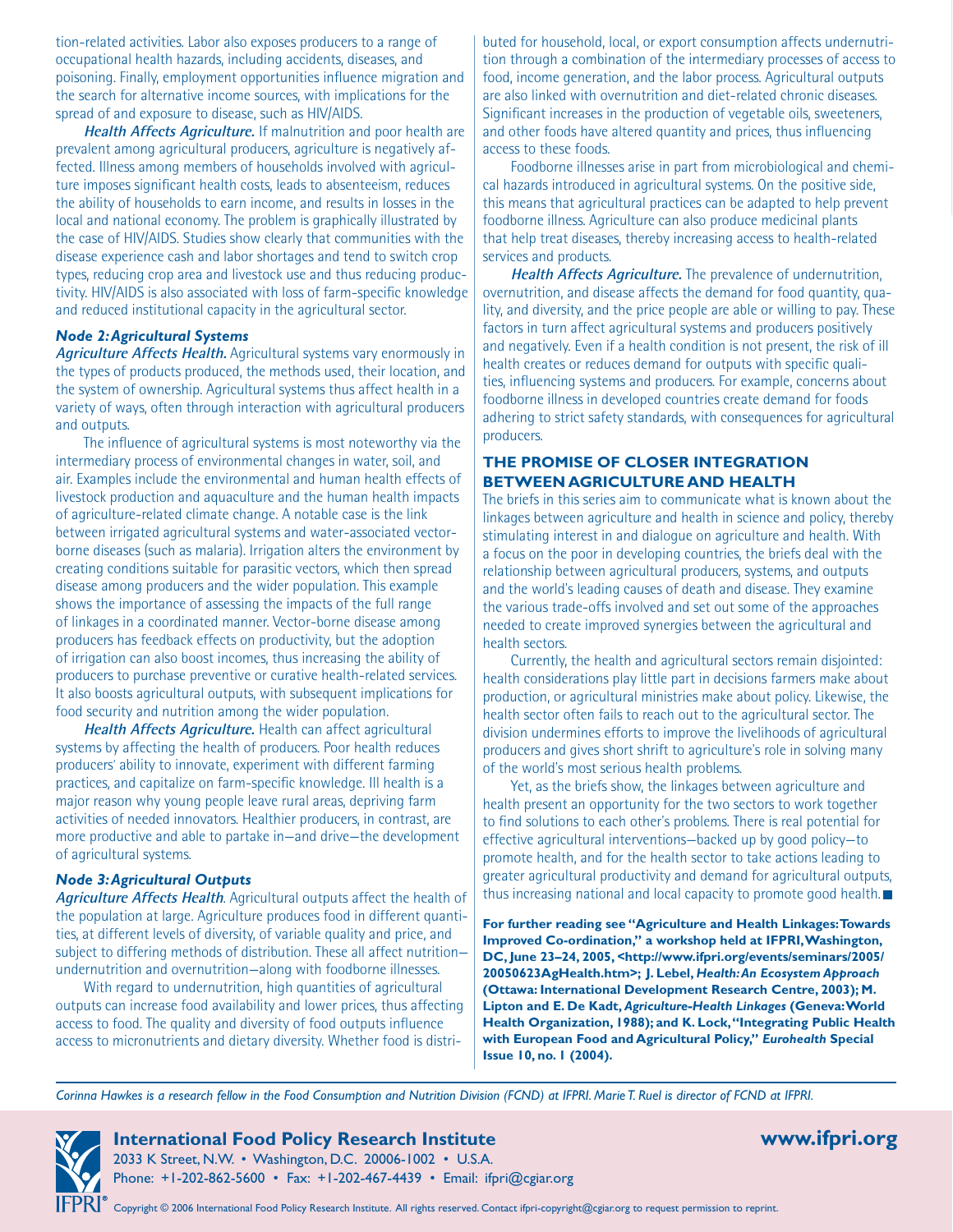### **UNDERSTANDING THE LINKS BETWEEN AGRICULTURE AND HEALTH FOR FOOD, AGRICULTURE AND HEALTH**

Agriculture, Food, and Health: Perspectives on a Long Relationship *TIM LANG*



#### FOCUS 13 • BRIEF 2 OF 16 • MAY 2006

**A**griculture produces food fundamental for human health. It<br>therefore seems obvious that agriculture, food, and health are related! Agriculture affects whether people have enough food to eat, whether it is of sufficient nutritional value, and whether it is safe, all of which affect human health. But it is not so simple: history has taught that there are different ways of looking at the relationships between agriculture, food, and health. Agricultural connections to food and health are mediated by the natural environment, human culture, and technological change. The challenge today of how to achieve equitable food production that delivers optimum nutrition for health requires an ever better understanding of the interplay between agriculture and environment, culture, and technical capacity, and how it has changed over time.

#### **AGRICULTURE AND FOOD REVOLUTIONS**

There have been a number of waves of change in food supply. Arguably, the most significant was the gradual process of developing settled agriculture. Around 10,000 years ago, rather than going out for food and relying on what was there, humans began to produce food near to where they lived. This Neolithic Revolution emerged from a process of experimentation with seed planting, the domestication of livestock, and the development of tools over preceding millennia.

The development of agriculture had a direct impact on food consumption and health. In the region with the first certain evidence of subsistence agriculture—the Fertile Crescent stretching from presentday southern Turkey to Iraq—wheat, barley, peas, lentils, vetch, and flax were developed. These crops altered what people ate and their capacity to override exigencies of climate and circumstance. Other crops developed in Africa, the Americas, Asia, and Europe, changing diets and advancing health.

Subsequent technical advances in farming consolidated the first great transition from hunter-gathering to domestic food production, enabling both a cultural transition from social systems based upon family structures (tribe/clan) to towns and villages and a dietary transition from local food to a different range of foods traded beyond local bioregions. Further revolutions in biology, society, and technology changed what people ate; what was grown; how it was grown, processed, and transported; and where, why, and how it was cooked and consumed. The table maps some of these changes and their impacts on farming and food-related health.

Animals, plants, foods, and culinary tastes were spread around the globe through trade, invasions and wars, and cultural exchange. The pace of change became more rapid over time, particularly once transportation developed, with implications for environment and health. The spread of beans from China to Europe at the end of the first millennium CE, for example, simultaneously improved soil fertility (environment) and allowed humans to store highly nutritious food over the winter, thereby reducing the impact of the hungry months of spring (health).

#### **CHANGING POLICY FRAMEWORKS LINKING AGRICULTURE, FOOD, AND HEALTH**

Although landownership has been politically delicate in all societies since time immemorial, systematic and formal policies on agriculture are comparatively recent, often driven by industrialization's need to ensure security of supply. Only in the past two centuries has farming

been subject to either local or national government policy frameworks, and only in the 20<sup>th</sup> century did cross-border policy frameworks emerge. The Food and Agriculture Organization of the United Nations (FAO) and the World Health Organization (WHO) were created mid-century, and in 1994 the first binding agreement on agriculture was created under the auspices of the General Agreement on Tariffs and Trade (GATT), which created the World Trade Organization (WTO).

Since the mid-20<sup>th</sup> century, agricultural policy has been dominated by a paradigm centered on maximizing production. The FAO and regional and national governments have focused on increasing agricultural production capacity, through agricultural subsidies, for example, as well as through technical and scientific aids to efficiency such as plant breeding. For much of this period, nation-states assumed responsibility for controlling the food supply and the institutions that affect it. But by the mid-1970s, this statist orthodoxy was in decline and market mechanisms were in policy ascendancy. The GATT, the WTO, and regional and bilateral trade agreements created frameworks for market-oriented agricultural policies, such as privatization of domestic agricultural markets and liberalization of international trade, to enable, in theory, agricultural production to become more responsive to market conditions.

What role has food-related heath played in these policy frameworks? In practice, consideration of food and health has been limited in agricultural policy, with macroeconomic concerns in the policy driving seat. Food and health were incorporated only insofar as it was assumed that increased output and greater economic growth would lead to less malnutrition and gains for health. But negotiations and both public and corporate policy generally have not paid nutrition due consideration and are now criticized for failing to resolve food insecurity and exacerbating overnutrition by giving primacy to cheapening food and encouraging a consumerist perspective.

In 1963 the FAO and WHO set up an international standardsetting body for food—the Codex Alimentarius Commission—whose mandate includes the protection of consumer health. But even here the conception of food-related health is rather narrow, focusing more on food safety than on nutrition or health-driven dietary change. The persistence of food safety problems in the developing world and their re-emergence in rich countries, too—despite Codex—brought back some measured recognition that government involvement in setting food standards can be valuable and that a public dimension to markets is desirable.

#### **IMPACT ON FOOD-RELATED HEALTH**

The waves of change in agricultural policy and practice have increased the world's capacity to feed its people through increased output, more types of food, and less dependency on seasonality. Food prices have tended to fall with rises in productivity, thereby in theory enhancing food affordability and leaving consumers with surplus income to spend on other improvements in living standards.

A major downside has been that modern, intensive agriculture has literally mined the environment (see Brief 14). Moreover, food insecurity and malnutrition persist. The FAO estimates that in 2000–2002, 852 million people were undernourished. From the 1970s, studies showed that even in countries with overall adequate food availability, unequal distribution meant that particular areas and households still experienced food insecurity. Technical gains in food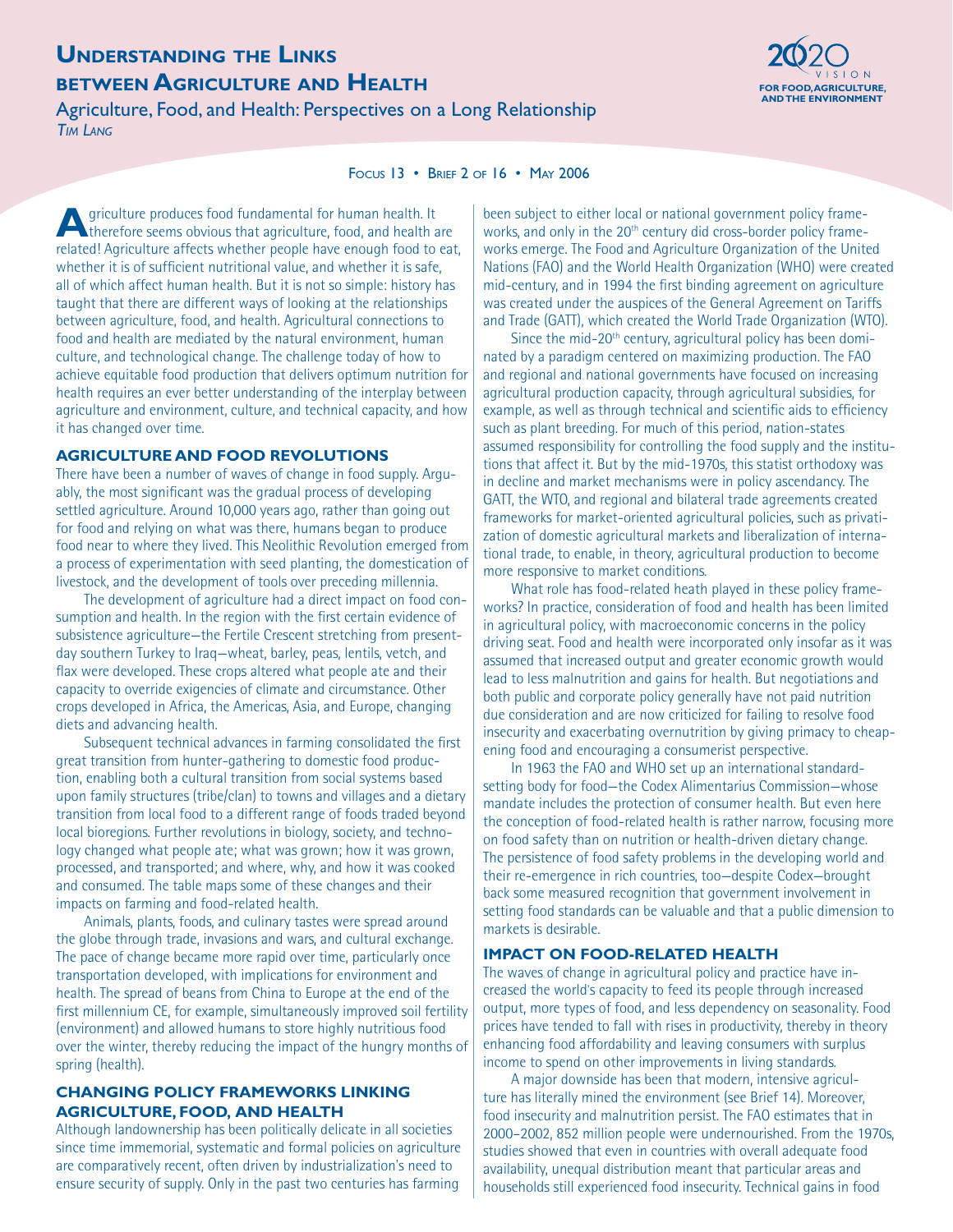#### **Agricultural and Food Revolutions and Their Implications for Food-related Health**

| <b>ERA/REVOLUTION</b>                                        | <b>DATE</b>                             | <b>CHANGES IN FARMING</b>                                                                                                                     | <b>IMPLICATIONS FOR FOOD-RELATED HEALTH</b>                                                                                                                                                                                                                  |
|--------------------------------------------------------------|-----------------------------------------|-----------------------------------------------------------------------------------------------------------------------------------------------|--------------------------------------------------------------------------------------------------------------------------------------------------------------------------------------------------------------------------------------------------------------|
| Settled agriculture                                          | From 8500 BCE on                        | Decline of hunter-gathering; greater control over food<br>supply but new skills needed                                                        | Risks of crop failures dependent on local conditions and cultivation and storage skills; diet entirely local and<br>subject to self-reliance; food safety subject to herbal skills                                                                           |
| Iron age                                                     | 5000-6000 BCE                           | Tougher implements (plows, saws)                                                                                                              | New techniques for preparing food for domestic consumption (pots and pans); food still overwhelmingly local, but trade<br>in some preservable foods (e.g., oil, spices)                                                                                      |
| Feudal and peasant<br>agriculture in some regions            | Variable, by<br>region/continent        | Common land parceled up by private landowners; use of<br>animals as motive power; marginalization of nomadism                                 | Food insecurity subject to climate, wars, location; peasant uprisings against oppression and hunger                                                                                                                                                          |
| Industrial and agricultural<br>revolution in Europe and U.S. | Mid-18 <sup>th</sup> century            | Land enclosure; rotation systems; rural labor leaves<br>for towns; emergence of mechanization                                                 | Transport and energy revolutions dramatically raise output and spread foods; improved range of foods available to more people;<br>emergence of commodity trading on significant scale; emergence of industrial working-class diets                           |
| Chemical revolution                                          | From 19th century on                    | Fertilizers; pesticides; emergence of fortified foods                                                                                         | Significant increases in food production; beginning of modern nutrition; identification of importance of protein; beginnings<br>of modern food legislation affecting trade; opportunities for systematic adulteration grow; scandals over food safety result |
| Mendelian genetics                                           | 1860s; applied in early<br>20th century | Plant breeding gives new varieties with "hybrid vigor"                                                                                        | Plant availability extends beyond original "Vavilov" area; increased potential for variety in the diet increases chances of diet providing all essential nutrients for a healthy life                                                                        |
| The oil era                                                  | Mid-20 <sup>th</sup> century            | Animal traction replaced by tractors; spread of<br>intensive farming techniques; emergence of<br>large-scale food processors and supermarkets | Less land used to grow feed for animals as motive power; excess calorie intakes lead to diet-related chronic diseases;<br>discovery of vitamins stresses importance of micronutrients; increase in food trade gives wider food choice                        |
| <b>Green Revolution in</b><br>developing countries           | 1960s and after                         | Plant breeding programs on key regional crops to<br>raise yields; more commercialized agriculture                                             | Transition from underproduction to global surplus with continued maldistribution; overconsumption continues to rise                                                                                                                                          |
| Modern livestock revolution                                  | 1980s and after                         | Growth of meat consumption creates "pull" in<br>agriculture; increased use of cereals to produce meat                                         | Rise in meat consumption; global evidence of simultaneous under-, over-, and malconsumption                                                                                                                                                                  |
| Biotechnology                                                | End of 20 <sup>th</sup> century         | New generation of industrial crops; emergence of<br>"biological era": crop protection, genetic modification                                   | Uncertain as yet; debates about safety and human health impacts and whether biotechnology will deliver food security gains<br>to whole populations; investment in technical solutions to degenerative diseases (e.g., nutrigenomics)                         |

production clearly do not resolve problems of hunger or food security on their own.

Food safety problems remain, too. According to the WHO, each year 1.8 million people, mostly children, die from diarrheal diseases, mostly transmitted through food and water. Inadequate support has been given to developing countries to control this problem. And in the 1980s changes in agricultural and food systems led to the growth of new food safety problems in both rich and developing economies, such as the rise of *Campylobacter* (see Briefs 5 and 9). Contamination of foods with pesticide residues is another unintended consequence of changes in agricultural practices. Ironically, food for export may achieve higher standards than food for home markets, suggesting that dual frameworks operate.

Technical advances in agriculture have also led to changes in the sources of nutrients, which have some downsides for health (see Brief 4). Improved dairy efficiency can mean raised output of undesirable fats. More calories are now derived from fat, too much of which consists of saturated fats or trans-fatty acids. There are declines in intakes of fiber and whole grain cereals and increases in added sugars, notably from soft drinks. This pattern of dietary and nutrition transition appears to be consistent as classic peasant societies become more urbanized, richer, and more aspirational. Disease patterns alter as a result, with more obesity and chronic diseases such as cardiovascular disease, some types of cancers (bowel, breast), and diabetes.

#### **THE FUTURE**

Agricultural policy today operates in a complex world where food insecurity coexists with overconsumption and where a highly technological food supply sits alongside unsafe food, even within the same societies. How will the relationship between agriculture, food, and health develop in the future? Two broad paradigms appear to be emerging. One is based on applying and integrating the life sciences to deliver another round of technical change to improve nutrition

and food safety, for example, through biotechnology, proteomics, and nutrigenomics. The other centers on ecological management of food systems, through more local, "sustainable" approaches. These paradigms differ in how they conceive of tackling food-related ill health in relation to environmental and other societal food challenges. It is not certain which view will triumph, but there is growing recognition among all stakeholders that:

- current institutions do not yet adequately link policy demands across levels of governance: global, regional, national, and local;
- the coincidence of over-, under-, and malconsumption within societies is likely to remain and possibly grow, particularly if current global economic trends continue;
- nutrition will have to play a more direct part in framing farm policy and practice;
- agriculture will face renewed pressure to deliver, via sustainable methods, not just more food, but better-quality and healthenhancing foods; and
- market mechanisms need a stronger push to link health, environment, and food systems in ways that are equitable, both within and between nations, while prioritizing public health.

**For further reading see J. Diamond,** *Guns, Germs, and Steel: A Short History of Everybody for the Last 13,000 Years* **(London: Chatto and Windus, 1997); FAO,** *State of Food Insecurity in the World* **(Rome, 2004 [new edition each year: http://www.fao.org/ sof/sofi/index\_en.htm]); T. Lang and M. Heasman,** *Food Wars: The Global Battle for Mouths, Minds, and Markets* **(London: Earthscan, 2004); A. M. McMichael,** *Human Frontiers, Environment, and Disease* **(Cambridge: Cambridge University Press, 2001); and V. Smil,** *Feeding the World: A Challenge for the Twenty-first Century* **(Cambridge, MA: MIT Press, 2000).**

*Tim Lang (t.lang@city.ac.uk) is professor of food policy at City University, London.* 



### **International Food Policy Research Institute www.ifpri.org**

2033 K Street, N.W. • Washington, D.C. 20006-1002 • U.S.A. Phone: +1-202-862-5600 • Fax: +1-202-467-4439 • Email: ifpri@cgiar.org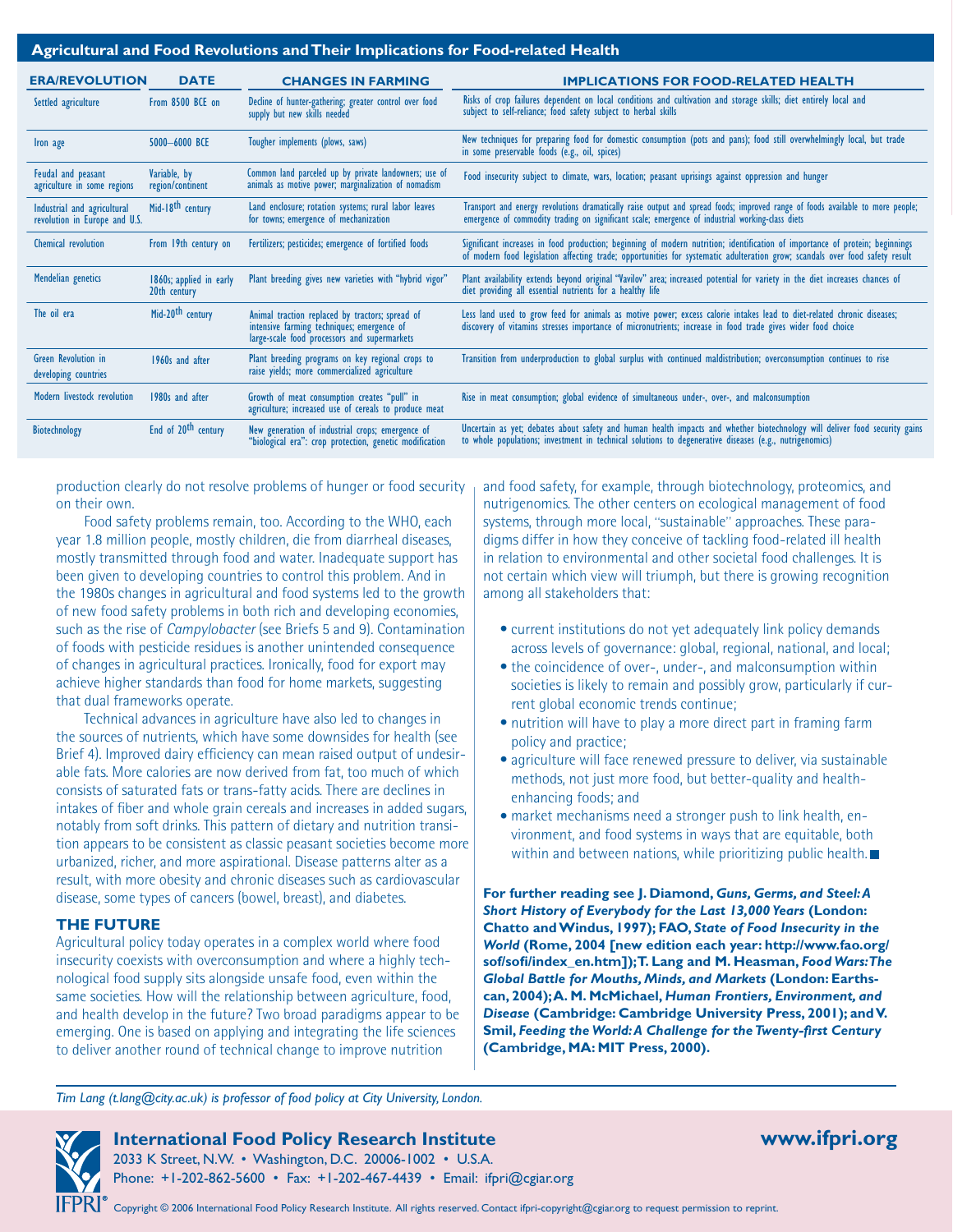### **UNDERSTANDING THE LINKS BETWEEN AGRICULTURE AND HEALTH EXECUTIVE AND THE ALT HEALTH**

**Agricultural Technology and Health** *MICHAEL LIPTON, SAURABH SINHA, AND RACHEL BLACKMAN*



#### FOCUS 13 • BRIEF 3 OF 16 • MAY 2006

**A**grotechnical progress comprises *research* by farmers and public and private providers; *invention*, discovery or development of a technique; and *adoption*, from innovation by early users to diffusion by learning or extension. It includes everything from the development of basic agricultural tools to biotechnology.

Agrotechnical progress has repeatedly driven revolutions in food production and transformed human development, from the Neolithic settlement, as former hunter-gatherers became farmers, to the Green Revolution in Asia, which brought unprecedented rises in food production (see Brief 2). Only since about 1750, however, has agrotechnical change been a main engine of steady human development, and only since the 1950s has it been deliberately harnessed toward such ends. Indeed, the irrigation and biochemical revolutions of the 1960s and 1970s, with all their imperfections, have led the world's greatest and fastest advance in human development.

### **THE TWO-WAY LINKS BETWEEN AGROTECHNOLOGY AND HEALTH**

Research, invention, and adoption of agrotechnology have played an important role in improving human nutrition and health. Agrotechnology has introduced more effective plant breeds (such as high-yielding varieties), enhanced land management techniques (such as terracing), and improved water management tools (such as irrigation). The adoption of these techniques has benefited nutrition, largely through boosting crop productivity, thereby providing employment and income to rural populations and increasing local and global food supplies.

Pro-poor agrotechnology produces results suitable for low-risk, profitable adoption in conditions faced by many smaller and more asset-deprived farms. Such technology offers long-term benefits to the poor by increasing labor demand, lowering risks, enhancing access to cheap, reliable sources of energy and micronutrients, improving water use efficiency, and helping poor rural communities to acquire key assets. Normally, such economic gains carry clear health benefits. For example, cheaper and less variable micronutrients mean better immune function in times of higher disease incidence or work stress. More assets provide collateral, so poor households can borrow to meet sudden health costs or food price rises. Better water use efficiency reduces the scarcity and distance of essential drinking water. Increased labor demand improves health by raising hungry workers' income and thus their command over food. Policy choices may be needed, however, to minimize harmful side effects on health.

Just as agrotechnology can benefit health, good health can accelerate agrotechnical progress. Research and invention of agrotechnologies cannot benefit health unless farmers adopt them, and healthy farmers are likelier to seek out, afford, find, and try new technology.

#### **AGROTECHNOLOGICAL HEALTH RISKS**

Health gains from improved farm production and employment through improved income, nutrition, shelter, and access to water far outweigh negative health effects. But certain agrotechnologies can endanger health by affecting the natural environment, and the type and form of labor needed for agricultural production. These impacts

should be anticipated (and health and agriculture policies coordinated) in order to identify effective ways of monitoring them, reducing the hazards, and developing treatments.

**Tools and mechanization.** Physical injury in farmwork is a threat to agricultural productivity and worker health (see Brief 8). The risks and effects differ depending on the technology used. A study in Bangladesh showed that 80 percent of female users of modern threshing technology suffered pain in their waist and legs for a few hours after threshing, but 20 percent of the farmers said that traditional threshing technologies had caused similar problems. Overall, investment in the new technology was felt to be worthwhile since it made the job easier.

Most physical injury incurred in agriculture is preventable. It is largely ignored, but probably causes more death, pain, and work loss (with much less offsetting output benefit) than agrochemicals and water resources development put together.

*Water resources development.* For families living near irrigation projects, this more convenient water source may reduce disease through cleaner water or greater availability, facilitating better hygiene. But if the irrigation water is contaminated, drinking it can spread infectious diseases such as cholera and lead to chemical poisoning through surface or groundwater transfer of agricultural and industrial chemicals. Stagnant water is also a breeding ground for disease vectors, especially mosquitoes (see Brief 6).

**Use of agrochemicals.** Pesticide use in crop cultivation is often higher than optimal for profit maximization, notably in rice cultivation (see Brief 8). Farmers' unawareness of the dangers of agrochemicals, combined with poor regulation and enforcement, often leads to poisoning. In Ecuador, chronic dermatitis was twice as common among potato workers as among controls. Many agrochemical poisonings are due to suicide, but apart from that, agrochemicals cause millions of poisonings each year, the vast majority in developing countries.

Fertilizer use also affects health. Nitrates and nitrites from fertilizer are among the most common contaminants in drinking water; nitrate contact with mouth bacteria causes nitrate poisoning. Yet excess fertilizers are often used inefficiently. In China, only 30 percent of fertilizer applications reach the crop; much of the rest ends up in water courses. In northern China, more than one-half of groundwater monitoring sites had nitrate levels above the allowable limit. Contamination aside, this harms health through inadequate water quantity and increases women's time and labor burden in finding alternative water sources.

More can and should be done to ensure safe and appropriate use of agrochemicals. Reducing pesticide use often improves health and usually cuts production costs. Likewise, when fertilizers get into drinking water instead of crops, both production costs and health suffer. In Indonesia, biological controls (within integrated pest management) have greatly reduced pesticide applications, improved health, and raised farm incomes.

Plant breeding also matters in this context. Plant type improvement on poor people's farms is almost unambiguously good for human development, but must be selected to decelerate inappropriate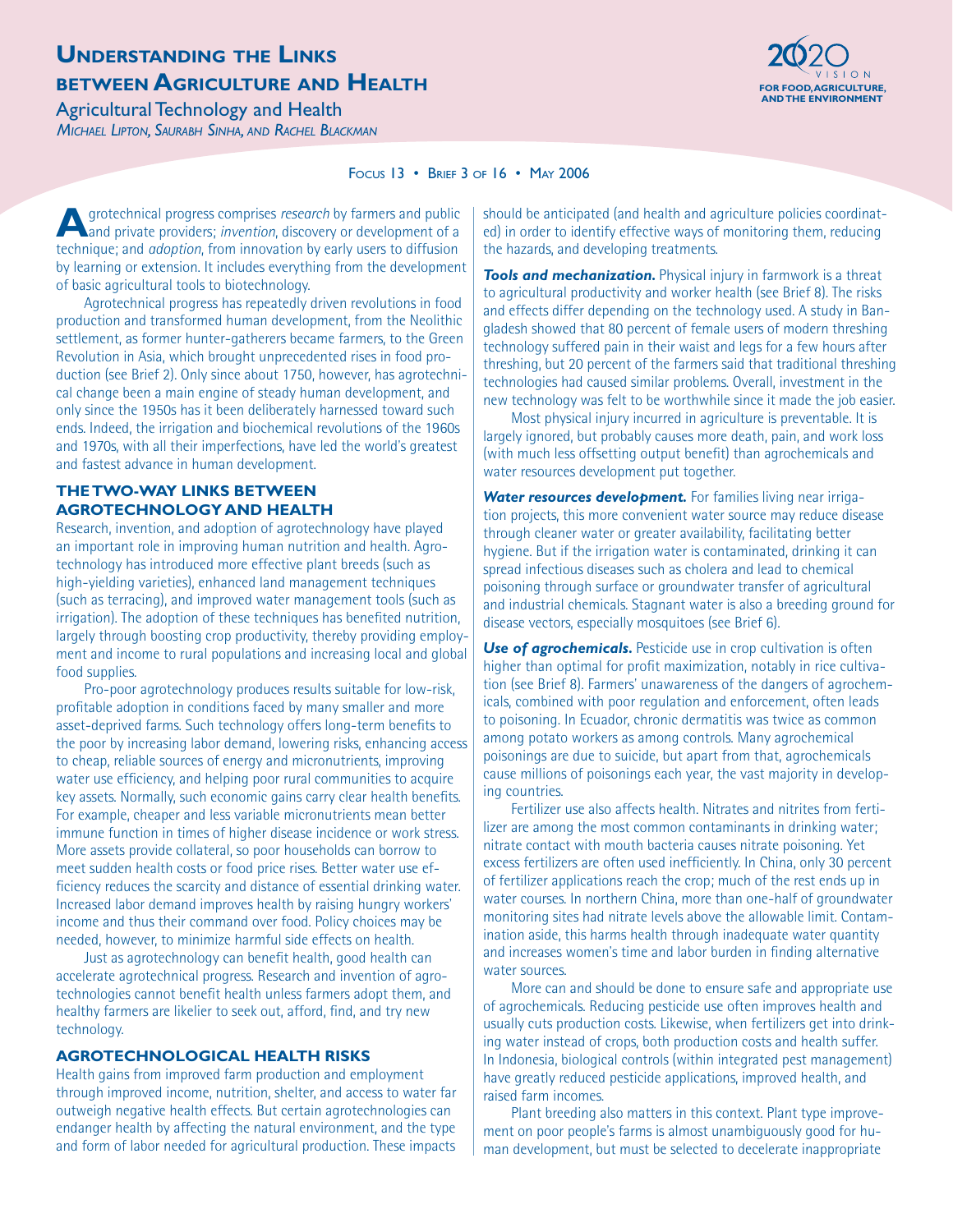use of agrochemicals. In China, India, and South Africa, where farmers had been forced to choose between low cotton yields (due mainly to bollworm) and increasingly massive pesticide applications, transgenic Bt cotton has had substantial health benefits *and* raised farm income, including that of poor smallholders.

#### **THE EFFECTS OF HUMAN HEALTH ON AGRICULTURAL TECHNOLOGY**

The impacts of human health on agrotechnology are complex and often mediated by the seasonal nature of both illness and labor demand. Temperature and rainfall determine survival and breeding patterns of mosquitoes, and thus incidence of malaria. The rainy season also sees a greater incidence of diarrheal diseases. Nutrition in preharvest seasons tends to be worse, increasing susceptibility to illness. Such threats to human health often coincide with times of high seasonal labor requirements. This situation has implications for the use of agrotechnology because seasonal labor bottlenecks and illness during certain seasons can affect adoption of technology, either positively, as households improve technology out of necessity, or negatively, as households facing labor shortage and lower income due to illness are forced to spend resources on health care and have little left to invest in technologies that ease labor constraints. Where external inputs are used, money might be diverted away from these toward paying health care expenses.

Illness during the slack season is especially likely to deplete farm labor for long-run investments, such as conservation. Households made poorer by illness and needing to save seasonal labor are likely to target activities that give quick returns.

HIV/AIDS illustrates how disease affects agrotechnology (see Brief 7). HIV/AIDS-related expenditures can reduce farm households' spending on productivity-enhancing inputs, especially given that the labor used to apply such inputs might not be available owing to death and time spent caring for the sick and attending funerals. HIV/AIDS also affects the relationship between labor and technology. HIV/AIDSstricken rural households often invest in labor-substituting technology, which is less likely to be affected by ill health than laborintensive technology. This situation stimulates labor-saving technology, in particular long-lasting machinery such as tractors. This stimulation is perverse: it worsens poverty by skewing technical progress in ways that reduce demand for labor and hence wage rates; it absorbs savings and capital, which are scarce in poor countries; and in the medium term, it reduces employment for working-age populations, which are growing fast even in HIV/AIDS-affected countries.

#### **MAXIMIZING THE HEALTH BENEFITS OF AGROTECHNOLOGY**

Pro-poor agrotechnology can offer long-lasting health benefits to the poor. Since the 1980s, however, agrotechnology has become less pro-poor. Research has moved to the private sector without adequate pro-poor changes in the incentive structure facing this sector or in public-private partnerships. This shift has reduced yield and employment growth in smallholder food production, and concomitantly the impact of agrotechnology on poverty reduction and health.

What policies can enable agrotechnology to accelerate its thrust toward sustainable human development, less poverty, and better nutrition and health? Overall, policies should be based on the recognition of the mutual linkages between agricultural research, discovery, and diffusion on the one hand, and health, education, and empowerment on the other. Investing in health will benefit health not only directly, but also indirectly through the adoption of pro-poor, pro-health agrotechnology. Likewise, investing in appropriate agrotechnology will not only stimulate agricultural progress, but will also benefit health and poverty reduction.

In the health sector, rural health services should be improved and action taken to anticipate and reduce any negative health effects of agrotechnology. As for agrotechnology, if it is to improve its promise of enhancing human nutrition, health, and wealth, it is crucial to expand applied and basic agroscience in the international public sector. An important example is research to increase the micronutrient content of the main food staples, such as provitamin A–rich orange-fleshed sweet potatoes (conventionally bred) and golden rice (transgenic), recently expanded in the HarvestPlus program of the Consultative Group on International Agricultural Research (CGIAR). In addition, for the health needs of small farmers and laborers—as well as poor consumers—to influence research decisions, governments need to develop (1) institutions and incentives to promote such people's participation and communication with the formal research community; (2) competition among private research providers; and (3) public research in activities that respond to farmers' needs but are unlikely to attract formal private research.

The brief is an adaptation of Michael Lipton, Saurabh Sinha, and Rachel Blackman, "Reconnecting Agricultural Technology to Human Development," *Journal of Human Development* 3, no. 1 (2002): 123–152.

**For further reading see M. Lipton and E. de Kadt,** *Agriculture-Health Linkages* **(Geneva: World Health Organization, 1988).**

*Michael Lipton (mlipton@onetel.com) is research professor of economics, Poverty Research Unit, Sussex University, Brighton, UK. Saurabh Sinha (saurabhsinha04@yahoo.com) is a senior technical adviser for the United Nations Development Programme in Kabul, Afghanistan. Rachel Blackman (Rachel.Blackman@tearfund.org) is creative subeditor for Tearfund, Teddington, UK.*



**International Food Policy Research Institute www.ifpri.org**  2033 K Street, N.W. • Washington, D.C. 20006-1002 • U.S.A. Phone: +1-202-862-5600 • Fax: +1-202-467-4439 • Email: ifpri@cgiar.org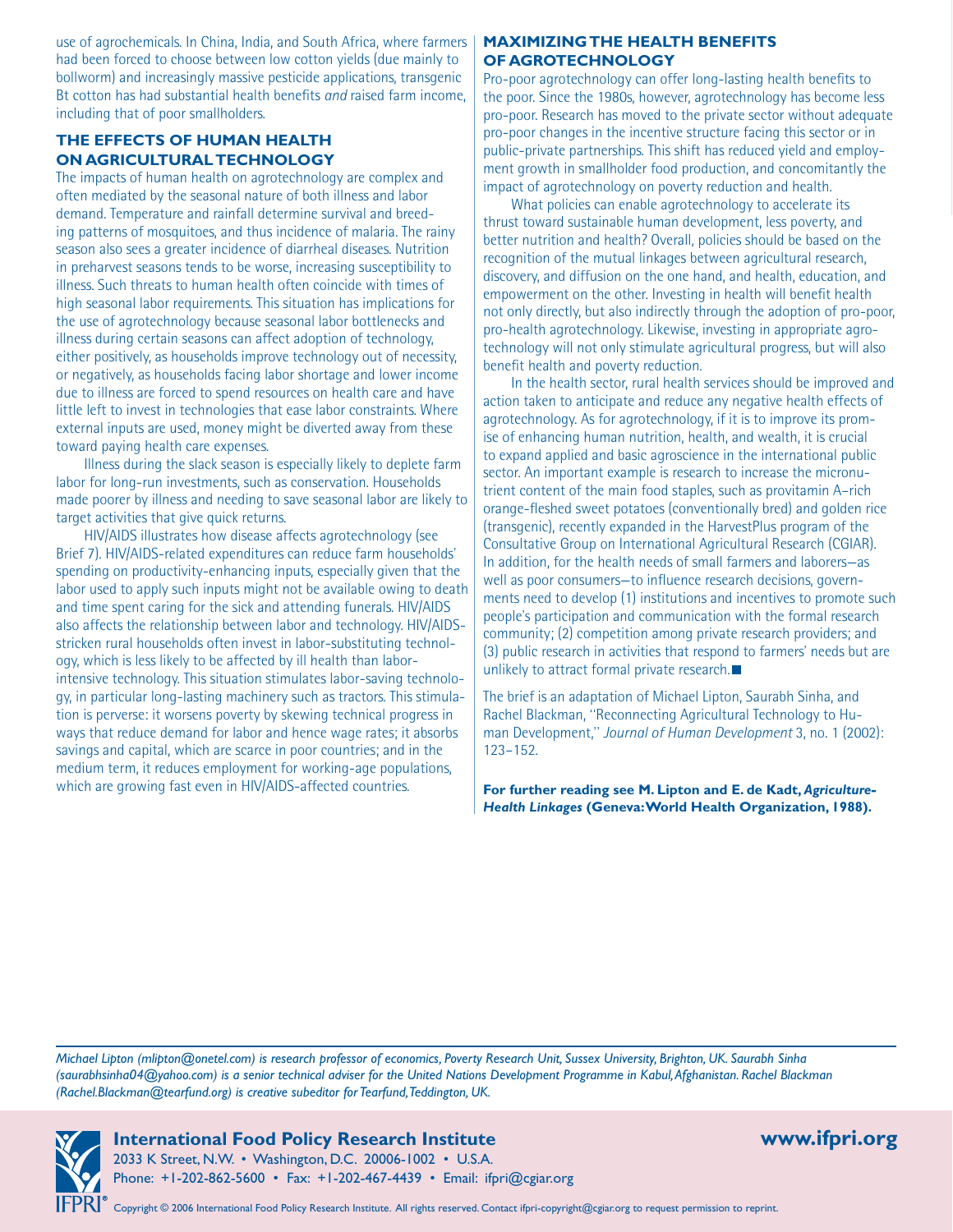# **UNDERSTANDING THE LINKS BETWEEN AGRICULTURE AND HEALTH EXECUTIVE AND THE ALT HEALTH**

Agriculture and Nutrition Linkages: Old Lessons and New Paradigms *CORINNA HAWKES AND MARIE T. RUEL*



#### FOCUS 13 • BRIEF 4 OF 16 • MAY 2006

**A**griculture is fundamental to achieving nutrition goals: it produces the food, energy, and nutrients essential for human health and well-being. Gains in food production have played a key role in feeding growing and malnourished populations. Yet they have not translated into a hunger-free world nor prevented the development of further nutritional challenges. Micronutrient deficiencies (for example, of vitamin A, iron, iodine, and zinc) are now recognized as being even more limiting for human growth, development, health, and productivity than energy deficits. Hunger among the poor also increasingly manifests itself through excessive consumption of energy-rich but nutrient-poor foods. The result is a double burden of undernutrition (deficiencies of energy, micronutrients, or both) and "overnutrition" (poor diet quality leading to obesity and other dietrelated chronic illnesses).

#### **LESSONS FROM THE PAST: HOW CAN AGRICULTURE BEST CONTRIBUTE TO NUTRITIONAL GOALS?**

Agriculture is often viewed as a predominantly economic activity. But in the 1960s and 1970s, concerns about food shortages and growing populations led to an increased focus among policymakers, researchers, and donor agencies on maximizing agriculture's nutritional potential. These efforts initially focused on staple food production and the generation of income among agricultural households and, in later decades, took account of the key role of micronutrient-rich foods and women to good nutrition. The experiences provide some key lessons on how the agricultural sector can help address undernutrition:

#### *1. Increasing the availability and affordability of staple foods.*

In the 1960s and 1970s, governments made major investments in increasing the yields of staple food crops. In this Green Revolution, farmers' adoption of high-yielding varieties increased cereal availability by nearly 30 percent per person in South Asia and reduced the price of wheat and rice globally. But production gains did not automatically translate into equally large nutritional gains, since staples lack several essential micronutrients needed for child nutrition, and households could not necessarily access and afford the increased food supply.

*2. Raising incomes in households engaged in agricultural work.* Higher incomes increase households' ability to gain access to food, an especially important concern for poor agricultural households at risk from undernutrition. In the 1970s and 1980s, as agriculture became more commercialized in many developing countries, research found that new agricultural strategies, such as cash cropping, led to higher cash incomes and spending on food. Yet these income gains had a relatively small impact on energy intake and little or no impact on childhood malnutrition. In Kenya and the Philippines, for example, the adoption of cash cropping doubled household income, but children's energy intake rose by only 4–7 percent. Rather than buying more of the same foods, households tended to spend extra income on higherquality foods and other basic needs.

*3. Increasing access to micronutrient-rich foods.* Early efforts to increase agriculture's contribution to nutrition neglected the role of micronutrients. To help address this gap, the nutrition community began to engage in agricultural strategies to promote household and community production of micronutrient-rich foods, such as fruits, vegetables, fish, meat, and dairy. These interventions have been shown to effectively increase micronutrient intake and status, especially when combined with effective behavioral change and communication interventions. In northeast Thailand, for example, production of green leafy vegetables in home gardens—combined with social marketing—increased vitamin A consumption among the poor. Some efforts have been less successful, highlighting the need for appropriately designed strategies; there are also likely to be trade-offs between income gains from selling home-produced products and dietary gains from own consumption. Currently, a much larger-scale agricultural approach to micronutrient malnutrition is being developed: breeding micronutrients into staple crops through biofortification. The program is beginning to see some positive nutritional outcomes through the development and dissemination of vitamin A–rich, orange-fleshed sweet potatoes.

*4. Empowering women.* One of the major lessons to emerge from these decades was the critical role women play in providing nutrition to their children. Consequently, efforts were made to increase the participation of women in agricultural development strategies while also recognizing the need to facilitate women's continued involvement in household management and childcare. Such strategies have been found effective. For example, a successful intervention from Kenya showed that support for production of orange-fleshed sweet potatoes among women increased consumption, but the nutritional outcomes were greatly improved when accompanied by strategies to promote appropriate child feeding and caring practices.

There are clearly several pathways through which agriculture can help address undernutrition, but each one has its limitations. To help improve nutrition more effectively, agricultural policies and practices need to foster synergies between the pathways, balancing the contributions of staple foods, micronutrient-rich foods, income, and women, as well as the trade-offs involved. Additional complementary measures are needed to foster links between the agriculture and health sectors to ensure adequate maternal and child care, feeding, and hygiene practices in agricultural households, as well as access to and use of health services.

#### **CHALLENGES AND OPPORTUNITIES FOR THE FUTURE: WHAT IS CHANGING ABOUT THE RELATIONSHIP BETWEEN AGRICULTURE AND NUTRITION?**

Over the past 20–30 years, two related processes have had particularly important effects on the linkages between agriculture and nutrition—globalization and urbanization. Processes of globalization have increased the market orientation of the global agrifood system, unleashing new dynamics in food production, trade, and governance. These dynamics have reverberated throughout the food supply chain, affecting not just production, but also the quantity, quality, price, and desirability of food available for consumption. In addition, close to 40 percent of populations in developing countries currently live in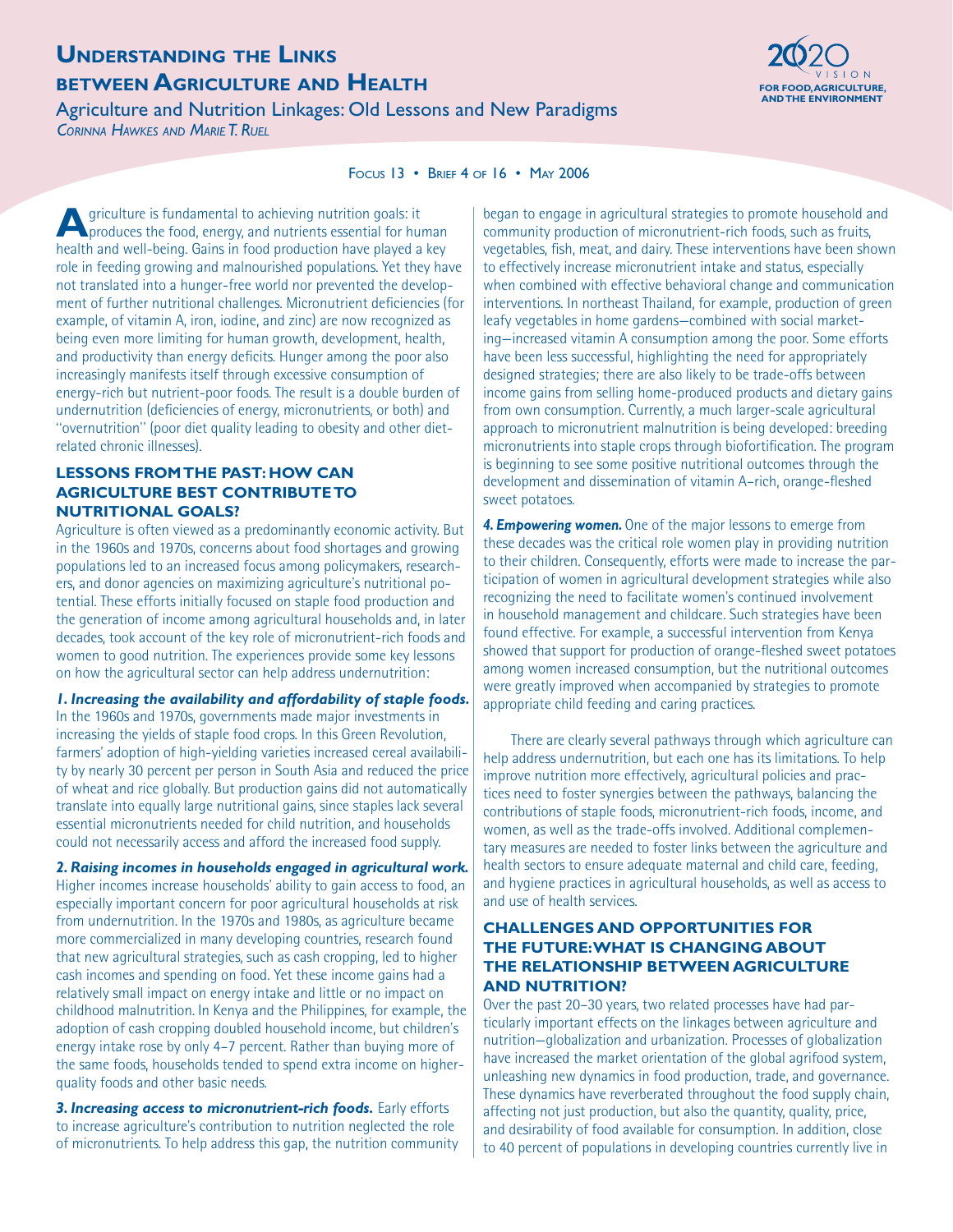urban areas, a figure projected to rise to 60 percent by 2025. In cities, households have different livelihoods: they are less likely to produce their own food, are more dependent on cash income, and have greater access to a wider variety of goods and services. Both women and men work but often become less physically active. Together, globalization and urbanization are altering how agriculture interacts with nutrition in the following ways:

*1. Creating environments conducive to obesity and diet-*

*related chronic diseases.* Globalization and urbanization are associated with greater supply of and demand for energy-dense, nutrient-poor foods, leading to obesity and related diseases in countries that have yet to overcome childhood undernutrition. In Mexico, for example, overweight and obesity among the poor nearly doubled over 10 years to reach 60 percent in 1998, while stunting still affected almost half of the preschoolers from low-income groups. The emergence of this double nutritional burden calls for policymakers to rethink how to use agricultural policy as an instrument for good nutrition. The lesson from the past—that agriculture can best meet nutritional needs by providing as cheap a source of abundant calories as possible—may no longer be appropriate. For example, Brazil's past policies promoting increases in the production, export, and consumption of soybean oil led to soaring consumption of soybean oil, which today contributes to excessive fat intake in Brazil. Agriculture thus faces a new challenge: ensuring a sufficient supply of staples and micronutrient-rich foods without encouraging excessive consumption of energy-dense, nutrient poor foods.

*2. Elevating the role of agricultural marketing in nutrition* 

**linkages.** Earlier efforts to improve the links between agriculture and nutrition focused on production. Today, the more market-oriented nature of agricultural policies means agricultural markets play a more important role in determining food availability and access—a shift reinforced by the role of urbanization in increasing the ratio of market consumers to market producers. One example of this shift concerns horticultural products. Production of fruits and vegetables has increased over recent years, yet inadequate consumption remains a problem worldwide. This gap exists partly because of failures of the market supply chain, such as postharvest losses and lack of market access by small producers, which constrain access and availability. To help address micronutrient deficiencies and chronic diseases, the horticultural and health sectors therefore need to focus not only on production, but also on leveraging and adapting aspects of the market supply chain to make fruits and vegetables more available and affordable for poor households, while also ensuring small producers' access to markets. This challenge applies to the global supply chains linking fruit and vegetable producers in Africa and Latin America to consumers in Europe and North America, as well as to smaller local markets throughout the developing world.

*3. Increasing the impacts of food and nutritional demands on*  **agriculture.** The greater market orientation of food production and consumption has increased the bidirectional links between agriculture and nutrition: agriculture still affects nutrition, but food and nutritional demands increasingly affect agriculture. It is a twofold process.

First, the increasing importance of the cash economy arising from globalization and urbanization is increasing the power of consumers in the marketplace. Second, the rise of the food-consuming industries (processors, retailers, restaurants) is subordinating the power of agricultural producers, especially smallholders. In China, for example, rising incomes, urbanization, and population growth have rapidly increased consumer demand for meat. Demand from supermarkets and restaurants is now growing even faster and includes new demands for volume and specific quality attributes. This situation affects traditional backyard producers of pork (the dominant meat), who have trouble responding to such demands, and large-scale industrial producers, whose share of pork production is rising despite associated negative environmental and health impacts. The challenge for the agricultural sector is to respond to the increasing power of consumers and the food-consuming industries without leaving behind smaller, poorer farmers. At the same time, as diets change, the challenge for the health sector is to encourage consumers—and the food-consuming industries—to demand nutritious foods from agriculture. As past experience has shown, more income and greater market orientation is not always associated with good nutrition—a lesson reinforced by the rise of obesity and chronic diseases.

### **INCREASING THE SYNERGIES BETWEEN AGRICULTURE AND NUTRITION**

The changing interaction between agriculture and nutrition in a globalizing and urbanizing world demands new policy responses: old lessons need to be applied and adapted to new realities; emerging challenges and opportunities must be recognized and addressed. To improve the synergies, institutional barriers preventing closer coordination between agrifood and health systems must be broken down. Inflexible governance structures hindered progress in the past and, unless confronted, will continue to do so in the future. At a basic level, capacity building is needed in developing countries to allow more coordinated approaches, while in regional and global institutions, nutritional considerations should become part of multinational agricultural policymaking and agricultural considerations should be built into efforts to improve nutrition and health.

**For further reading see H. E. Bouis, Special Issue on Improving Nutrition through Agriculture,** *Food and Nutrition Bulletin* **21, no. 4 (2000); L. Schäfer Elinder, "Obesity, Hunger, and Agriculture: The Damaging Role of Subsidies,"** *British Medical Journal* **331 (3 December 2005): 1333–1336; C. Hawkes, "Uneven Dietary Development: Linking the Policies and Processes of Globalization with the NutritionTransition, Obesity, and Diet-Related Chronic Diseases,"** *Globalization and Health* **2:4 (28 March 2006); P. Pinstrup-Andersen, A. Berg, and M. Forman,**  *International Agricultural Research and Human Nutrition* **(Washington, DC, and Rome: International Food Policy Research Institute and UN Administrative Committee on Coordination/ Sub-Committee on Nutrition, 1984); M. T. Ruel,** *Can Food-Based Strategies Help Reduce Vitamin A and Iron Deficiencies? A Review of Recent Evidence,* **IFPRI Food Policy Review 5 (Washington, DC: International Food Policy Research Institute, 2001).**

*Corinna Hawkes (c.hawkes@cgiar.org) is a research fellow in the Food Consumption and Nutrition Division (FCND) at IFPRI. Marie T. Ruel (m.ruel @cgiar.org) is director of FCND at IFPRI.*



**International Food Policy Research Institute www.ifpri.org** 

2033 K Street, N.W. • Washington, D.C. 20006-1002 • U.S.A. Phone: +1-202-862-5600 • Fax: +1-202-467-4439 • Email: ifpri@cgiar.org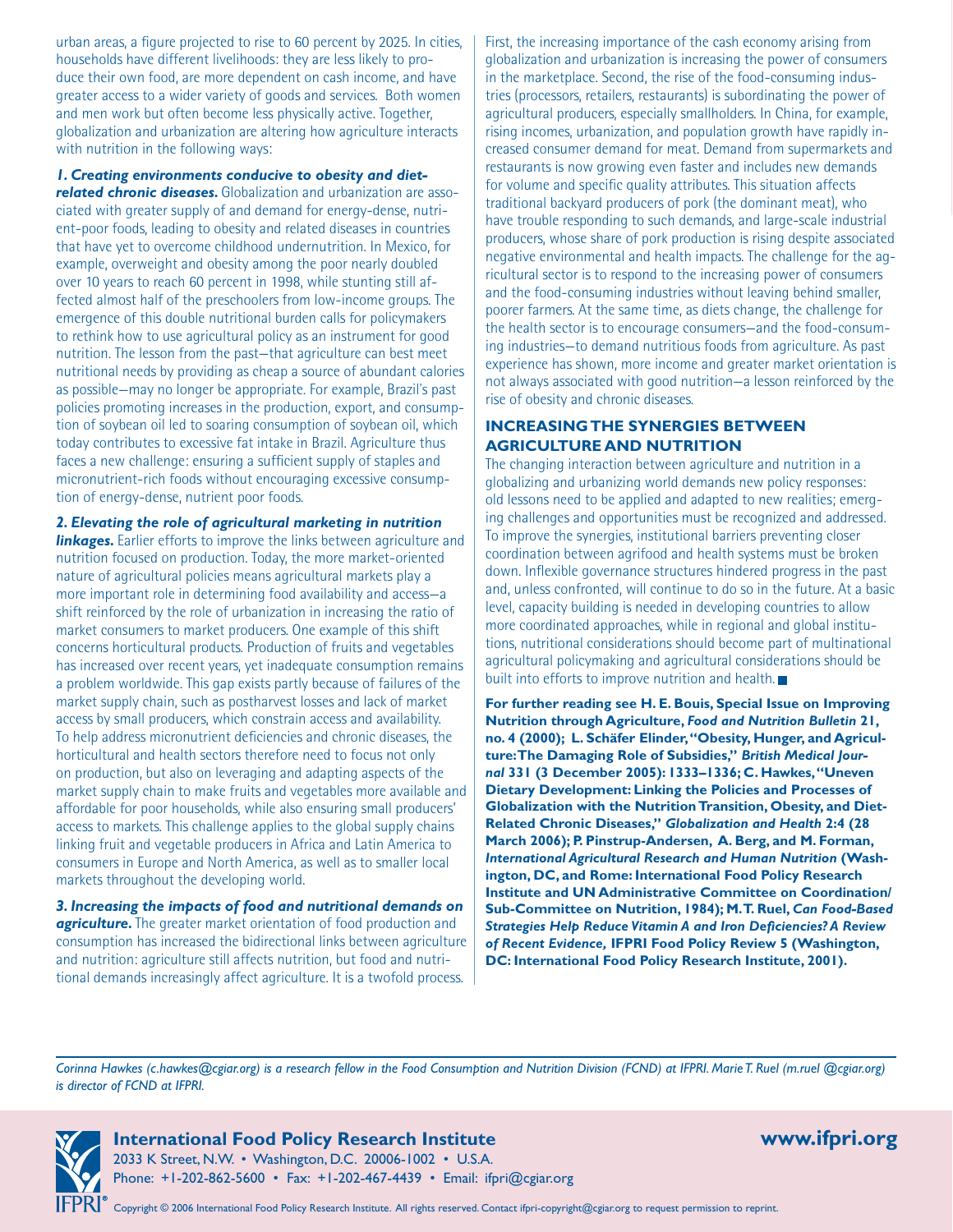### **UNDERSTANDING THE LINKS BETWEEN AGRICULTURE AND HEALTH Exercise the component of the component of the component of the component of the component of the component of the component of the component of the component of the component of the compo**

### Agriculture, Food Safety, and Foodborne Diseases

*EWEN C. D. TODD AND CLARE NARROD*



#### FOCUS 13 • BRIEF 5 OF 16 • MAY 2006

**M** illions of adults and children suffer from the ill-health effects of foodborne diseases, especially in developing countries. Owing to erratic surveillance systems, estimates of the burden of foodborne diseases are inaccurate and most likely too low. Official reports indicate relatively small numbers of reported cases. The World Health Organization estimates that annually 1.8 million people worldwide (excluding China), most of whom are children, died from diarrheal diseases caused by microbial agents largely attributed to contaminated food and water.

In earlier times, the risks of foodborne illnesses were mitigated by cooking and eating foods immediately or preserving them through fermentation, drying, or cooling. Food supply chains are now more complex, thus increasing the number of potential points of contamination from farm to table (see figure). Agricultural production and the inputs into that production—the preharvest stage—are important potential points of contamination. Owing to globalization, food contaminated on one farm can now cause multiple outbreaks all over the world.

Notable agricultural sources of foodborne disease are zoonotic pathogens, pathogens from contaminated water, and mycotoxins. Zoonotic pathogens—pathogens transmitted from animals to humans—are the most common cause of foodborne diseases. In recent decades several serious zoonotic diseases have emerged—*Salmonella*  Enteritidis and *Campylobacter* from poultry; *Salmonella* Newport, *E. coli* O157:H7, and bovine spongiform encephalopathy (BSE) from cattle; the severe acute respiratory syndrome (SARS) virus originating from palm civet cats; and highly pathogenic avian influenza from ducks, geese, and chickens (see Brief 9). All of these risks are linked to animal production practices. Farm animals carry zoonotic pathogens in their gastrointestinal tracts, from where they spread to other animals, crops, and water. Intensified animal production, in which animals are kept at high densities, raises animals' risk of infection and thereby increases the risk that the pathogens will be passed to humans. Zoonotic pathogens can also enter the human food chain on crops treated with inadequately composted animal manure. Another agricultural source of foodborne pathogens is con-

> taminated water, such as inadequately treated or inappropriately applied wastewater, used in irrigation of horticultural crops. Of major concern are waterborne pathogens such as bacteria (*Shigella, E. coli, and Campylobacter*), viruses (such as hepatitis A and rotavirus), and parasites (such as *Giardia* and *Cryptosporidium*).

> In tropical climates, staple crops, such as maize and groundnuts, can be the source of mycotoxins highly toxic metabolites produced by a number of molds that grow on crops during conditions of drought stress, unseasonably high rains, or high moisture, as well as during and after harvest. One notable example is aflatoxin, which develops in drought-stressed maize and groundnuts and proliferates in crops stored in hot, humid conditions.

#### **CONTROLLING FOODBORNE ILLNESS ON THE FARM**

Preventing the transmission of foodborne hazards after the food leaves the farm is becoming more difficult owing to the high potential for cross-contamination during processing. Yet apart from basic hygiene practices, efforts to reduce food safety risks have paid little attention to the preharvest stage. The public and private sectors in

many developed countries increasingly require the implementation of coordinated systems such as Hazard Analysis and Critical Control Point (HACCP) or Eurep GAP, but they have traditionally focused on processing. Now, however, more focus is being placed on identifying hazards at the preharvest stage to identify options for preventing hazards from entering the supply chain in the first place.

In some cases simple steps can reduce risks. For example, a recent intervention study in West Africa showed that the use of wooden pallets to store crops significantly reduced exposure among local populations. Other risks require far more complex interventions, particularly for zoonotic pathogens for which it is difficult to trace

#### **Potential Points of Contamination with Food Safety Hazards along the Farm-to-Table Food Supply Chain**



#### **RISKS IN AGRICULTURAL PRODUCTION PRACTICES**

Foodborne illnesses stem from a wide variety of microbiological and chemical hazards, many of which are introduced during agricultural production. Microbiological contaminants include bacteria, viruses, and parasites, while chemical contaminants include natural toxicants such as mycotoxins and environmental hazards such as mercury. The ingestion of certain pesticides and antibiotics accumulated in food is also thought to pose health risks. The safety of genetically modified foods has been subject to much debate since they may contain allergens or toxins not found in conventional foods, although this has yet to be shown.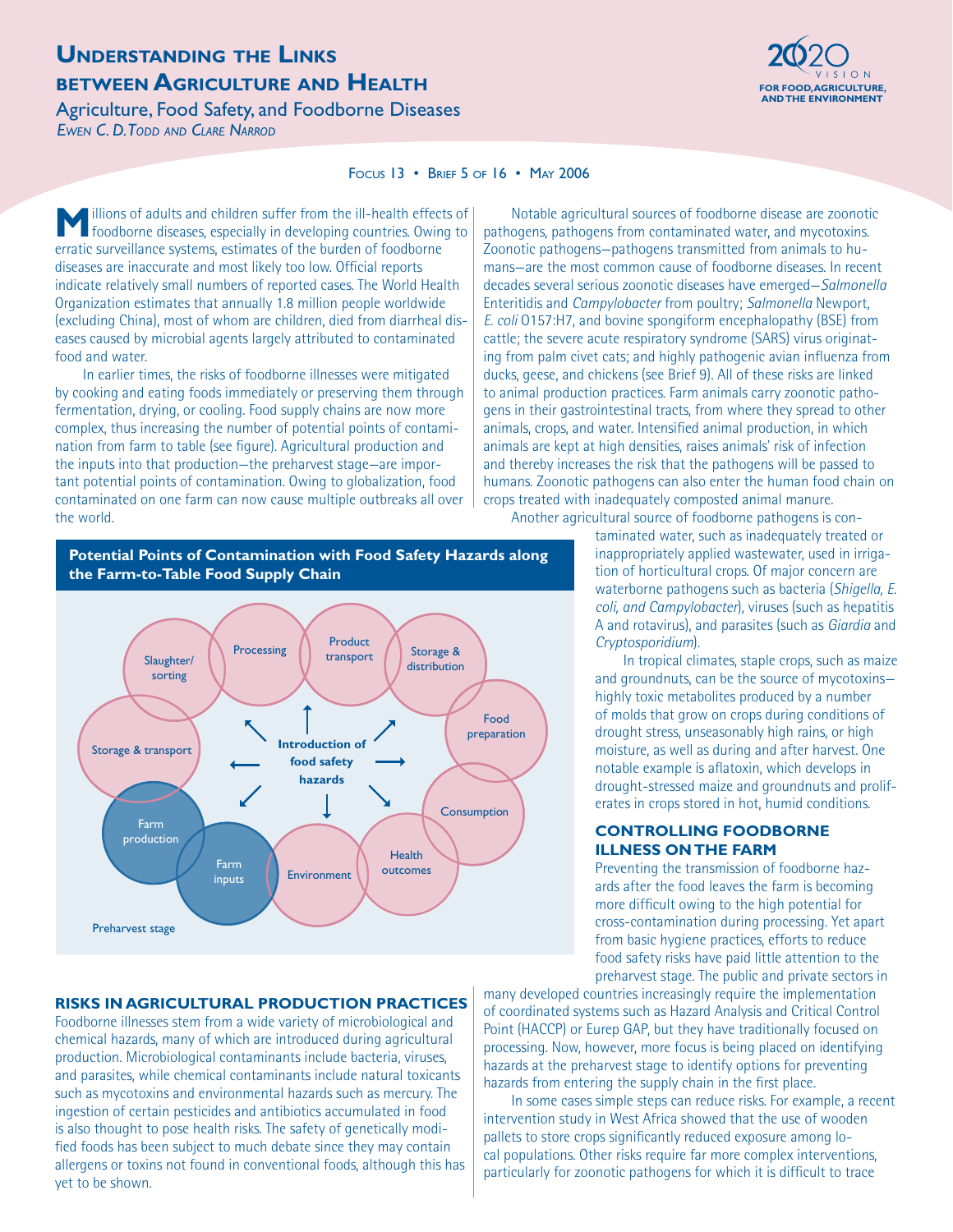the agricultural point of origin. In the United States, the Centers for Disease Control and Prevention use a system called "PulseNet," which allows for molecular comparison of strains and can help identify the source of widely scattered cases. Still, the complexity of the food supply chain makes source identification a challenge.

Antimicrobial resistance is another challenge because efforts on the farm to control one strain may be ineffective against the development of new strains. Over the past decade, *Salmonella* strains with multiple drug resistance have been distributed widely in many countries. In 2000, 40 percent of 27,059 clinical isolates of *Salmonella* tested were resistant to at least one antimicrobial, with 18 percent exhibiting resistance to four or more antimicrobial agents. This is particularly difficult for developing countries where the supply chain is now often based on anonymous transactions in spot markets, implying limited communication and coordination between farmers, traders, and consumers.

#### **RISK ANALYSIS AS ATOOL FOR REDUCING FOODBORNE ILLNESS**

To aid in the evaluation of food safety risks and the effectiveness of potential ways to intervene, decisionmakers in some countries are increasingly relying on risk analysis as a tool to help them choose effective management strategies for many types of foodborne disease hazards. Risk analysis is a scientifically based process that identifies the source of the hazard, its characteristics, the health risks it poses, and the impacts of various control strategies.

In many cases, researchers have found that the outcome of risk assessments is driven by the preharvest prevalence of foodborne pathogens. A risk analysis conducted by the U.S. Department of Agriculture on *E. coli* O157:H7 in ground beef in the United States, for example, showed that the overall level of risk was driven by the preharvest load of *E. coli*. The analysis also showed that a combination of intervention procedures would be more effective than any one intervention in reducing contamination.

Likewise, a U.S. risk analysis of *Listeria monocytogenes* showed that a combination of intervention procedures was needed for effective intervention. In response to this analysis, many meat-processing plants made significant improvements to reduce risk, resulting in a gradual decrease in listeriosis.

#### **CAPACITY IN DEVELOPING COUNTRIES**

While risk analysis has proved an effective tool in developed countries, very few developing countries have the capacity to conduct such assessments. In general, developing countries lack the capacity to implement and monitor food safety protection systems. PulseNet, for example, is currently used by several other countries, but no developing countries. The supply chain in many developing countries is still often based on anonymous transactions in spot markets, implying limited communication and coordination between farmers, traders, and consumers. Given this lack of coordination, coupled with poor infrastructure and insufficient cold storage systems, market participants have little knowledge or incentive to reduce microbial pathogens and pesticide residues. Though at one time producers in LDCs were direct sellers of products in the market, the supply chain has now become longer, wider, and anonymous; institutions have not been developed to replace what a handshake could once achieve. Developing countries also tend to have weaknesses in their government public health systems, such as outdated food regulations, lack of capacity for compliance, and conflict between public health objectives and facilitation of trade and industry development.

Yet the need to prevent food safety hazards from entering the food chain is particularly important for developing countries since they suffer the greatest burden of foodborne disease. If small producers are to participate in global markets and take advantage of growing demand for highly perishable foods in developed countries, where food safety concerns are high, they will need greater capacity to implement food safety protection systems. Although most food safety research and management practices have been designed for and applied to developed countries, these approaches can be successfully transferred to developing countries provided there is sufficient local data.

#### **MOVING FORWARD**

To improve the ability of farmers in developing countries to reduce the burden of foodborne illness, government agencies need to take the following steps:

- **Implement a farm-to-table approach** to agricultural health by focusing efforts on the prevention of potential food safety and agricultural health threats at all stages of the supply chain including production, processing, marketing, and retailing.
- **Raise awareness** among decisionmakers, public servants, producers, traders, and consumers about the potential sources of food safety problems and ways to protect against such problems. Encourage a multi-stakeholder approach to improving public health.
- **Strengthen surveillance and diagnostic capacity in all** countries to improve measurement of prevalence and detection of outbreaks.
- **Strengthen risk analysis capacity** to help decisionmakers in all countries to set strategies and priorities, to consider the many needs of the supply chain, and to increase their focus on the preharvest stage.
- **Switch from command-control policies to performance-• based standards** to meet national and international food safety goals. Command-control policies are often less flexible and have higher fixed costs, which may result in the displacement of poor producers from the market.
- **Improve infrastructure and access to cold storage facili-• ties** to ensure the delivery of highly perishable foods to distant markets.
- **Support efforts to improve supply chain management** to improve food safety along the whole supply chain.■

**For further reading see D. L. Gallagher, E. D. Ebel, J. R. Kause,**  *FSIS Risk Assessment for Listeria Monocytogenes in Deli Meats*  **(Washington, DC: Food Safety and Inspection Service, U.S. Department of Agriculture, 2003); T. Roberts, C. Narrod, S. Malcolm, and M. Modarres, "An Interdisciplinary Approach to Developing a Probabilistic Risk Analysis Model," in** *Interdisciplinary Food Safety Research***, ed. N. Hooker and E. Murano (Boca Raton, FL: CRC Press, 2001); L. J. Unnevehr, ed.,** *Food Safety in Food Security and Food Trade* **(Washington, DC: IFPRI, 2004); L. Unnevehr and N. Hirschorn,** *Food Safety Issues in the Developing World* **(Washington, DC: World Bank, 2000).**

*Ewen C. D. Todd (toddewen@cvm.msu.edu) is a professor at the National Food Safety and Toxicology Center, Michigan State University, East Lansing, Michigan. Clare Narrod (c.narrod@cgiar.org) is a research fellow at IFPRI.*



### **International Food Policy Research Institute www.ifpri.org**

2033 K Street, N.W. • Washington, D.C. 20006-1002 • U.S.A. Phone: +1-202-862-5600 • Fax: +1-202-467-4439 • Email: ifpri@cgiar.org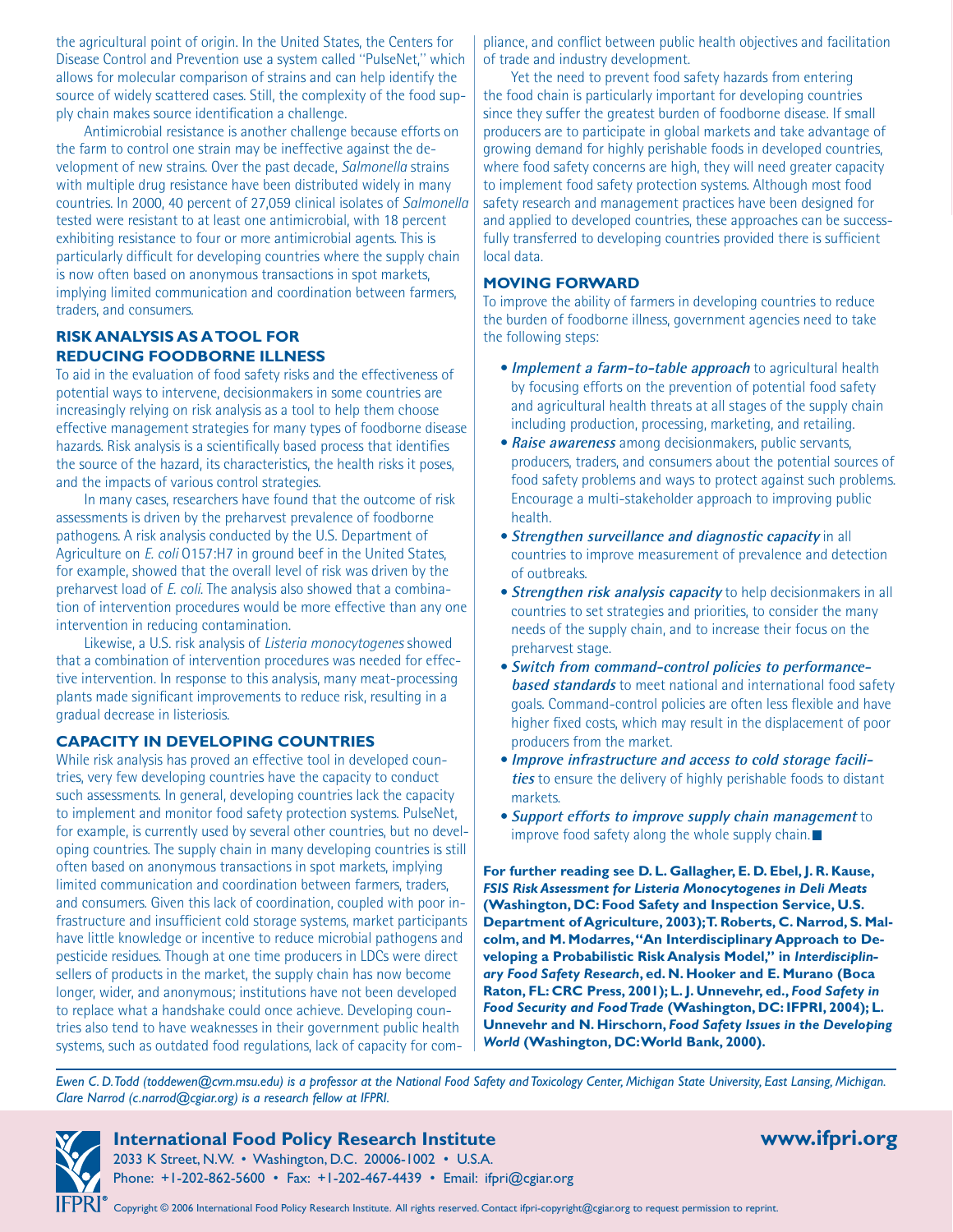# **UNDERSTANDING THE LINKS BETWEEN AGRICULTURE AND HEALTH FOR FOOD, AGRICULTURE AND HEALTH**

Agriculture, Malaria, and Water-Associated Diseases *CLIFFORD M. MUTERO, MATTHEW MCCARTNEY, AND ELINE BOELEE*



#### FOCUS 13 • BRIEF 6 OF 16 • MAY 2006

**Malaria, schistosomiasis (bilharzia), and Japanese encephalitis are** the major vector-borne diseases whose increase or decrease can be attributed to agricultural water development (see table). Others include dengue fever, yellow fever, and filariasis. Young children in poor communities are particularly affected: malaria is among the top five causes of death among under-fives in Sub-Saharan Africa; schistosomiasis among children affects growth, nutritional status, and cognitive development; and encephalitis occurs mainly in young children.

#### **LINKAGES BETWEEN AGRICULTURAL WATER RESOURCE DEVELOPMENT AND DISEASE**

The development of agricultural water resources affects the environment, which in turn affects human health. Agricultural water projects can create the conditions suitable for parasitic vectors and thus facilitate the spread of water-associated, vector-borne diseases (see table). Data on changes in disease prevalence due to agricultural and water development in the South is far from comprehensive, but there are some concrete examples.

**Malaria.** Following irrigation, the number of mosquitoes usually increases, and this increase sometimes leads to a rise in malaria prevalence. In Burundi malaria parasite prevalence was estimated at between 24 and 69 percent in irrigated rice fields compared with 5–30 percent in nearby nonirrigated cotton-growing areas. Similarly, the prevalence of malaria in the Hola cotton and vegetable irrigation scheme in Kenya has been reported to be 54 percent higher than in surrounding, nonirrigated areas, resulting from an increased number of mosquito breeding sites.

Yet, paradoxically, increased mosquito numbers do not necessarily result in increased prevalence of malaria. In Tanzania improved socioeconomic status due to rice growing has been found to lead to reduced malaria prevalence, in spite of increased mosquito populations among villages adjacent to flooded rice fields. Unlike farmers in nearby nonirrigated settings, farmers in the irrigated villages can afford self-protection measures such as insecticide-treated nets, and they also seek treatment. Studies in a rice-irrigation scheme in Kenya have also shown that malaria prevalence is lower in irrigated villages, in this case apparently because the predominant mosquito species preferred to feed on cattle rather than on people.

islands of Western Pacific.

**Schistosomiasis.** Through dam building, this disease has been introduced into populations previously completely unexposed. For example, in the Hola settlement scheme in Kenya, there were no snail vectors of schistosomiasis before irrigation began in 1956. A decade later, the prevalence of urinary schistosomiasis among Pokomo schoolchildren was 70 percent, rising to 90 percent by 1982. After the building of Senegal's Diama Dam in 1986 and expansion of the population without accompanying sanitation, virtually the whole population upstream of the dam along the Senegal River had become infected by 1994. Before the dam was built, the area had never experienced the intestinal form of the disease.

*Japanese encephalitis.* Agricultural development projects in Sri Lanka illustrate the agricultural links to this disease. For example, the Mahaweli rice development project provided breeding sites for the mosquito vector, while a separate development project nearby encouraged pig production (pigs are the reservoir hosts of the Japanese encephalitis virus). The resultant epidemics seriously disrupted the newly settled communities. The 2005 outbreak of Japanese encephalitis in north India affected more than 1,000 people—mostly children living close to rice fields and piggeries.

Concurrently, the presence of malaria and other water-associated, vector-borne diseases in agricultural communities has negative impacts on agricultural productivity. For example, a study of intensive vegetable farming in Côte d'Ivoire between 1999 and 2002 found that malaria led to increases in work absenteeism, which resulted in lower yields and family income.

#### **AGRICULTURAL CONTROL MEASURES**

include alternate wetting and drying of rice fields to reduce vector populations.

Agricultural interventions are available to control the spread of water-associated, vector-borne diseases. Available techniques include filling and draining small water bodies, environmental modifications, and alternate wetting and drying of rice fields (see table). Intermittent irrigation in African rice fields has been shown to significantly reduce the density of malaria vectors by curtailing their larval development, while still maintaining yields, saving water, and reducing methane emissions. Similar results have also been found in China.

Control measures are context specific. For example, where cattle are present, they can naturally divert malaria mosquitoes away from

#### **Major Water-Related, Vector-Borne Diseases and Their Links to Agricultural Development**

| <b>DISEASE/PREVALENCE</b>                                                                                                                                                                                                                                                                                                         | <b>LINK WITH AGRICULTURAL WATER RESOURCES</b>                                                                                                                                                                                                                                                                          |
|-----------------------------------------------------------------------------------------------------------------------------------------------------------------------------------------------------------------------------------------------------------------------------------------------------------------------------------|------------------------------------------------------------------------------------------------------------------------------------------------------------------------------------------------------------------------------------------------------------------------------------------------------------------------|
| <b>Malaria</b><br>World's most important parasitic infectious disease; over 2 billion people at risk; between 300 and 500<br>million episodes and over I million deaths annually; over 90% of malaria burden in Sub-Saharan Africa;<br>also a major problem in Brazil, Colombia, India, Solomon Islands, Sri Lanka, and Viet Nam. | Transmitted by Anopheles mosquitoes that breed in fresh or occasionally brackish water; transmission<br>intensity and disease distribution are exacerbated by water resources development; agricultural control<br>measures include filling and draining small water bodies to reduce mosquito breeding sites.         |
| <b>Schistosomiasis</b><br>Second most important water-related parasitic infection for public health and economic impact; at least<br>779 million people are at risk; 207 million are infected; between 50,00 and 100,000 deaths annually;<br>80% of the infected people live in Sub-Saharan Africa.                               | Transmitted by free-swimming larvae of Schistosoma (flatworm); disease transmission and outbreaks<br>significantly increased by water resources development; agricultural control measures include environ-<br>mental modifications (e.g., lining of canals) that prevent snail vectors and limit human-water contact. |
| Japanese encephalitis<br>Viral disease; 1.9 billion people are at risk and 50,000 clinically infected; case fatality as high as 60%,<br>but deaths vary significantly between years (15,000 deaths in 2001); occurs mainly in Asia and the                                                                                        | Transmitted to humans and animals by Culex mosquitoes, which often breed in flooded rice fields;<br>the disease circulates in birds, and pigs are amplifying hosts; disease distribution significantly linked<br>to irrigated rice production combined with pig rearing; agricultural water management measures        |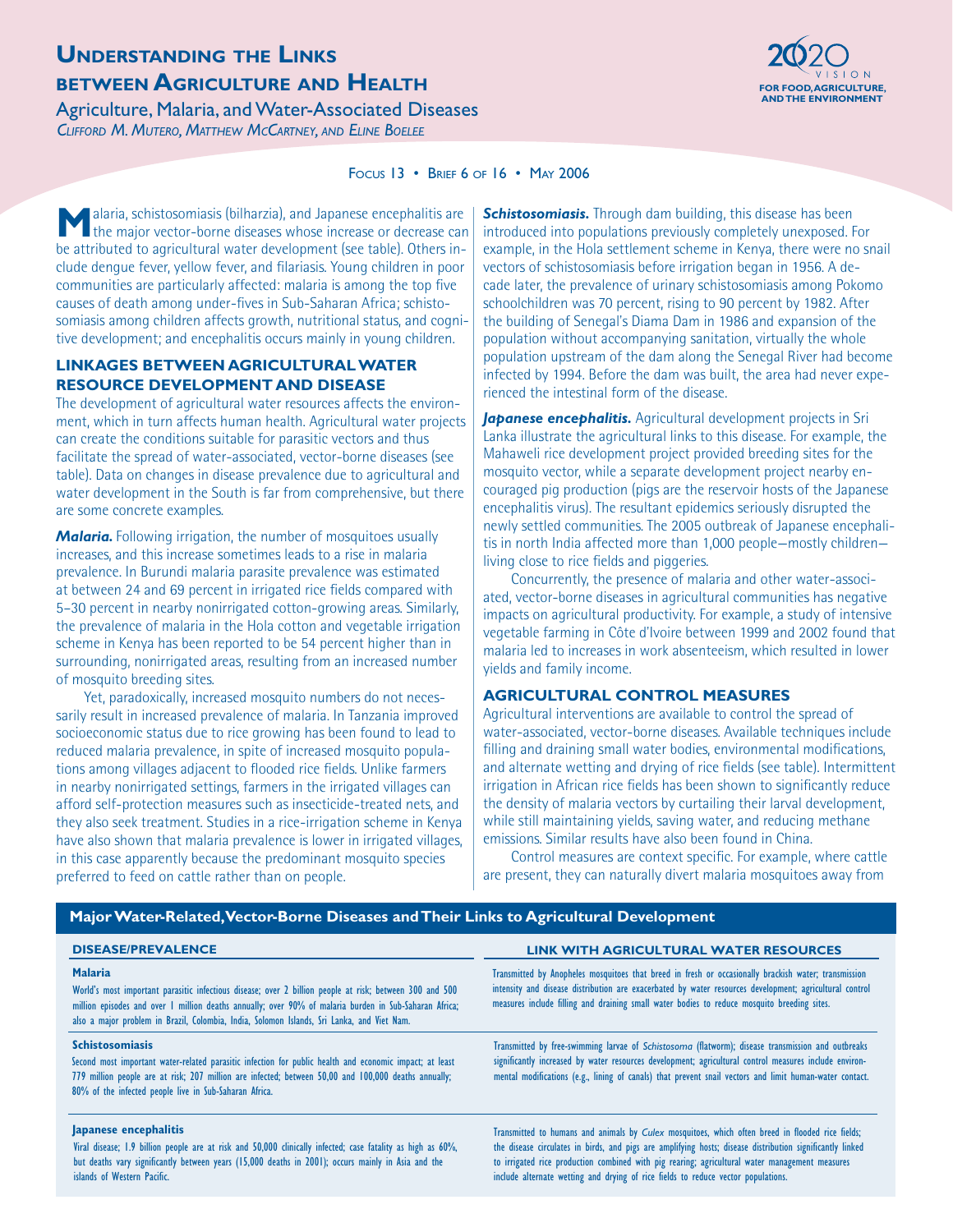people (since cattle do not become infected). If cattle are topically treated with an appropriate insecticide such as those used to control tsetse flies, they could also serve as lethal blood-meal baits for hungry mosquitoes, thereby reducing the malaria problem.

#### **CHALLENGES**

Addressing the adverse impact of agricultural water projects on both health and the environment is a challenge. Communities as well as the agricultural and water sectors tend to focus on economic benefits, paying inadequate attention to assessing public health and environmental impact. Water projects tend to be planned and managed in isolation from other aspects of development at the local, district, and even national level. Moreover, the successful implementation of measures to minimize such impacts is constrained by paucity of information, technical reasons, and limitations in human, financial, and institutional capacity.

An intersectoral approach is clearly needed. Yet bringing together researchers or practitioners from different sectors remains a daunting task. For example, the International Water Management Institute has brought together experts from the agricultural and health sectors to work on malaria, but its experience has shown that researchers are often conditioned to work in a compartmentalized manner based on the academic disciplines that formed their early university education. Innovative ways of facilitating interdisciplinary approaches to environment and health are needed. In many developing countries, however, the requisite professionals are unavailable or not effective in promoting the intersectoral collaboration and coordination necessary for successful environmental and health planning and management.

#### **RECOMMENDATIONS**

The following recommendations are a pragmatic attempt to address these challenges. Given the association between health and environmental impacts, they should be considered together in agricultural water-development planning and management.

*Assessment.* Strategic environmental assessments (SEAs) should be used as a planning tool for agricultural water development both at the national level and for major international river basins. These SEAs should integrate environmental, health, and social concerns and attempt to reconcile development, environmental protection, and community rights. Health-impact assessments (HIAs) are another potential tool. Capacity must be built to conduct such assessments. Drawing on lessons from countries with practical experience of implementation, all countries without compulsory health and environmental impact assessment processes should enact laws that make these mandatory for large infrastructure projects, including large irrigation projects. Institutional arrangements should be strengthened, such as by establishing environmental health units within government ministries responsible for irrigation.

*Compliance.* Many irrigation project operators fail to fulfill voluntary and mandatory obligations, and civil society and governments fail to enforce compliance. Therefore, once rules and regulations are in place, innovative approaches are needed to ensure compliance with health and environmental requirements. Improving compliance requires incentives as well as sanctions.

**Awareness.** Governments and donor agencies should develop strategic approaches that build local-level awareness of the environmental health issues associated with agricultural water development. Specifically, they should support health-awareness campaigns carried out by community health teams and training programs that increase awareness by working in collaboration with community groups (such as farmers' associations, agricultural water user associations, and women's groups). Information on maximizing health benefits, understanding potential hazards, and ameliorating potential negative impacts should be provided.

#### **INITIATIVES TO ADDRESS THE LINKAGES**

Initiatives to increase the technical know-how, capacity, and research necessary to adopt these recommendations have been developed. The WHO has a program to assist countries in building capacity to include health considerations in water development projects. The Consultative Group on International Agricultural Research (CGIAR) is building research and capacity through its Systemwide Initiative on Malaria and Agriculture (SIMA), a network of partners studying the relationship between malaria and a range of farming systems in seven African countries. The initiative is also building capacity into curricula at selected African universities.

### **CONCLUSION**

Water development projects bring important benefits locally and globally. Yet it is often assumed that irrigation will bring health benefits to all, regardless of their socioeconomic standing within a community. In reality, the economic and social impacts of irrigation are diverse and widespread, and neither costs nor benefits are evenly distributed among community members. In Sub-Saharan Africa, as elsewhere in the world, there is increasing recognition of the need to reduce the negative impacts of agricultural development on ecosystems and peoples' health. Unless well-targeted interventions are made, the most vulnerable—notably poor children and their mothers—will continue to benefit least from the promise of irrigation and suffer most from the adverse health impacts.

**For further reading see "Malaria and Agriculture" (special issue),** *Acta Tropica* **89 (2004): 95–259; J. N. Ijumba and S. W. Lindsay, "Impact of Irrigation on Malaria in Africa: Paddies Paradox,"** *Medical and Veterinary Entomology* **15 (2001): 1–11; J. Keiser, J. Utzinger, and B. Singer, "The Potential of Intermittent Irrigation for Increasing RiceYields, Lowering Water Consumption, Reducing Methane Emissions, and Controlling Malaria in African Rice Fields,"** *Journal of the American Mosquito Control Association* **18 (2002): 329–340; C. M. Mutero, F. Amerasinghe, E. Boelee, F. Konradsen, W. van der Hoek, T. Nevondo, and F. Rijsberman, "Systemwide Initiative on Malaria and Agriculture: An Innovative Framework for Research and Capacity Building,"**  *EcoHealth* **2 (2005): 11–16; WHO, Water Sanitation and Health (WSH), <http://www.who.int/water\_sanitation\_health/en/>, 2005.**

*Clifford M. Mutero (c.mutero@cgiar.org) is a senior researcher and coordinator of the Systemwide Initiative on Malaria and Agriculture (SIMA), International Water Management Institute (IWMI), Africa Office, Pretoria, South Africa. Matthew McCartney (m.mccartney@cgiar.org) is a hydrologist at IWMI, Africa Office, Pretoria, South Africa. Eline Boelee (e.boelee@cgiar.org) is a health and irrigation specialist at the International Water Management Institute (IWMI), Addis Ababa, Ethiopia.*



**International Food Policy Research Institute www.ifpri.org** 

2033 K Street, N.W. • Washington, D.C. 20006-1002 • U.S.A. Phone: +1-202-862-5600 • Fax: +1-202-467-4439 • Email: ifpri@cgiar.org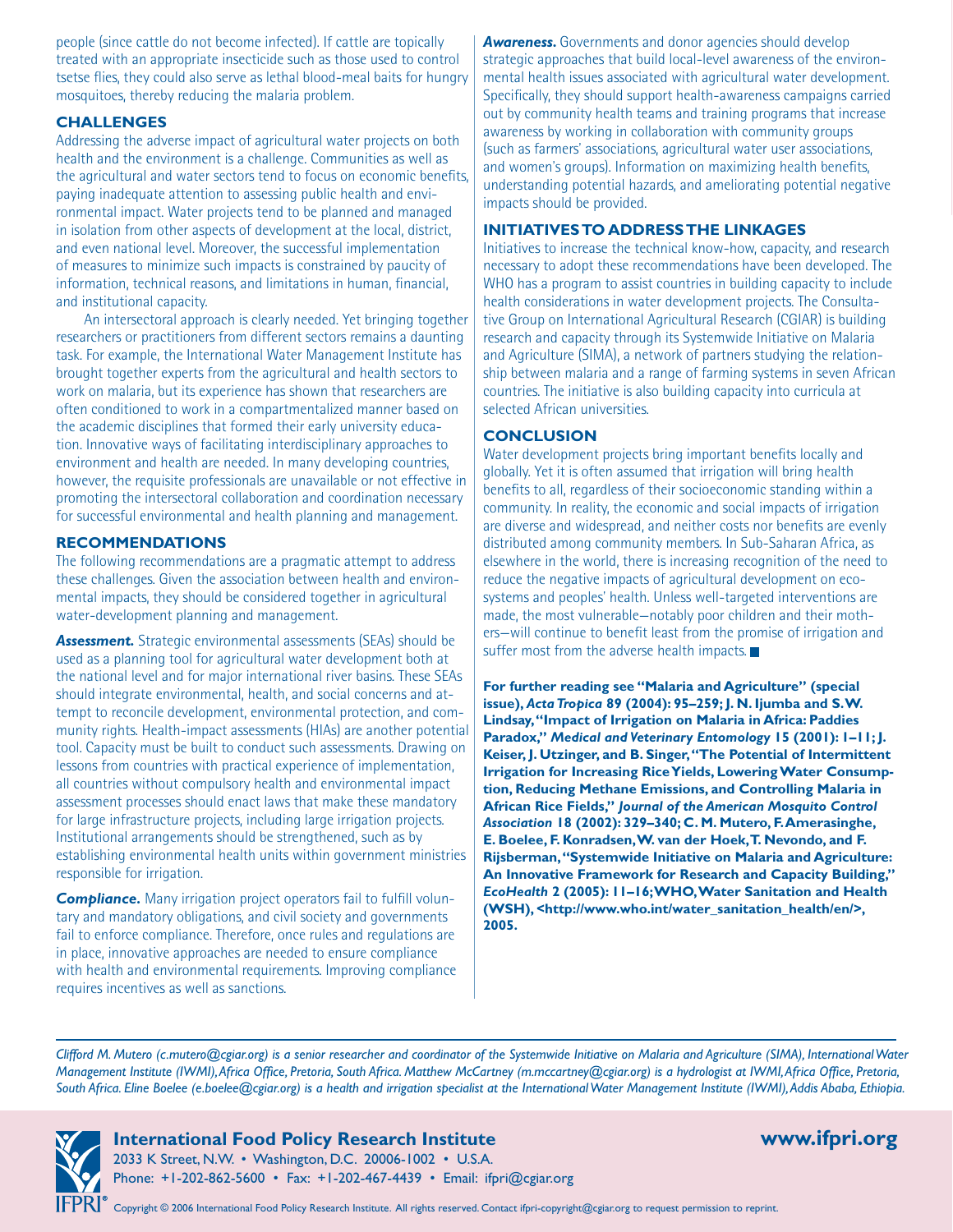### **UNDERSTANDING THE LINKS BETWEEN AGRICULTURE AND HEALTH FOR FOOD, AGRICULTURE,**

Agriculture and HIV/AIDS

*STUART GILLESPIE*



#### FOCUS 13 • BRIEF 7 OF 16 • MAY 2006

**A**griculture is the main source of livelihood of the majority of people affected by HIV and AIDS globally, and it is being progressively undermined by the disease. In Sub-Saharan Africa AIDS is affecting the rural landscape in ways that demand a rethinking of development policy and practice, and parts of South Asia may soon face a similar situation.

Not only does HIV/AIDS affect agriculture, but agriculture also affects HIV/AIDS. The figure shows the dynamics of household and community interactions with HIV/AIDS as an iterative cycle, with HIV/AIDS affecting and being affected by people's livelihoods. The risks people face of contracting HIV will be governed partly by the *susceptibility* of the livelihood system upon which they depend. After HIV has entered a community, the type and severity of its impacts on assets and institutions is then governed by the *vulnerability* of the system. These impacts will in turn determine the responses that households and communities adopt to deal with this threat responses that lead to certain outcomes (nutrition and food security being among them) that themselves condition future susceptibility and vulnerability. And so the cycle turns.

Mobility is another marker of increased risk. Many of the points of intersection between households and services represent conduits for the spread of infection into or out of communities. Migration, an important consequence of unequal socioeconomic development between urban and rural areas—and one that may be associated with low-productivity agriculture—has been long known to be an important factor in HIV transmission.

On the downstream side of HIV infection, the threat that HIV/ AIDS poses for food security was first recognized in the late 1980s. Many studies in Sub-Saharan Africa have since shown that subsistence farmers are vulnerable to the impacts of AIDS because the disease reduces the resources that households can devote to agriculture. Labor loss occurs not only as a result of sickness and premature adult death, but also as a result of its reallocation to nurse the ill, while working capital is siphoned off to pay mounting medical bills.

The specific levels and types of vulnerability depend on the characteristics of livelihoods and farming systems. The most vulnerable farming systems in Rwanda, for example, have been characterized as those with high seasonal labor demand, significant specialization by age and sex, high interdependence of labor inputs, increasing

> returns to scale of labor, and low substitutability of labor for capital. In one study in Kenya, the death of a male household head was associated with a two-thirds reduction in the value of a household's per capita crop production; adult female mortality caused a greater decline in the cereal area cultivated, whereas cash crops and nonfarm income were most adversely affected in households incurring a prime-age male adult death. In another study in Mozambique, cash constraints were more significant than labor shortages.

 HIV/AIDS has also profoundly affected commercial agriculture, and there is increasing evidence that companies are shifting the costs it entails (replacement worker costs, paid sick leave, lost wages, and productivity losses) to employees in a variety of ways. Agricultural extension is being hit hard too, by the sickness and death of extension agents who are at particular risk because of their mobility.

At more aggregate levels, as rural communities with high HIV prevalence face increased labor shortages, widespread reductions in household incomes and increased cash constraints may also depress demand for labor and nontradables. There

is some evidence from Malawi that reductions in labor demand may lead to wage declines, posing serious problems even for poor households not directly affected by AIDS.

For poorer smallholder households, the primary constraints on rural productivity and livelihoods may be land and cash rather than labor. A study in western Kenya, for example, found a variety of impacts on rural agricultural households struggling with the illness or death of an adult. Total household expenditure for death-affected households was US\$462 per year, compared with US\$199 for illnessaffected households and just US\$21 for non-affected households.

#### **Understanding HIV/AIDS in the Context of Agricultural Livelihoods**



#### **HOW HIV/AIDS INTERACTS WITH AGRICULTURE**

First, on the upstream side of infection, it is clear that inequalities of several sorts—gender, socioeconomic, class, caste, and religious—are central to the risks people face. Gender inequity, for instance, shapes power relations, sexual relations, and access to resources, opportunities, and assets, including land. Recent research by the Regional Network on HIV/AIDS, Rural Livelihoods and Food Security (RENEWAL) has shown in Malawi that when agriculture fails to provide a livelihood, poor women may resort to transactional sex that drastically increases their risk of becoming infected.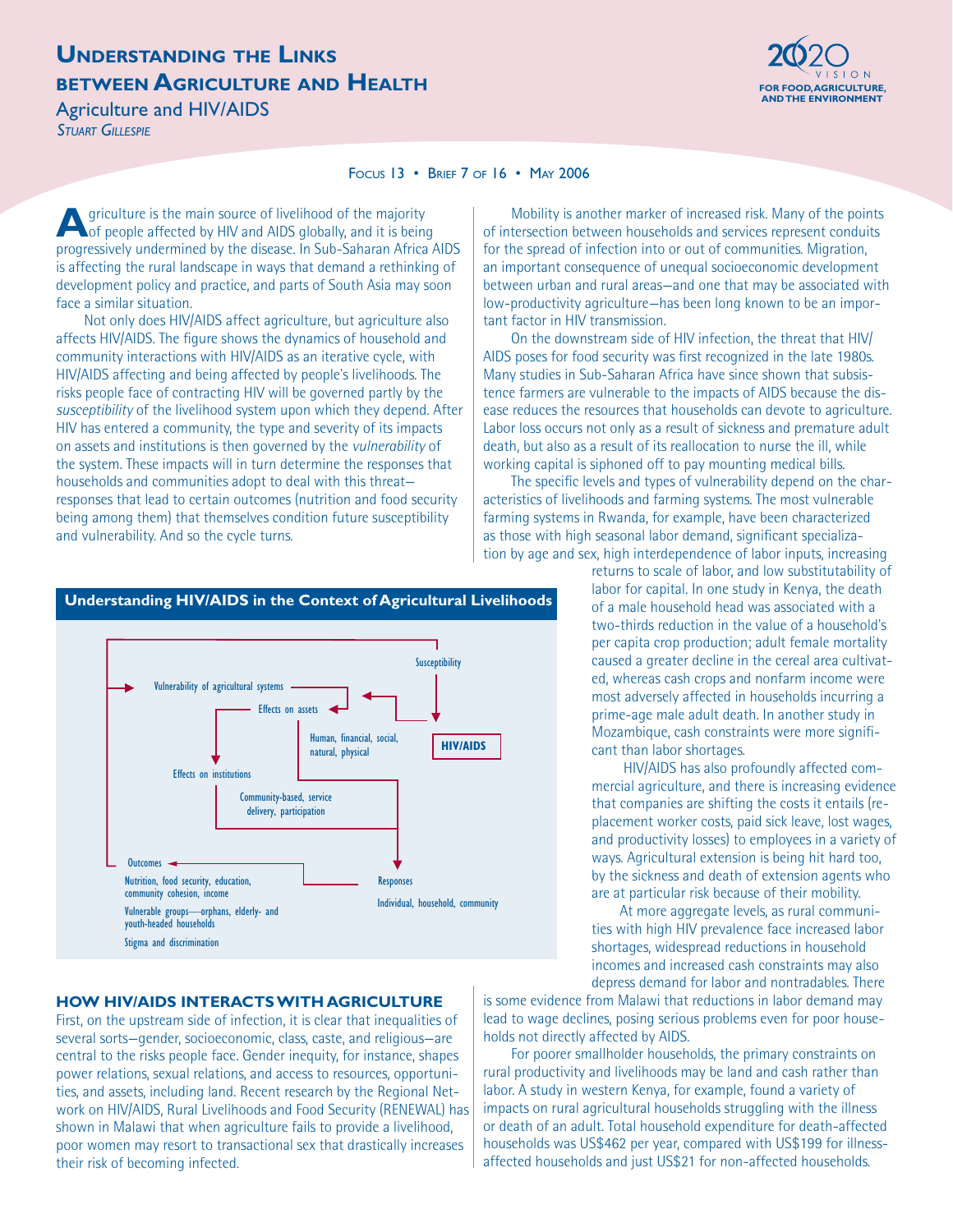Illness-affected and death-affected households spent 56 percent and 61 percent, respectively, of the amount spent on agricultural inputs by non-affected households.

The impacts of HIV/AIDS on agriculture (and indeed other sources of livelihood) are not one-time events. They are processes, often hidden and slow-burning but potentially very destructive. They are also contextspecific, differing by community and by household in type and degree, and they depend on a range of demographic, economic, and sociocultural factors and processes. Impacts may also be revealed in people's responses, and these too differ in effectiveness and sustainability. Some actions may be characterized as coping and demonstrating resilience; others are clearly taken under extreme duress and are not sustainable.

#### **HOW CAN AGRICULTURE RESPOND?**

Because agriculture is the fundamental livelihood base of most people affected by HIV/AIDS and because food security is an increasing concern to them as impact waves hit, there is a real need for the agricultural sector to take a proactive stance in the face of the epidemic. If agriculture is to remain an effective source of livelihoods in the face of high HIV prevalences, stakeholders (from farmers to policymakers) need to progressively re-view agricultural situations through an HIV lens in order to respond more effectively.

How does an agricultural policy or program developed using an HIV lens differ from one that was not? An HIV lens would, for example, cause an agricultural commercialization policy to take account of the extra risks posed by evening markets and the need for people to travel far to sell their produce. In another example, in Lesotho, instead of pursuing an add-on activity such as distributing condoms along with agricultural extension messages, the Ministry of Agriculture and CARE are now focusing on improving the food and nutrition security of HIV-affected households and those struggling with other shocks and stresses of poverty.

Another interesting example is Swaziland's Indlunkhulu initiative. Indlunkhulu refers to the tradition of distributing food from the chief's fields to members of the community who are unable to support themselves. In Swazi law and custom, chiefs are responsible for the welfare of orphans within their area. Agricultural policy has built on this practice to provide a sustainable mechanism for delivering food to orphans and vulnerable children, providing initial agricultural inputs for the Indlunkhulu fields, and developing the agricultural skills of older children who work in them.

Agricultural knowledge can also be preserved through the development of HIV-aware and gender-proactive agricultural extension capacity. Farmer life schools, as pioneered in Cambodia and adapted in Kenya and Mozambique, can be developed to bridge gaps

#### **Research Gaps on HIV/AIDS, Food Security, and Agriculture**

Although researchers are learning a great deal about the dynamic interactions between HIV/AIDS, food security, and agriculture, gaps remain in our understanding and in our options for responding. Below are some of the key questions identified by participants at the International Conference on HIV/AIDS and Food and Nutrition Security, organized by IFPRI in April 2005 in Durban, South Africa:

- What is the role of poverty and food insecurity in driving risky behaviors? How prevalent is transactional sex, and how closely is it linked to food poverty? Is food insecurity a major determinant of migration, and are migrants at heightened risk of being exposed to HIV? Can efforts aimed at enhancing the food security and livelihood options of susceptible groups, such as agricultural development programs, make a cost-effective and timely contribution to preventing the spread of HIV?
- How does HIV/AIDS-as a source of vulnerability to food and nutrition insecurity—interact with other sources of vulnerability? Why are certain households vulnerable, and conversely, why are certain households more resilient than others in similar situations?
- Many of the food responses to date have revolved around delivery of •food aid. What are other longer-term options for ensuring nutrition security within affected communities? Does nutrition offer an entry point for forging better links between public health and agricultural responses to AIDS?

in intergenerational knowledge transfer. Capacity constraints may be bypassed through better communications, such as rural radio.

There is clearly tremendous scope for agricultural policy to become more HIV-responsive, both to further AIDS-related objectives and to help achieve agricultural objectives. Yet there are no magic bullets. Land-labor ratios and the relative degree of substitutability between household resources, among other factors, will determine the possible responses to HIV/AIDS. If policy becomes more HIVresponsive, it will stay relevant and effective. By mainstreaming HIV/AIDS into the policy process and carefully monitoring the results, policymakers will help build up evidence of what works in different contexts, enhance learning, and ultimately leave people better equipped to address the multiple threats of the pandemic.

**For further reading see S. R. Gillespie and S. Kadiyala,** *HIV/AIDS and Food and Nutrition Security: From Evidence to Action,* **Food Policy Review 7 (Washington, DC: IFPRI, 2005); T. S. Jayne, M. Villarreal, P. Pingali, and G. Hemrich, "HIV/AIDS and the Agricultural Sector in Eastern and Southern Africa: Anticipating the Consequences," ESN Discussion Paper (Rome: Food and Agriculture Organization of the United Nations, 2005).**

*Stuart Gillespie is a senior research fellow in the Food Consumption and Nutrition Division of IFPRI and director of RENEWAL (www.ifpri.org/renewal).*



**International Food Policy Research Institute www.ifpri.org**  2033 K Street, N.W. • Washington, D.C. 20006-1002 • U.S.A. Phone: +1-202-862-5600 • Fax: +1-202-467-4439 • Email: ifpri@cgiar.org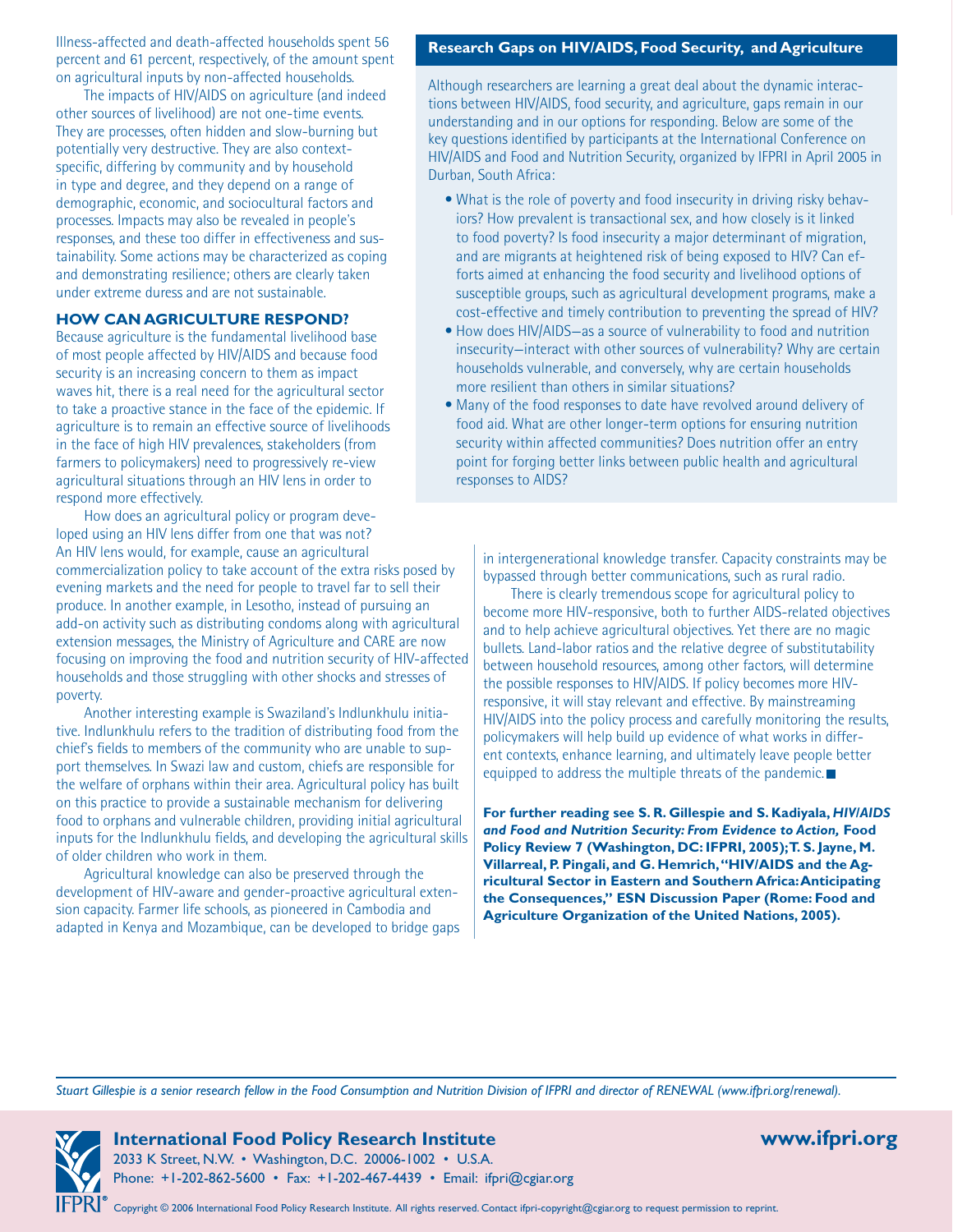## **UNDERSTANDING THE LINKS BETWEEN AGRICULTURE AND HEALTH Experiment and the component of the set of the set of the set of the set of the set of the set of the set of the set of the set of the set of the set of the set of the set of the set of th**

**Occupational Health Hazards of Agriculture** *DONALD COLE*



#### FOCUS 13 • BRIEF 8 OF 16 • MAY 2006

**A**ccording to the International Labour Organization (ILO), the agricultural sector is one of the most hazardous to health worldwide. Agricultural work possesses several characteristics that are risky for health: exposure to the weather, close contact with animals and plants, extensive use of chemical and biological products, difficult working postures and lengthy hours, and use of hazardous agricultural tools and machinery. This brief outlines the occupational health hazards of agriculture, presents a case study on the trade-offs between their health and economic impacts, and proposes responses.

#### **HEALTH AND INJURY OUTCOMES AMONG AGRICULTURAL WORKERS**

The table summarizes the many occupational health hazards of agriculture. Health outcomes associated with these hazards range from relatively simple conditions like heat exhaustion to complex diseases like cancer. Exact data on levels of exposure and associated disease prevalence (or health effects) in the developing world are limited. Pesticide-related illnesses, for example, go largely underreported, though it is estimated that 2 to 5 million people every year suffer acute poisonings and that 40,000 die. Millions of injuries are known to occur, with at least 170,000 of these being fatal for agricultural workers each year. Unsafe equipment and conditions, inadequate training, and limited availability and use of personal protective equipment all contribute.

Health and injury burdens depend on the type of farming activity, the type of worker, and the geographic location. Research in India suggests that agricultural workers using powered machinery are most at risk from fatal accidents, but that injuries are actually more common in less mechanized villages, probably owing to lower adherence to safety standards. Basic hazards like sharp tools and snake bites can also cause debilitating wounds and fatalities.

Different forms of animal husbandry expose workers to different zoonotic diseases. In Malaysia, an outbreak of Nipah virus in 1998 disproportionately affected pig farmers. Workers with dairy cows and sheep in parts of Asia, Africa, and Latin America are at high risk from brucellosis, and animal herdsmen in Africa from Rift Valley Fever. There are also important differences between developed and developing countries: according to the World Health Organization (WHO), although developing countries accounted for only 20 percent of all pesticide use in the early 1990s, they accounted for more than 99 percent of poisonings, because more toxic products were used under more rudimentary conditions.

#### **ECONOMIC IMPACTS OF AGRICULTURE-RELATED ILL HEALTH AND INJURY**

Ill health arising from agricultural work has negative implications for agricultural productivity. A study of women farmers in mixed cropping systems, by the University of Benin (Nigeria), found that the vast majority suffered from intense muscular fatigue, heat exhaustion, and skin disorders, forcing them to take days off from attending to crops. In Madhya Pradesh, India, in 2000, the value of human life lost to fatal injuries in agriculture, plus the cost of nonfatal injuries, was estimated at US\$27 million.

The economic costs arising from the occupational health hazards of agriculture often arise because of the economic incentives of agricultural work. A study in Carchi, Ecuador—the country's most important potato-growing zone—by a group of international scientists and the International Potato Center found that pesticides bring income gains, but overall they result in lower economic productivity owing to their health costs (see box).

#### **RESPONSES TO HEALTH PROBLEMS IN AGRICULTURE**

Rigorous evaluations of the health benefits associated with interventions to improve agricultural practices are few. Still, there are a range of opportunities for technologies and policies to substantially

| <b>EXPOSURE</b>                                       | <b>HEALTH EFFECT</b>                                                                                                                                                                                                                                                                                | <b>SPECIFICITY TO AGRICULTURE</b>                                                                                                                                                                                                                                                                                                      |
|-------------------------------------------------------|-----------------------------------------------------------------------------------------------------------------------------------------------------------------------------------------------------------------------------------------------------------------------------------------------------|----------------------------------------------------------------------------------------------------------------------------------------------------------------------------------------------------------------------------------------------------------------------------------------------------------------------------------------|
| <b>Weather, climate</b>                               | Dehydration, heat cramps, heat exhaustion, heat stroke, skin cancer                                                                                                                                                                                                                                 | Most agricultural operations are performed outdoors                                                                                                                                                                                                                                                                                    |
| <b>Snakes, insects</b>                                | Fatal or injurious bites and stings                                                                                                                                                                                                                                                                 | Close proximity results in high incidence                                                                                                                                                                                                                                                                                              |
| Sharp tools,<br>farm equipment                        | Injuries ranging from cuts to fatalities; hearing impairment from loud machinery                                                                                                                                                                                                                    | Most farm situations require a wide variety of skill levels for which workers have little<br>formal training, and there are few hazard controls on tools and equipment                                                                                                                                                                 |
| Physical labor,<br>carrying loads                     | Numerous types of (largely unreported) musculoskeletal disorders, particularly soft-tissue<br>disorders, e.g., back pain                                                                                                                                                                            | Agricultural work involves awkward and uncomfortable conditions and sustained carrying<br>of excessive loads                                                                                                                                                                                                                           |
| <b>Pesticides</b>                                     | Acute poisonings, chronic effects such as neurotoxicity, reproductive effects, and cancer                                                                                                                                                                                                           | More hazardous products are used in developing countries with minimal personal protective equipment (PPE)                                                                                                                                                                                                                              |
| Dusts, fumes,<br>gases, particulates                  | Irritation of the eyes and respiratory tract, allergic reactions, respiratory diseases such as<br>asthma, chronic obstructive pulmonary disease, and hypersensitivity pneumonitis                                                                                                                   | Agricultural workers are exposed to a wide range of dusts and gases from decomposition<br>of organic materials in environments with few exposure controls and limited use of PPE<br>use in hot climates.                                                                                                                               |
| <b>Biological</b><br>agents and<br>vectors of disease | • Skin diseases such as fungal infections, allergic reactions, and dermatoses<br>· Parasitic diseases such as schistosomiasis, malaria, sleeping sickness, leishmaniasis,<br>ascariasis, and hookworm<br>. Animal-related diseases or zoonoses such as anthrax, bovine tuberculosis, and rabies (at | . Workers are in direct contact with environmental pathogens, fungi, infected animals, and allergenic plants<br>. Workers have intimate contact with parasites in soil, wastewater/sewage, dirty tools, and<br>rudimentary housing<br>. Workers have ongoing, close contact with animals through raising, sheltering, and slaughtering |
|                                                       | least 40 of the 250 zoonoses are occupational diseases in agriculture)<br>• Cancers, such as bladder cancer caused by urinary bilharzia contracted through working<br>in flooded areas in North and Sub-Saharan Africa                                                                              | • Agricultural workers are exposed to a mix of biological agents, pesticides, and diesel fumes, all<br>linked with cancer                                                                                                                                                                                                              |

### **Occupational Health Hazards of Agricultural Work in Developing Countries**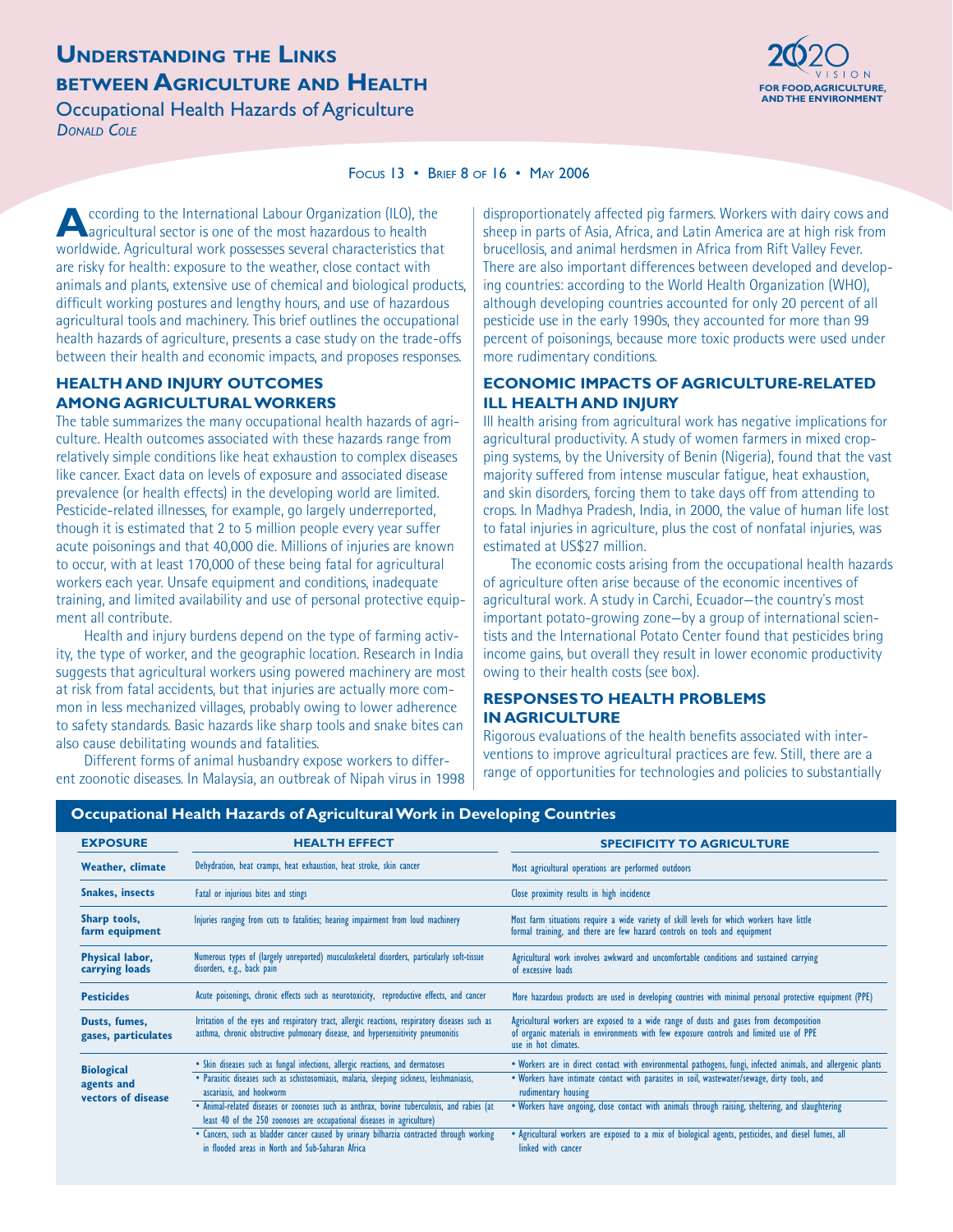In Carchi, Ecuador, potato growers—mainly smallholders—use hand-pump backpack sprayers to apply high levels of highly toxic pesticides to their crops to fight Andean weevils and late blight fungus. The acute and chronic health effects are severe. In the late 1990s, researchers documented 171 pesticide poisonings per 100,000 people per year in Carchi—among the highest rates reported in the world. Pesticide poisoning was the second largest cause of death for men (19 percent) and fourth for women (13 percent).

Chronic health effects of pesticides were equally severe. The standardized average neurobehavioral score of potato-growing households was nearly 1 standard deviation below the control population. Individual tests indicated that up to two-thirds of these household members showed significant nervous system impairment, enough to cause difficulties in carrying out physical tasks and making farm management decisions.

The problem was traced to incorrect pesticide use: more than 70 percent of men and 80 percent of women did not understand the color coding on pesticide labels indicating toxicity, despite a near 90 percent literacy rate and substantial industry education on "safe use." Farmers made minimal use of protective clothing during pesticide preparation and application, and many failed to shower off pesticide residues or change their clothes immediately after application. Farm families stored pesticides in their homes and washed their application equipment and clothing nearby. As a result, their homes were widely contaminated with toxic pesticides.

In economic terms, the farmers' heavy use of pesticides offered a positive marginal benefit: an additional dollar spent on pesticides generated more than one additional dollar of income. The severe health impacts, however, reduced farmers' work capacity and production. The immediate cost of a typical poisoning (related to medical care, medicines, travel, and days of recuperation) was valued at about 11 days of lost wages. Econometric analysis also showed that farmers who had suffered significant neurobehavioral impairment were less productive than those not affected. So the economic benefits from using the pesticides were outweighed by the economic losses created by negative health impacts.

In Carchi, several policy options have been examined to reduce the health effects of pesticides, each with their benefits and problems. One option, education for safe use, focuses heavily on the use of costly or ineffective personal protective equipment, but has not prevented even the most literate and educated farmers from using pesticides in an unsafe way. Econometric analysis has shown that taxing highly toxic pesticides would improve both farmer health and profitability in Carchi, but the option lacks political feasibility. Stakeholders attending provincial and national-level meetings in Carchi suggested banning highly toxic pesticides—the most effective solution from a health perspective but one opposed on economic grounds. Overall, the best option appeared to be integrated pest management (IPM). In farmer field school experimental plots, farmers tested simple IPM technologies that substantially reduced costs while maintaining yields, leading to increased profitability. The returns on investment ranged from 120 to 145 percent. Farmer networks are now slowly spreading this option through highland communities.

Source: Adapted from Yanggen et al. 2003.

reduce the health-related burdens of working in agriculture. Different hazards require different solutions. In general, if occupational health hazards are to be addressed, greater organization and empowerment of the agricultural workforce and small farmers is needed. The International Federation of Plantation and Agricultural Workers advocates for better working and living conditions for agricultural wage workers, while numerous nongovernmental organizations and some national governments work with small farmers to reduce risks.

Giving workers a voice in determining working conditions can make a difference. For example, community monitoring convinced donors to stop providing toxic pesticides to World Bank–funded projects in the Philippines. Regulations and codes of conduct that do exist also need to be enforced, such as the ILO and WHO guidelines for reducing hazards in agricultural work and providing occupational health services to agricultural workers.

To effect change, the agriculture and health sectors should work together more closely. The agricultural sector should develop and build on ways of working with farmers to grow crops that promote healthier cultivation practices and reduce exposure to hazards. Health-sector staff, meanwhile, should document health problems and identify the greatest hazards, help explain the health reasons for such changes, and monitor changes in health with improved production methods.

**For further reading see R. K. Egharevba and F. A. Iweze, "Sustainable Agriculture and Rural Women: Crop Production and Accompanied Health Hazards on Women Farmers in Six Rural Communities in Edo State Nigeria,"** *Journal of Sustainable Agriculture* **24, no. 1 (2004): 39–51; M. A. El Batawi,** *Health of Workers in Agriculture* **(Cairo: WHO Regional Office for the Eastern Mediterranean, 2004); International Labour Organization,** *Safety and Health in Agriculture***, Report VI (1) (Geneva, 1999); F. Konradsen, W. van der Hoek, D. C. Cole, G. Hutchinson, H. Daisley, S. Singh, and M. Eddleston, "Reducing Acute Poisoning in Developing Countries: Options for Restricting the Availability of Pesticides,"** *Toxicology* **192, nos. 2–3 (2003): 249–61; D. Yanggen, D. Cole, C. Crissman, and S. Sherwood, "Human Health, Environmental, and Economic Effects of Pesticide Use in Potato Production in Ecuador," Research Brief (Lima, Peru: International Potato Center, 2003); and P. S. Tiwari, L. P. Gite, A. K. Dubey, and L. S. Kot, "Agricultural Injuries in Central India: Nature, Magnitude, and Economic Impact,"** *Journal of Agricultural Saftey and Health* **8, no. 1 (2002): 95–111.**

*Donald Cole (donald.cole@utoronto.ca) is associate professor of community medicine/epidemiology, Department of Public Health Sciences, Faculty of Medicine, University of Toronto, Toronto, Canada, and associate scientist with the Health and Agriculture Division, International Potato Center, Lima, Peru.*

### **International Food Policy Research Institute www.ifpri.org**

2033 K Street, N.W. • Washington, D.C. 20006-1002 • U.S.A. Phone: +1-202-862-5600 • Fax: +1-202-467-4439 • Email: ifpri@cgiar.org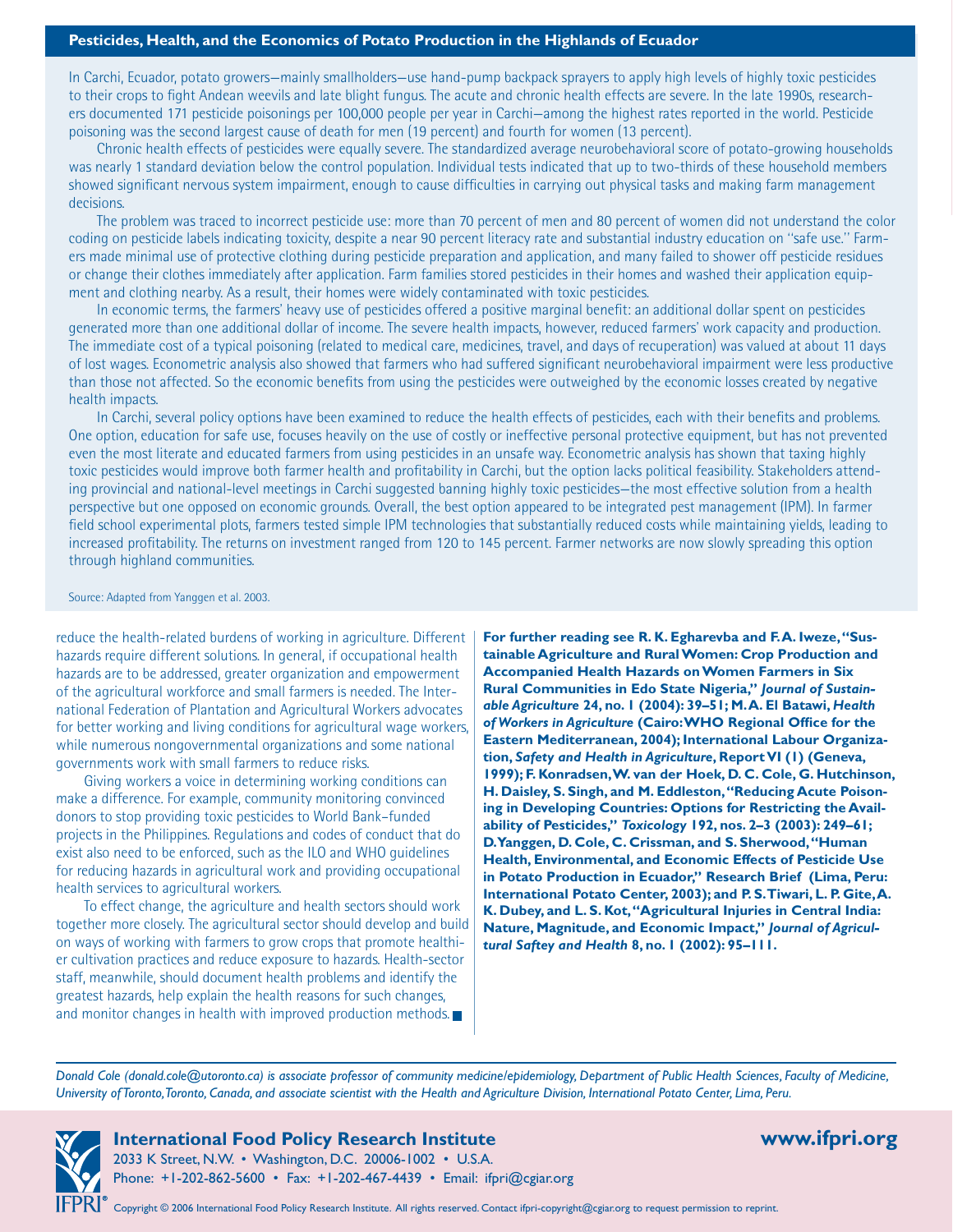### **UNDERSTANDING THE LINKS BETWEEN AGRICULTURE AND HEALTH Experiment and the component of the set of the set of the set of the set of the set of the set of the set of the set of the set of the set of the set of the set of the set of the set of th**

**Livestock and Health** *MARIA ANGELES O. CATELO*



#### FOCUS 13 • BRIEF 9 OF 16 • MAY 2006

**T**he linkages between livestock and health are significant, particularly for the poor, whether as livestock raisers or as consumers of meat and milk, or even as users of the environment. The processes of livestock production and consumption bring both benefits and problems for human health.

#### **BENEFITS OF LIVESTOCK FOR HUMAN HEALTH AND NUTRITION**

Animal source foods (ASFs) such as meat, milk, and eggs are guaranteed sources of high-quality protein and essential structural fats. They are also a major source of highly bioavailable (that is, easily absorbed and used by the body) essential micronutrients, such as iron, zinc, vitamin A, and calcium, that are either lacking or not as bioavailable in many developing-country diets that are predominantly composed of cereals. These nutrients are essential to maintain adequate growth and development. For example, a Kenyan study of more than 500 children in 12 schools revealed that increased intake of ASFs is strongly associated with significantly improved health, growth, and cognitive function. Micronutrients also protect against infectious diseases and mortality: zinc, for instance, reduces the incidence, duration, and severity of infections, and vitamin A reduces child mortality. Deficiency of some micronutrients is also associated with increased risk of or vulnerability to some chronic diseases.

The distribution of ASFs to people across the globe is highly uneven. Vulnerable segments of the population with particularly high micronutrient requirements, such as young children, pregnant and lactating women, and HIV/AIDS-affected people, often receive less than their share of ASFs because of lack of access or inadequate allocation within the household. At the same time, other groups are consuming large amounts of ASFs and thus excessive amounts of saturated fats, which pose risks for health. The challenge now lies in making ASFs more available to poor people while not promoting excessive consumption.

Livestock production can also have positive health effects by improving the livelihoods of the poor. Mixed crop and livestock production systems provide a critical source of income to 84 percent of the world's rural poor. In India more than 70 million farm families rely directly on microlevel dairying for employment and income, and in Viet Nam 60–70 percent of all rural households raise chickens and pigs. Many of these mixed-farm households have little access to other assets or resources, and therefore the animals they keep provide them with a pathway out of poverty. Dairy products, eggs, wool, leather goods, and even manure can be traded for cereals. The prevailing trend of industrial livestock production in recent years may therefore threaten the positive impact of livestock on the livelihoods of many of the world's poor.

#### **RISKS OF LIVESTOCK FOR HUMAN HEALTH**

Livestock production and consumption can lead to four main types of human health risks: (1) diseases transmitted from livestock to humans; (2) environmental pollution; (3) foodborne diseases and risks; and (4) diet-related chronic diseases.

*Diseases transmitted from livestock to humans.* Zoonoses are diseases that can be transmitted from animals to humans via bacteria, parasites, viruses, and unconventional agents. The more common and serious zoonoses caused by infectious agents include salmonellosis, swineherds' disease caused by *Leptospira* species, brucellosis, the hepatitis E virus (HEV), bovine spongiform encephalopathy (BSE) and the variant Creutzfeldt-Jakob disease (vCJD), Rift Valley fever (RVF), adult meningitis caused by *Streptococcus suis*, and the influenza virus.

Zoonoses pose a significant human health risk. Take, for example, the influenza virus. The Spanish flu outbreak in 1918–19 was, together with HIV/AIDS, one of the most important infectious disease outbreaks of the 20<sup>th</sup> century, claiming the lives of at least 50 million people. Now, at the onset of the 21<sup>st</sup> century, the gravest among the viral zoonoses is the highly pathogenic "bird flu," caused by the H5N1 virus. It was first detected in humans in Hong Kong in 1997, and between 2003 and February 2006 it caused 173 outbreaks and 93 deaths, mainly in Southeast Asia. In February 2006 the virus was detected in wild and domestic birds in India, the African countries of Niger and Nigeria, and in a dozen European countries. Scientists believe mutations of H5N1 have striking similarities to those found in the Spanish flu strain.

In the past, attempts at eradicating zoonoses associated with livestock included quarantine, vaccination, depopulation, cleaning and disinfection of farms, and mass culling of animals. Today, unconventional measures are being suggested, such as Hazard Analysis and Critical Control Point Program (HACCP) controls by food processors, bans on imports of live animals, and early warning systems. Bird flu is a real concern because there is no tried and tested vaccine, and while the experimental licensed drug oseltamivir phosphate appears to work, the world does not have enough for widespread use.

The death of livestock from disease epidemics severely impoverishes poor households, as does the ill health or death of the breadwinner from disease. Thus, for small livestock-keeping households in developing countries to ascend from poverty, the provision of human and animal health care is crucial.

**Environmental pollution.** Livestock production systems are intensifying worldwide, particularly in urban and peri-urban areas. As a result, livestock waste is emerging as a serious environmental and public health concern. Livestock waste can lead to huge nutrient surpluses concentrated in areas close to humans and has even been implicated in climate change. Untreated and ill-disposed hog waste can become airborne and waterborne, leading to health effects such as gastrointestinal diseases; respiratory ailments primarily caused by inhalation of noxious gases like hydrogen sulfide, methane, and ammonia; and skin irritation, "blue baby syndrome," and cognitive impairments due to the growth of *Pfiesteria* in the air and water at high nitrate concentrations.

The Philippines is noteworthy for the rapid increase in its hog production, both in backyards and in large commercial lots. A study of 82 pig-producing households and 94 families residing near industrial pig farms in a periuban area in 2000 revealed that both groups suffered from respiratory and gastrointestinal ailments, conjunctivitis, influenza, and skin allergies. The study also measured the health costs paid by livestock raisers and households residing near pig farms. It found that the annual costs (including medical expenses, forgone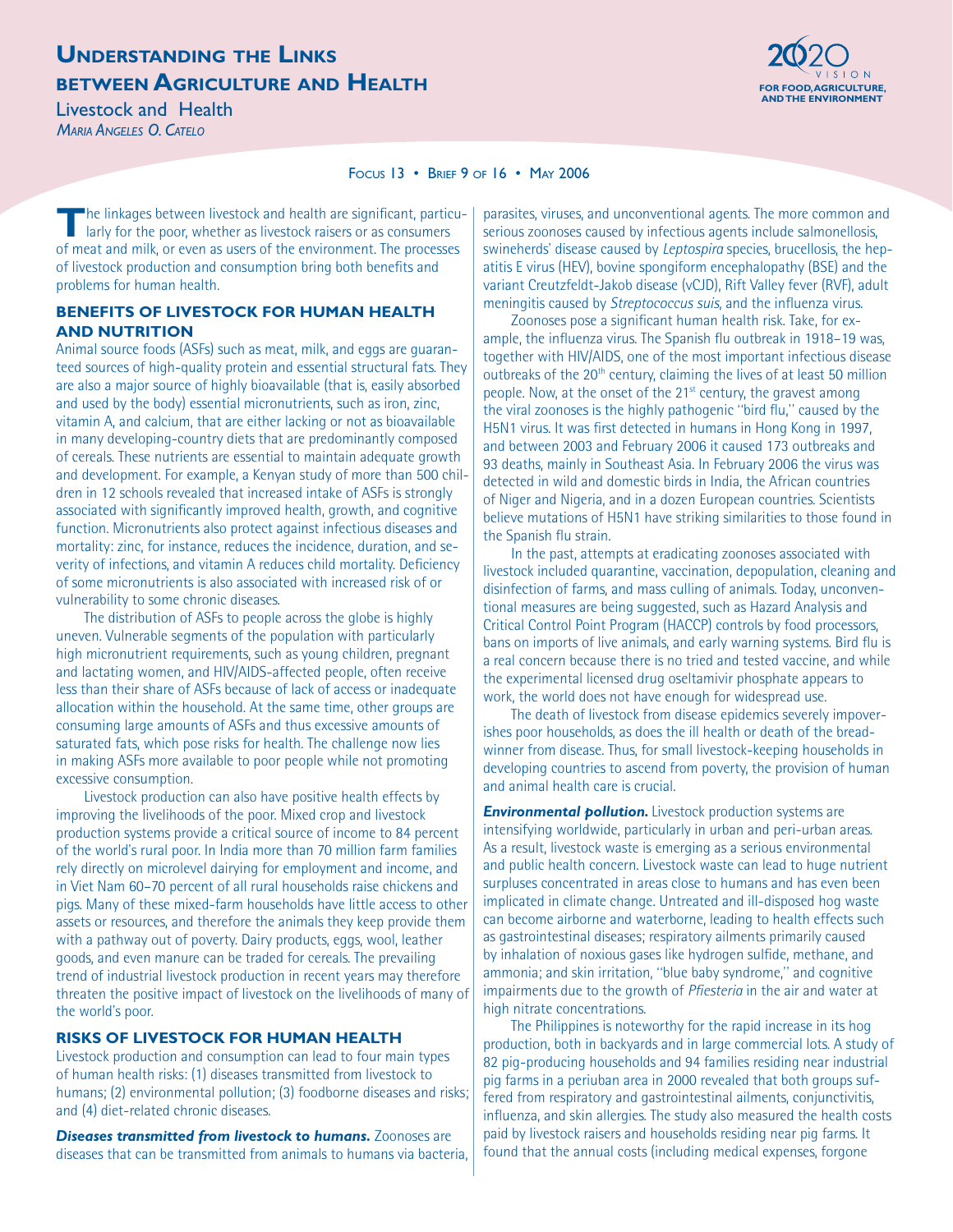income, and cost of discomfort) paid by commercial livestock raisers' households averaged US\$601 for pneumonia, US\$47 for diarrhea, and US\$49 for influenza. Households near commercial or industrial pig farms spent relatively more money to mitigate health effects—an average of US\$8,239 for pneumonia, US\$176 for diarrhea, and US\$77 for conjunctivitis. For the majority of the rural poor, who are either producers or neighboring consumers, the costs just to keep themselves healthy seriously erode their meager earnings.

**Foodborne diseases and risks.** Several deadly bacteria are associated with the consumption of ill-prepared livestock products, notably *Campylobacter, Salmonella, E. coli* O157:H7, and *Enterococcus*  (see Brief 5).

Antibiotics are used widely in developed countries in intensive livestock operations and are used increasingly in developing countries as growth promoters and to prevent the spread of infection. Though they have the potential benefit of increasing the availability of ASFs to poor families in developing countries, a recent study estimated that the benefit was negligible. Antiobiotics are also a foodborne public health risk: there are concerns that the use of antibiotics in animals could lead to the emergence of strains of resistant pathogens that also cause diseases in humans, thus reducing the ability to treat human disease. The United States and European Union banned the use of certain antibiotics as growth promoters in the late 1990s; by 2006 all antibiotic growth promoters will be banned in the United Kingdom.

Concern about livestock-related foodborne diseases has led industrialized countries to develop strict food safety standards, but compliance with high-technology, process-based food safety standards, like HACCP, is prohibitively costly for many small, developing-country producers. Unless addressed, this situation could lead to negative feedback effects on income and poverty reduction.

*Diet-related chronic diseases.* Although consumption of livestock products can bring nutritional benefits, ASFs are energy-dense and contain high levels of saturated fats. Excess saturated fat and calorie consumption are associated with the development of obesity and diet-related chronic diseases such as cardiovascular disease, diabetes, and some cancers (see Brief 4). Societies in developing countries are now en route to adopting the typical Western diets high in saturated fats—largely contributed by increasing intakes of animal source foods—and in consequence are experiencing rapid rises in obesity and chronic disease.

#### **CONCLUSION**

The key to managing the linkages between livestock and health is to promote the benefits and mitigate the problems as they affect poor and vulnerable groups.

One problem that must be mitigated is the spread of zoonoses. Effective surveillance, prevention, and control of zoonoses are indispensable and require improved coordination among farmers,

public health agencies, and animal disease control officials, as well as organizations involved in food and water safety. International organizations and affluent countries must strengthen the capacities of resource-poor countries and other partners to detect, control, and prevent zoonoses. There must also be systematic integration between public health infrastructure and policy, as well as between human and animal health surveillance and control. To enhance global surveillance and response to zoonotic diseases, the Food and Agriculture Organization of the United Nations, the World Organisation for Animal Health, and the World Health Organization have jointly initiated a Global Early Warning System (GLEWS) for transboundary animal diseases. Sharing the information generated from this initiative is crucial.

In developing countries, smallholders have only rudimentary methods of protecting themselves from diseases and preventing their spread to neighboring farms and communities. There may be a need to rethink the trends toward wholesale privatization of animal health services and public disinvestment in these services and to look more deeply into public and private partnerships.

Although the developed countries have put in place extensive regulatory and market-based measures to mitigate environmental damage from intensive livestock production in urban and peri-urban centers, in developing countries both monitoring and compliance costs are prohibitive. It may be necessary to rethink concentrated livestock feeding operations to better handle waste disposal problems linked to the ill health of livestock keepers and the community at large. Less intensive livestock operations could also potentially reduce animals' susceptibility to infection and disease and reduce the indiscriminate use of antibiotics.

Overall, there should be no need for conflict among the goals of health, environmental safety, and wealth creation; rather they should be viewed as ideal complements.

**For further reading, see M. A. Catelo, M. Dorado, and E. Agbisit, Jr.,** *Backyard and Commercial Piggeries in the Philippines: Environmental Consequences and Pollution Control Options***, EEPSEA Research Report No. 2001-RR6 (Ottawa, Canada: International Development Research Centre, 2001); M. W. Demment, and L. H. Allen, eds.,** *Animal Source Foods to Improve Micronutrient Nutrition and Human Function in Developing Countries***, Supplement to the** *Journal of Nutrition* **133 (11S-II; 2003): 3875S– 4061S; World Health Organization, Food and Agriculture Organization of the United Nations, and World Organisation for Animal Health,** *Report of the WHO/FAO/OIE Joint Consultation on Emerging Zoonotic Diseases* **(Geneva: 2004), available at whqlibdoc.who.int/hq/2004/WHO\_CDS\_CPE\_ZFK\_2004.9.pdf; and P. Walker, P. Rhubart-Berg, S. McKenzie, K. Kelling, and R. S. Lawrence, "Public Health Implications of Meat Production and Consumption,"** *Public Health Nutrition* **8 (2005): 348–356.**

*Maria Angeles O. Catelo (les@laguna.net) is associate professor in the Department of Economics, College of Economics and Management, University of the Philippines, Los Baños, Philippines.*



**International Food Policy Research Institute www.ifpri.org**  2033 K Street, N.W. • Washington, D.C. 20006-1002 • U.S.A. Phone: +1-202-862-5600 • Fax: +1-202-467-4439 • Email: ifpri@cgiar.org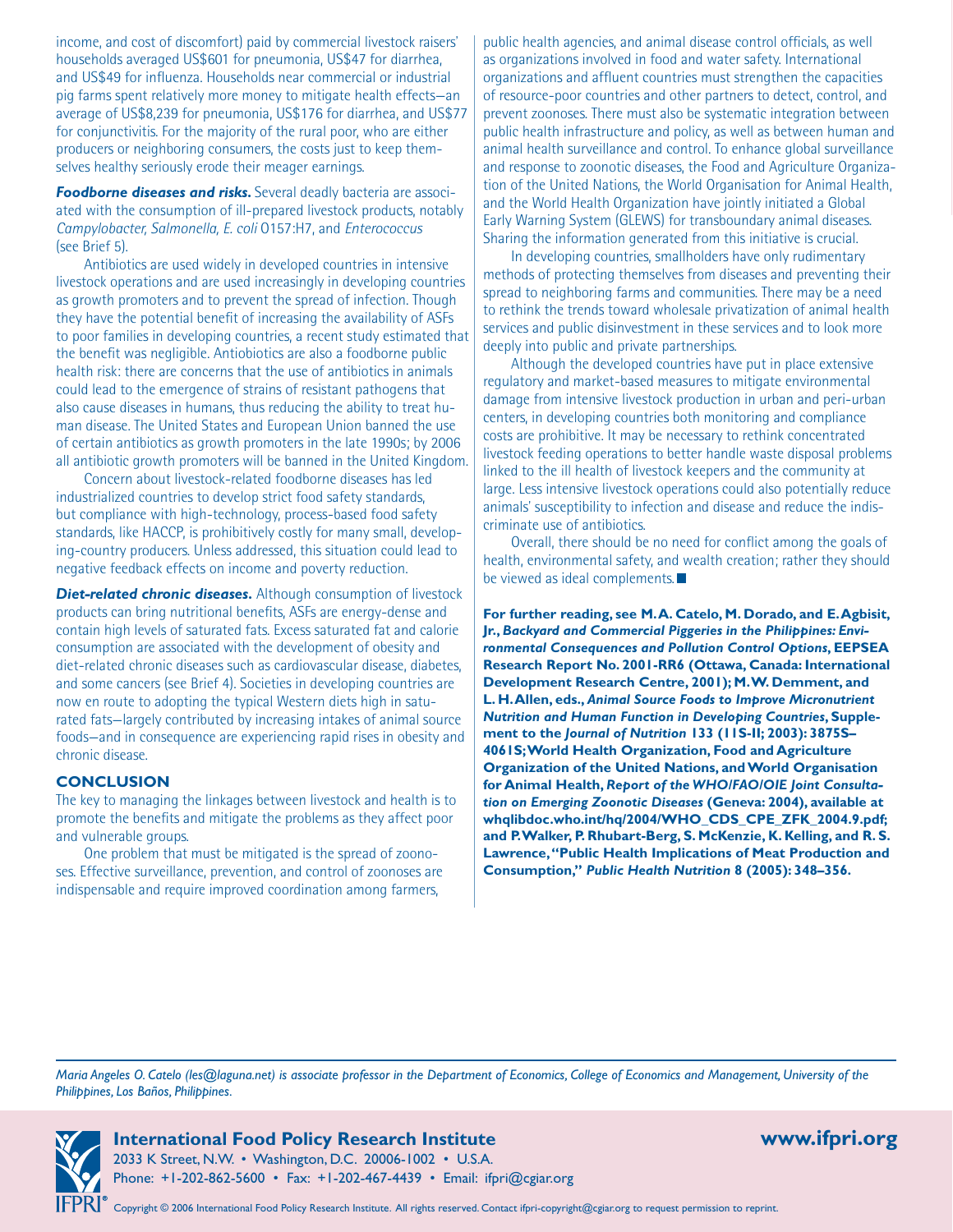# **UNDERSTANDING THE LINKS BETWEEN AGRICULTURE AND HEALTH Experiment and the component of the set of the set of the set of the set of the set of the set of the set of the set of the set of the set of the set of the set of the set of the set of th**

**AND THE ENVIRONMENT** Fish and Health

*NANNA ROOS, MD. ABDULWAHAB, CHHOUN CHAMNAN, AND SHAKUNTALA HARAKSINGH THILSTED*



#### FOCUS 13 • BRIEF 10 OF 16 • MAY 2006

**F** ish production is an important source of livelihoods among the world's poor, and fish consumption has long been known to have nutritional benefits. The dynamics of the world's fisheries—and fish consumption—are changing, bringing health-related challenges. This brief describes the various links and the challenges they present.

#### **FISH AND NUTRITION**

Fish are a rich source of protein, fatty acids, and essential vitamins and minerals such as vitamin A, calcium, iron, zinc, and iodine. The vitamin A, calcium and iron found in small fish species are particularly bioavailable—that is, easily absorbed by the body. Rising incomes and high consumer preferences for fish, especially in Asia, have caused global fish consumption to double in the past 30 years to 15 kilograms per person per year, according to the Food and Agriculture Organization of the United Nations (FAO). This trend is mainly attributable to demand from growing urban populations in China and other Asian countries.

Official data on fish production and consumption tend to exclude the fish caught, consumed, and traded within the communities for whom the nutritional benefits of fish are most striking: rural populations living in riparian and coastal areas in some of the poorest countries in the world. These communities not only consume fish, but also depend on it for their income and livelihoods. Fish caught by household members or bought in local markets are eaten daily by all members of all households, especially in the fish production season. Small fish species are particularly important for these groups. Studies in rural Bangladesh and Cambodia show that small fish make up between 50 and 80 percent of all fish eaten during the production season. Although consumed in small quantities, these small fish, which are consumed whole, are particularly rich in micronutrients (see table). Their bones are an excellent source of calcium, and in some species, vitamin A accumulates in their eyes and intestines. A study of poor, rural households in Bangladesh in 1997 revealed that

small fish intake provided about 40 percent of the vitamin A and 32 percent of the calcium recommendations of an average household in the peak fish production season.

The long-chained omega-3 polyunsaturated fatty acids found in marine fish have a range of health benefits. Epidemiological studies have shown that the prevalence of cardiovascular diseases is low in North Atlantic regions with high fish intake, and it is well accepted that some fatty acids ameliorate the risks of cardiovascular failures, stroke, and development of dementia in adults. In young children, omega-3 fatty acids are important for the development of membranes of the brain and the retina.

### **THE DYNAMICS OF FISHERIES DEVELOPMENT, NUTRITION, AND HEALTH**

Traditional, small-scale fish production has become increasingly commercialized in certain regions. For example, fisheries in Lake Victoria in East Africa were transformed through the introduction of the Nile perch (*Lates niloticus*) in the 1960s. In the following three decades, fish production increased fivefold. The incomes of fishermen rose as they joined the crews of large fishing vessels that supplied the Nile perch to processing factories. But traditional trading and fish processing disappeared, and thousands of women lost their incomes, with negative consequences for the nutrition and health of their children. In the 1990s, greatly reduced fish intakes were recorded among the poor, as the commonly consumed, low-value, small fish species dagaa (*Ratenebola agentum*) and skeletons from the processing factories were used for fish meal production instead of local consumption.

Freshwater capture fisheries in Asia are under great pressure, and the result has been decreased fish intakes. This situation is due to human population growth, reduced access to common water resources, environmental changes related to rice production, embankment construction for flood control, the filling up of open water areas, and the use of irrigation, pesticides, and fertilizers. Agricultural systems

| <b>TYPE OF FISH</b>                      | <b>VITAMIN A</b><br><b>(RAE/100 G RAW,</b><br><b>CLEANED PARTS)</b> | <b>CALCIUM</b><br>(MG/100 G RAW,<br><b>CLEANED PARTS<sup>a</sup></b> ) | <b>IRON</b><br>(MG/100 G RAW,<br><b>CLEANED PARTS)</b> | <b>FAT</b><br>(G/100 G RAW,<br><b>CLEANED PARTS<sup>b</sup></b> |
|------------------------------------------|---------------------------------------------------------------------|------------------------------------------------------------------------|--------------------------------------------------------|-----------------------------------------------------------------|
| <b>Small indigenous fish species</b>     |                                                                     |                                                                        |                                                        |                                                                 |
| Chanda (Parambassis baculis)             | 1.680                                                               | 348                                                                    | 1.8                                                    | 5.1                                                             |
| Darkina (Esomus danricus)                | 880                                                                 | 775                                                                    | 12.0                                                   | 4.5                                                             |
| Mola (Amblypharyngodon mola)             | 2.680                                                               | 776                                                                    | 5.7                                                    | 4.4                                                             |
| Puti (Puntius sophore)                   | 60                                                                  | 784                                                                    | 3.0                                                    | 7.1                                                             |
| <b>Cultured fish species</b>             |                                                                     |                                                                        |                                                        |                                                                 |
| Mrigal (Cirrhinus cirrhosus)             | $<$ 30                                                              | < 10                                                                   | 2.5                                                    | 2.9                                                             |
| Rui (Labeo rohita)                       | $<$ 30                                                              | 86                                                                     | <b>NA</b>                                              | <b>NA</b>                                                       |
| Silver carp (Hypophthamichthys molitrix) | $<$ 30                                                              | 36                                                                     | 4.4                                                    | 2.7                                                             |
| Tilapia (Oreochromis niloticus)          | < 30                                                                | <b>NA</b>                                                              | 5.0                                                    | <b>NA</b>                                                       |

**Nutrient Contents of Small Indigenous and Cultured Fish Species in Bangladesh**

<sup>a</sup> Corrected for plate waste.

**b** Sampled in peak growth season (October-November).

Note: RAE = retinol activity equivalents. Vitamin A is found as retinoids and dehydroretinoids. Dehydroretinoids are given a value of 40 percent of all-trans-retinol in calculating RAE, based on their functional bioefficacy.  $NA = not available$ .

Source: N. Roos, Md. M. Islam, and S. H. Thilsted, "Small Indigenous Fish Species in Aquaculture in Bangladesh: Contribution to Vitamin A, Calcium, and Iron Intakes," Journal of Nutrition 133 (2003): 4021S–4026S.

that remove small fish from the diet or replace small fish with large fish, such as silver carp (*Hypophthamichthys molitrix*), of which the edible parts are mainly the muscles, have a detrimental effect on the micronutrient intakes of the rural poor (see table).

As fish stocks—both marine and freshwater—decline globally, there is a steady increase in aquaculture, based largely on intensive fish farming and the use of fish meal and fish oil. Asia accounts for 90 percent of the world's aquaculture, most of which targets the fast-growing demand of urban populations. Growth in aquaculture has thus far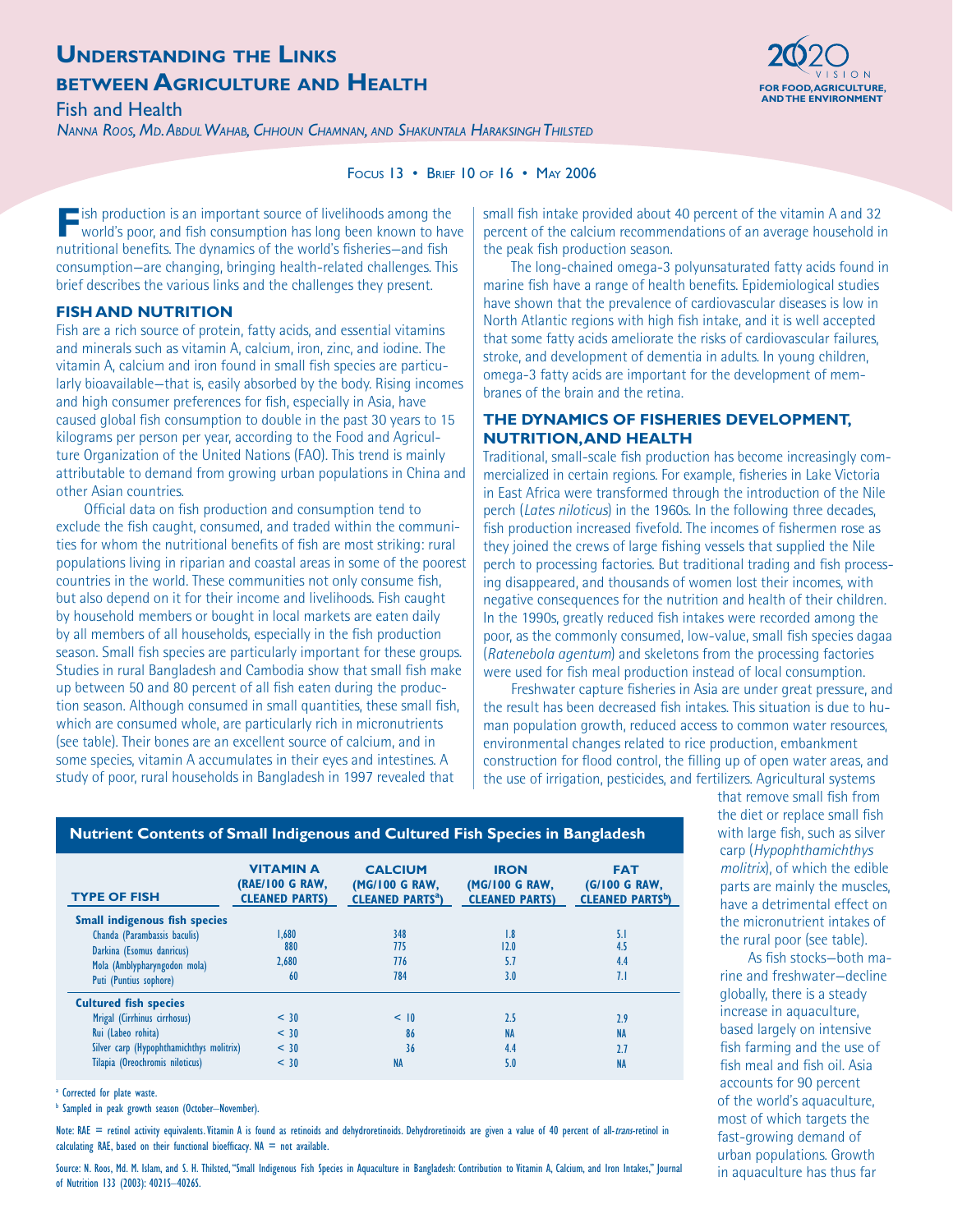had limited health benefits for the rural poor. In Bangladesh, pond aquaculture using carp species and tilapia has grown tremendously in the past 20 years and is highly profitable. For small-scale farmers, however, semi-intensive pond aquaculture is one of many farming activities, contributing only a 10 percent increase in annual household income. Research in rural Bangladesh showed that in Gazipur District from 1990 to 1999, aquaculture greatly raised the production and availability of silver carp, and its price in the local markets fell, making it 20 percent cheaper than small fish. At the same time, because of increased pressure on the fisheries environment, rural households fished less frequently, fish intake was halved, and the proportion of nutrientdense small fish species consumed was reduced substantially.

Yet aquaculture can be reoriented toward helping the poor. In Bangladesh the government and nongovernmental organizations (NGOs) have begun to promote semi-intensive polyculture in small, seasonal ponds, using the nutrient-dense small fish mola (*Amblypharyngodon mola*) together with carp species. Mola greatly improves the nutritional value of the output of the pond, has no negative economic consequences, and adds about 10 percent to the total productivity of the pond. In Malawi, semi-intensive pond aquaculture is being introduced in HIV/AIDS-affected households, especially those headed by women and orphans, to improve income as well as health.

#### **FISH-RELATED HEALTH RISKS**

The health benefits of habitual consumption of fish are threatened by environmental contaminants and fishborne zoonotic parasites. The accumulation of mercury in fatty fish, like tuna, is a potential global health risk, as canned tuna is widely exported and consumed. Some developed countries have issued guidelines for restricted intakes of fatty fish by pregnant women and children, to avoid toxic exposure to mercury. Accumulation of arsenic, lead, and cadmium in fish stocks in specific environments may also pose a health hazard. In the Nordic countries, there are recommended limits to fish intake from the Baltic Sea owing to the accumulation of dioxin. Also, accumulation of polychlorinated biphenyls (PCBs), caused by industrial pollution, in fish from coastal and inland waters is identified as a health risk factor.

Consumption of raw or inadequately cooked fish infected with fishborne zoonotic parasites also poses threats to health. In Southeast Asia, diseases such as bile duct cancer, gallstones, diarrhea, and peptic ulcers caused by these parasites are emerging as public health issues. Fishborne zoonotic parasites affect more than 60 percent of the workforce in northeast Thailand and 15 to 20 percent of the population in certain areas in Vietnam. Inadequate cooking of fish in poor households is primarily due to fuel shortages. Moreover, population pressure, water pollution, and dams create favorable environments for the snails and fish that transmit parasites.

#### **IMPACT OF POOR HEALTH ON FISHING COMMUNITIES**

High prevalence of and vulnerability to HIV/AIDS in fisherfolk in many developing countries have been reported by the FAO. In the Lake Victoria region in Kenya, fishermen are five times more at risk of dying from HIV-related illnesses than farmers are (the prevalence rates in women involved in fisheries are unknown). The increased vulnerability of fishing communities stems from many social, cultural, and

economic factors, such as traditional gender roles, mobility, time spent away from home, prostitution, alcohol and drug abuse, and daily cash income. Because of the poverty, insecurity, and marginalization of fishing communities, they are neglected in terms of basic services like education and health care, and thus HIV/AIDS prevention, care, and mitigation efforts do not reach them. The consequences are devastating for the health and livelihoods of fishing communities, as well as of other groups in the fisheries sector (see also Brief 7).

#### **CONCLUSION**

The importance of fish for the health of consumers and producers demands policy attention. For poor riparian and coastal populations, national and local fisheries management policies need to incorporate the need for access to fish, especially nutrient-dense small fish species, and fisheries by these groups. Thus, it is critical to develop and disseminate sustainable aquaculture technologies that are suitable for adoption by the rural poor, such as making use of rice paddies, irrigation canals, and seasonal ponds to produce fish both for sale and for consumption. In addition, aquaculture in these water bodies can promote human health by controlling mosquitoes, and thereby malaria, as well as snails that bear schistosomiasis parasites.

For growing urban populations, measures are needed to increase fish intake as a means of curbing the rise of chronic diseases. To cope with urban demand, intensification of aquaculture is thought to be the way forward. This entails the use of technologies (breeding, management, and biotechnology) to raise productivity and requires large private and public sector investments. There are challenges, however: competition with other users for land and water, environmental problems (like effluent pollution), and the spread of fish diseases. Moreover, it is not certain that fish availability can keep pace with demand, even with the rapid expansion of aquaculture.

It is now apparent that the overexploitation of fish and fisheries to satisfy demand for fish consumption, fish meal, and fish oil and to generate economic and income growth has resulted in serious risks to the health and well-being of the poor, the environment, wild fish stocks, the quality of fish, and the viability and sustainability of the fisheries sector. Striking a balance between these developments is an enormous challenge, but there seem to be concerted efforts at all levels to meet this challenge through adoption and implementation of various components of the Code of Conduct for Responsible Fisheries, launched by the FAO in 1995.

**For further reading see P. Edwards, D. C. Little, and H. Demaine, eds.,** *Rural Aquaculture* **(Wallingford, UK: CAB International, 2002); Food and Agriculture Organization of the United Nations (FAO),** *Impact of HIV/AIDS on Fishing Communities: Policies to Support Livelihoods, Rural Development, and Public Health***, New Direction in Fisheries (Rome: FAO, 2005); G. Kent, "Fisheries, Food Security, and the Poor,"** *Food Policy* **22 (1997): 393–404; J. S. Narriman and M. C. Öhman, "Marine Fisheries in Tanzania,"** *Ambio* **31 (2002): 518–527; and P. Thompson, N. Roos, P. Sultana, and S. H. Thilsted, "Changing Significance of Inland Fisheries for Livelihoods and Nutrition in Bangladesh,"** *Journal of Crop Production* **6 (2002): 249–318 (also a chapter in P. Kataki and S. Babu, eds.,** *Food Systems and Human Nutrition* **[New York: Howard Press, 2002]).**

*Nanna Roos (nro@kvl.dk) is an assistant professor in the Department of Human Nutrition, The Royal Veterinary and Agricultural University, Denmark. Md. Abdul Wahab (wahabma\_bau@yahoo.com) is a professor in the Faculty of Fisheries, Bangladesh Agricultural University, Bangladesh. Chhoun Chamnan (chhounchamnan@hotmail.com) is a research scientist at the Inland Fisheries Research and Development Institute, Department of Fisheries, Cambodia. Shakuntala Haraksingh Thilsted (sht@kvl.dk) is an associate professor in the Department of Human Nutrition, The Royal Veterinary and Agricultural University, Denmark.* 



**International Food Policy Research Institute www.ifpri.org** 

2033 K Street, N.W. • Washington, D.C. 20006-1002 • U.S.A. Phone: +1-202-862-5600 • Fax: +1-202-467-4439 • Email: ifpri@cgiar.org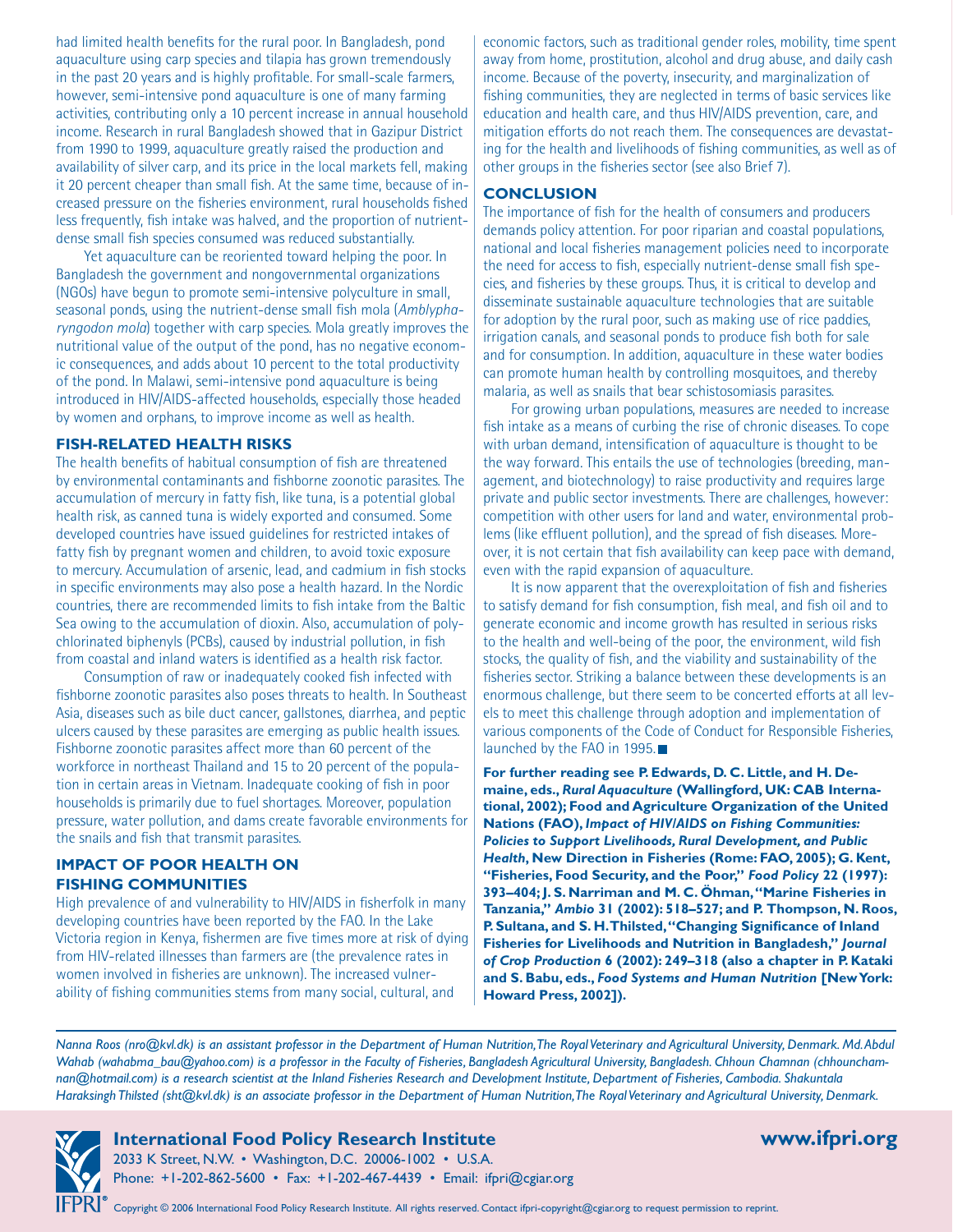### **UNDERSTANDING THE LINKS BETWEEN AGRICULTURE AND HEALTH EXECUTIVE AND THE ENVIRONMENT AND THE ENVIRONMENT AND THE ENVIRONMENT (**

**Agroforestry, Nutrition, and Health** *BRENT SWALLOW AND SOPHIE OCHOLA*



#### FOCUS 13 • BRIEF 11 OF 16 • MAY 2006

**A**groforestry is an ancient land use practice and modern science involving the deliberate management of trees on farms and in surrounding landscapes. Agroforestry systems vary greatly in tree species mix, complexity, configuration, and input requirements, producing a wide range of products and services. With appropriate technical and institutional support, the practice of agroforestry can contribute to rural food and health systems and help buffer households against health and nutrition shocks. As a science, agroforestry integrates perspectives from agriculture, ecology, and rural development.

For the practice of agroforestry to yield its full potential, it needs to bring health and nutrition to the fore. The figure presents a simple conceptual framework of agroforestry, health, and nutrition linkages that focuses on five pathways between agroforestry and health, dubbed the MINER pathways: M—medicinal plant conservation, domestication, and propagation; I—income earned and inputs saved through improvements in the farm resource base and products for sale; N—nutritious agroforestry foods, including fruits and leaves; E—changes in ecosystem structure and function that affect disease risk and transmission; and R—responses of agroforestry priorities and program design to changes in farmers' circumstances resulting from health and nutrition problems. The rest of this brief briefly discusses the five MINER pathways.

#### **MEDICINAL PLANT PATHWAY**

Across much of Africa and Asia, people use traditional medicines based largely on products from trees, shrubs, and herbs—to help meet

**Linkages between Agroforestry, Health, and Nutrition** Medicinal plant **Medicinal plants** products Vegetables **Trees for fodder, fuel, soil fertility Health** Milk **Nutrition Nutritious Income and Protein Agroforestry agroforestry inputs saved foods Micronutrient** I Fruits and leavesCalorie intake  $\mathbf{I}$ ١  $\overline{\mathbf{I}}$ **Tree pattern** Wild food sources **Density, species, and**  $\sqrt{2}$ composition of trees Environmental farm and in landscape services payments **Ecosystem structure and Disease function** transmission **Responses**

their primary health care needs. The World Health Organization (WHO) estimates that about two-thirds of the world's population, and 80 percent of Africa's population, sometimes use herbal or traditional medicines. WHO also estimates that the global market for herbal medicines is worth more than US\$60 billion per year. Despite its huge monetary value, the herbal medicine industry still relies largely on plant products collected from the wild. Those wild areas are decreasing in area, and remaining wild areas are often overharvested. A case in point is *Prunus africana* (variously called bitter almond, iron wood, or red stinkwood in English), a slow-growing African hardwood tree.<sup>1</sup> Bark from *Prunus africana* trees is used in a treatment for prostrate disorders, especially in Europe and North America. While it is technically possible to harvest bark from *Prunus africana* sustainably, bark poachers tend to either cut down mature trees or strip live trees entirely of their bark, killing the tree. As a result, the tree is now in Appendix II of the Convention on the International Trade in Endangered Species (CITES). One potential solution is to incorporate *Prunus africana* into agroforestry systems (an approach currently being studied by the World Agroforesty Center): vegetative propagation methods have been found effective in propagating high-quality trees growing in the wild and making that material available to smallholder farmers. This approach is also being extended to two tree species whose products are used to treat malaria, *Artemisia annua* (sweet wormwood), indigenous to China, and *Warburgia ugandensis* (East African greenwood, East African greenheart, or pepper-bark tree), indigenous to Africa.

#### **INPUT AND INCOME PATHWAY**

Agroforestry systems offer farmers opportunities to diversify their income and to increase farm production, allowing them to increase the resources they devote to purchasing food and countering disease. Agroforestry can improve soil fertility, provide animal fodder, produce tree fruits, expand fuel wood supplies, and produce a variety of wood products for farmers' home use and sale. Research results from around the developing world show that financial returns generated from agroforestry systems vary greatly but are generally much higher than returns from continuous unfertilized food crops (see table). The higher returns associated with agroforestry can translate into improved household nutrition and health, particularly when the income is controlled by women. Unfortunately, however, there is scant empirical evidence that agroforestry income produces these health benefits. Monitoring and impact assessment studies need to give more attention to how agroforestry affects household resource allocation, consumption patterns, nutrition status of household members, and health.

<sup>1</sup> Botanic names and English names of trees are taken from the World Agroforestry Centre agroforestry database, located on the Internet at http://www.worldagroforestry.org/Sites/TreeDBS/Treedatabases.asp.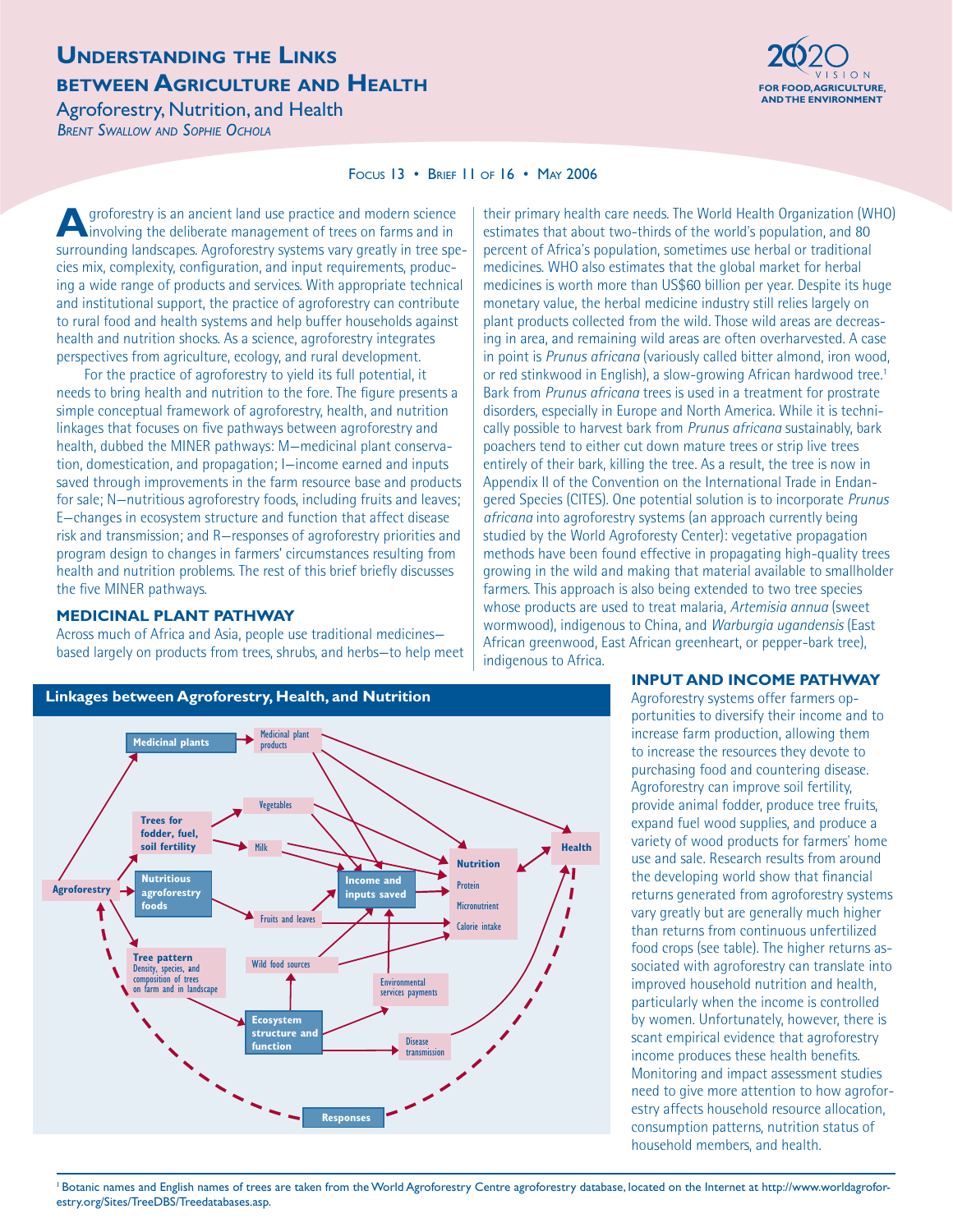| <b>Income Benefits of Agroforestry Systems</b> |                                                                   |                                                                            |                                                                                            |
|------------------------------------------------|-------------------------------------------------------------------|----------------------------------------------------------------------------|--------------------------------------------------------------------------------------------|
| <b>COUNTRY</b>                                 | <b>AGROFORESTRY</b><br><b>SYSTEM</b>                              | <b>DISCOUNTED PRESENT</b><br><b>VALUE IN</b><br><b>US\$/HECTARE</b>        | <b>COMPARISON WITH</b><br><b>RETURNS FROM</b><br><b>NONAGROFORESTRY</b><br><b>LAND USE</b> |
| <b>Tanzania</b>                                | Rotational woodlots                                               | US\$500 over 5 years                                                       | Agroforestry return is 6.3 times<br>higher than unfertilized maize                         |
| <b>Uganda</b><br>(southwest)                   | Tree fallows on scoured<br>terrace benches                        | US\$155-917 over 4 years                                                   | Net loss of US\$4 over 4 years from<br>continuous maize                                    |
| <b>Nepal</b>                                   | Rotational woodlots                                               | Mean annual return of US\$1.582 or<br>US\$2,796 for 2 agroforestry systems | Mean annual return of US\$804 for<br>continuous maize                                      |
| <b>Viet Nam</b>                                | Tephrosia candida as fallow,<br>hedgerow, or mulch on upland rice | Net loss of US\$59 to net gain of<br>US\$123 over 4 years                  | Net loss of US\$33 over 4 years for<br>continuous monocrop upland rice                     |
| India                                          | Biodiesel using <i>Jatropha curcas</i>                            | US\$853 over 30 years                                                      | Wastelands assumed to have<br><b>0</b> opportunity costs                                   |

### **NUTRITIOUS FOOD PATHWAY**

Agroforestry has the potential to contribute to human nutrition through increased production and availability of particularly nutritious fruits and leaves and through general diversification of farmers' diets. Agroforestry research and development organizations in Africa are promoting a number of tree products with particularly nutritious fruits and leaves, including indigenous trees such as *Adonsonia digitata* (baobab) and *Uapaca kirkiana* (wild loquat) and exotic trees such as *Moringa oleifera* (drumstick tree) and *Psidium guajaya* (guava). The nutritional profile of some of these products is impressive. For example, the leaves and fruits of the baobab tree contain betacarotenes and vitamin C, while the leaves of *Moringa oleifera* are rich in vitamin C and beta-carotene and contain significant amounts of protein, phosphorus, lipids, and calcium. A study in Zimbabwe by the World Agroforestry Centre and Hanover University showed that many households consumed large amounts of fruit and generated considerable income from indigenous fruits. Within households, children were the main consumers of fruit. Research and development are therefore now focused on on-farm production of indigenous trees, production of new products from indigenous fruits, and expanded production of selected exotic species.

#### **ECOSYSTEM SYSTEM STRUCTURE AND FUNCTION PATHWAY**

It is now recognized that one of the critically important services that ecosystems play is controlling the emergence and spread of infectious and vector-borne diseases by maintaining equilibria among predators and prey, and among hosts, vectors, and parasites in plants, animals, and humans. As a land use that is intermediate between undisturbed forests and annual cropping, agroforestry has the potential to have positive and negative impacts on disease risks. Depending upon whether agroforestry systems replace annual crops or primary forests, agroforestry can change (1) the risk of malaria (by changing ambient temperatures and pools of standing water); (2) the risk of African animal and human trypanosomiasis (by changing the habitat for tsetse flies and animals that provide blood meals for tsetse); and (3) the quality of water in natural ecosystems. Agroforestry products can also be used for environmental benefits. The seeds of *Moringa oleifera* (drumstick tree), for example, have the potential to clarify and reduce bacteria loads in drinking water, and *Dendrocalamus giganteus* (giant

bamboo) can absorb large quantities of nutrients from human or animal waste. The particular relationships between agroforestry, alternative land uses, and health tend to be context specific, so more studies across a range of contexts are needed.

#### **FEEDBACK EFFECTS FROM HEALTH TO AGROFORESTRY**

Just as agroforestry has the potential to improve health, the health status of communities also affects agroforestry. Health and nutrition status affect how people use trees and other natural resources, the amounts and types of resources they apply to their farming operations, and how they perceive the attractiveness of various agroforestry systems. Households suffering the effects of chronic

illness or death tend to increase their reliance on woodland resources for food and income. Such households are likely to reduce their use of purchased inputs for farming and to become discouraged from adopting agroforestry systems owing to their delayed payoffs and high management demands. HIV/AIDS is one disease with particularly large impacts on these feedbacks (see also Brief 7). Yet agroforestry systems can also respond to the HIV/AIDS epidemic through the first four pathways, as follows:

- Agroforestry systems can produce medicinal products to help treat symptoms and opportunistic infections. For example, the African tree *Melaleuca alternifolia* (tea tree) contains an antifungal substance that combats *Candida albicans*, the bacteria responsible for fungal skin problems and mycosis (a condition that commonly affects the eyes of AIDS patients).
- They can produce nutritious foodstuffs (fruits and berries). •
- They can generate income through woodlots and improved fallow methods that require relatively low intensities of labor and purchased inputs.
- They can mark ownership of land for widows and orphans.

### **CONCLUSIONS**

This brief suggests the large potential, but also the complexity, of the possible links between agroforestry, health, and nutrition. Across the developing world, farmers and other rural residents use products from hundreds of tree species, often in many different ways, to meet their subsistence food needs, diversify their diets, generate income, and treat a wide range of ailments. At the landscape level, agroforestry contributes to the complexity of vegetation profiles and landscape mosaics, in the process changing the epidemiology of infectious and vector-borne diseases. It is not surprising, therefore, that there is relatively little conclusive evidence of direct links between agroforestry and health. Nonetheless, there is an urgent need to generate and synthesize such evidence. Health and nutrition interventions will be made more effective when they are able to incorporate tree components in full confidence of the likely impacts.

**For further reading see B. Swallow, P. Thangata, S. Rao, and F. Kwesiga, eds., "Agroforestry Responses to HIV/AIDS in East and Southern Africa," Occasional Paper No. 1 (Nairobi: World Agroforestry Centre, 2005).**

*Brent Swallow (b.swallow@cgiar.org) is theme leader for Environmental Services at the World Agroforestry Centre (ICRAF) in Nairobi, Kenya. Sophie Ochola (sochola@yahoo.com) is a lecturer in nutrition at Kenyatta University in Nairobi, Kenya.*

**International Food Policy Research Institute www.ifpri.org**  2033 K Street, N.W. • Washington, D.C. 20006-1002 • U.S.A. Phone: +1-202-862-5600 • Fax: +1-202-467-4439 • Email: ifpri@cgiar.org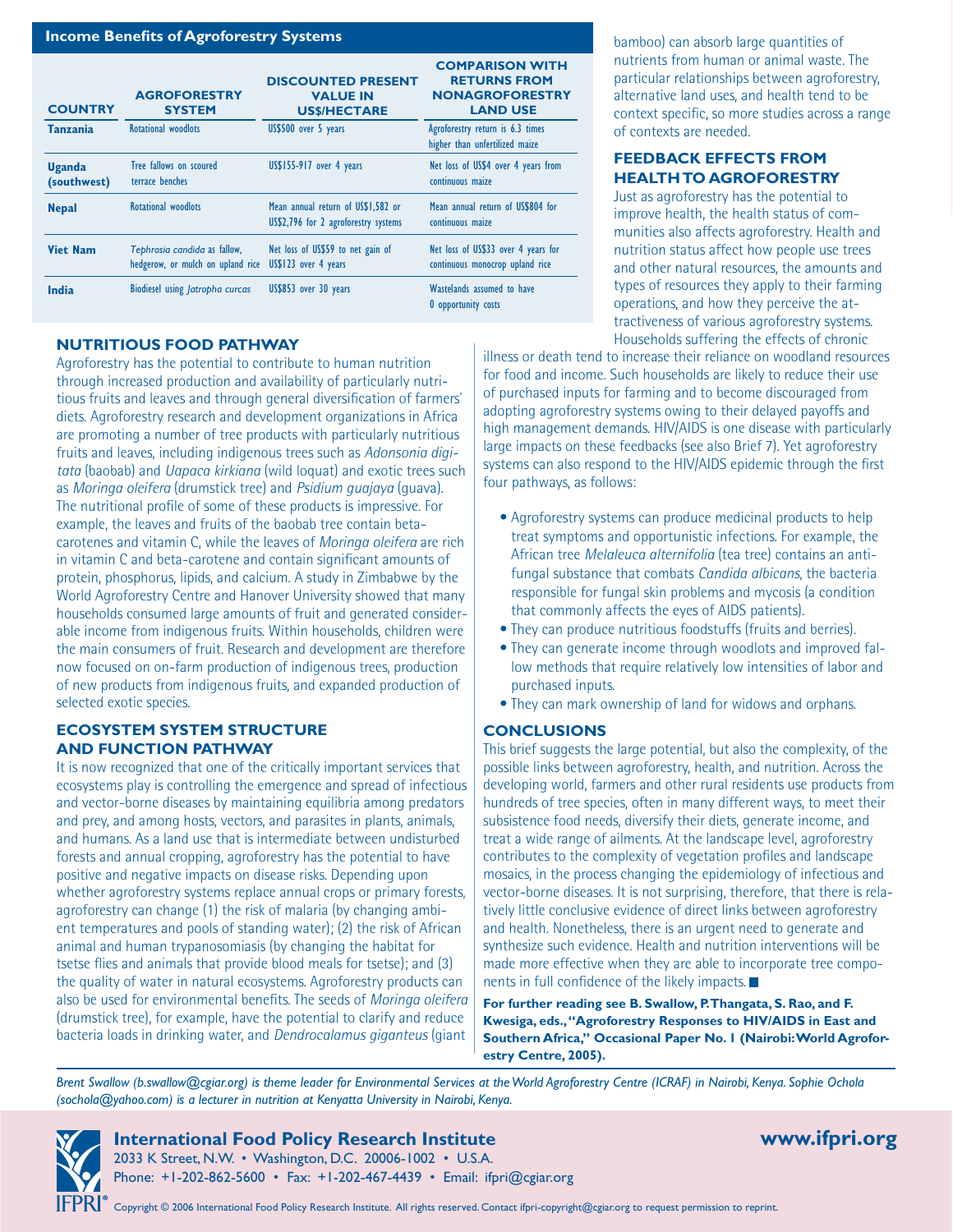# **UNDERSTANDING THE LINKS BETWEEN AGRICULTURE AND HEALTH EXECUTIVE AND THE ALT HEALTH**



Agrobiodiversty, Nutrition, and Health *TIMOTHY JOHNS, IFEYIRONWA FRANCISCA SMITH, AND PABLO B. EYZAGUIRRE*

#### FOCUS 13 • BRIEF 12 OF 16 • MAY 2006

**B**iodiversity provides essential components of healthy environ-<br>ments and sustainable livelihoods. One key component of biodiversity is agrobiodiversity—that is, the cultivated plants and animals that form the raw material of agriculture, the wild foods and other products gathered by rural populations within traditional subsistence systems, and organisms such as pollinators and soil biota.

Farming systems rich in agrobiodiversity are characterized by a range of crops, many of which may be represented by numerous traditional varieties even in the same field. Agrobiodiverse systems tend to comprise smaller quantities of multiple species for culinary, medicinal, and cultural uses. They often tolerate or encourage valuable wild plants within fields, on field margins, and in adjacent natural areas.

Before the emergence of modern industrial agriculture, farms everywhere were richer in biodiversity than they are today. Agrobiodiverse systems now tend to be found more in developing countries, among indigenous communities and small-scale farmers, and in extreme or marginal environments. Economic and social development often leads people to abandon these valuable assets, thus preventing agrobiodiversity from contributing to improving the health and livelihoods of disadvantaged populations.

### **CONCEPTUAL LINKS BETWEEN AGROBIODIVERSITY AND HEALTH**

The figure shows how biodiversity, nutrition, and health can support each other in a synergistic fashion. Agrobiodiversity used and conserved in a livelihood context can directly contribute to nutrition, health, and income generation. Health and prosperity linked to robust sociocultural institutions, in turn, help individuals and populations make healthy behavioral choices, and help institutions develop public policies that maintain the diversity and health of ecosystems. Utilizing and encouraging agrobiodiversity requires viable markets, which depend on demand from consumers, which in turn translates into opportunities for income generation and improved livelihoods for rural

**Nutrition/health status** (urban and rural consumers) **Income generation** (farmers, processors, marketers) Knowledge, value Improved management Diet quality  $\blacksquare$  Enhanced rationale Knowledge, values, cuisi **Sociocultural institutions** (all stakeholders) Self-sufficiency/ independence Purchasing power Resilience/ Increased productivity

> **Agrobiodiversity conservation** (small-scale rural and urban farmers)

reduction

continuity **Poverty** 

**Population-level synergies linking biodiversity conservation and human nutrition in developing countries**

farmers. Scientific research and entrepreneurial initiative can provide new products and markets from and for agrobiodiversity.

#### **THE POTENTIAL FOR AGROBIODIVERSITY TO PROVIDE THE NUTRIENTS ESSENTIAL FOR A HEALTHY LIFE**

Agrobiodiversity could be more effectively utilized to improve diets and nutrition. Eight hundred million people in the world have diets insufficient in energy, and some 2 billion suffer from micronutrient deficiencies. Improving accessibility to a range of crops would offer nutritional benefits to the rural and urban poor. Farming systems that maintain and use agrobiodiversity have strong potential for improving this accessibility and thus improving nutrition, because they often produce indigenous, neglected, and underutilized food crops and gathered foods rich in nutrient quality.

In different parts of the world this potential has been recognized, and efforts made to build on it. For example:

- In Brazil, buriti (Mauritia vinifera) and some other indigenous palm fruits are noted sources of beta-carotene (provitamin A). The Brazilian Ministry of Health promotes the consumption of these foods through national and local activities directed at sustainable small-scale production, product development, and marketing.
- . In Sub-Saharan Africa, indigenous leafy vegetables are potentially rich sources of micronutrients and antioxidants. To promote production and consumption of African leafy vegetables, the International Plant Genetic Resources Institute (IPGRI), in collaboration with the World Vegetable Center (AVRDC) and national partners in eight countries, has combined research, public education, dissemination of information, support to small-scale producers, and facilitation of links to retail markets. Consequently, in Nairobi, Kenya, supermarket sales of leafy vegetables have increased 10-fold over a period of one to two years, and the informal market sector has grown.
- *Moringa oleifera* (drumstick tree) is a fast-growing, multipurpose *•* tree whose leaves contain high levels of vitamins A and C, calcium, iron, and protein. There are now multiple efforts underway to incorporate *Moringa* into agricultural systems and the diets of people at risk of malnutrition in India, Sub-Saharan Africa, and other regions (see Brief 11).

In addition, agrobiodiversity is a potential source of genetic resources that plant breeders and scientists can use to add nutrients like beta-carotene and zinc to staple crops.

### **LINKING AGROBIODIVERSITY TO DIETARY DIVERSITY**

Dietary diversity increases the chances that individuals will meet their dietary requirements. Fruits, minor vegetables, and leaves used as condiments, spices, or sauce ingredients can be grown in small quantities and add variety and essential nutrients to diets otherwise dominated by carbohydrates. Agrobiodiversity is an underexplored avenue for giving both food producers and consumers access to greater dietary diversity. A recent study in a subsistenceoriented mixed farming system in an upland region of the Philip-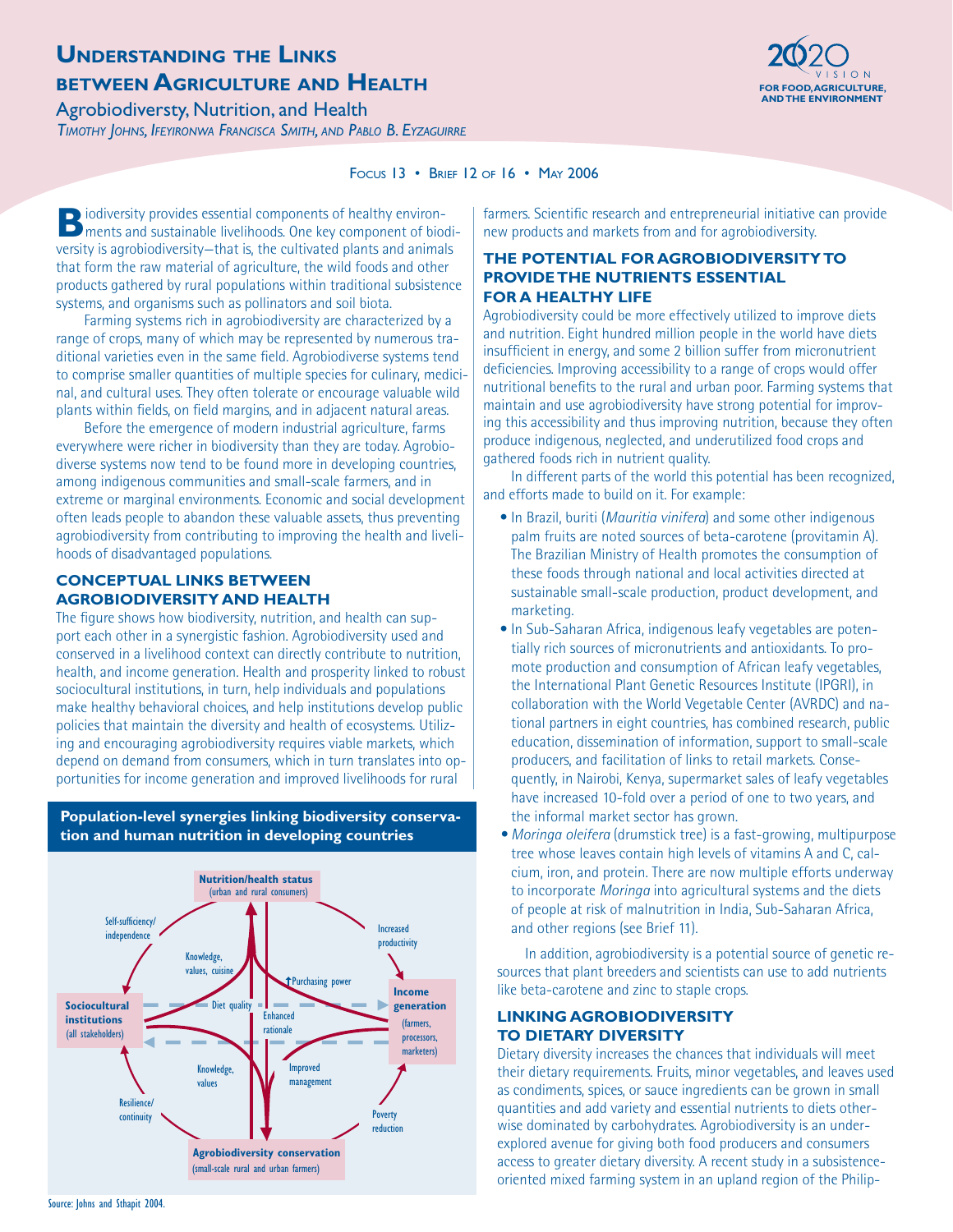pines showed that the diversity of agricultural production—comprising cultivated and gathered products such as fruits, vegetables, and multiple varieties of rice—was important to ensuring food security and reducing the risk of temporary food shortages.

Increasing biodiversity in home gardens is another way to promote dietary diversity among producers. In Bangladesh, Helen Keller International projects show that homestead food production focused on a wide variety of fruits and vegetables and integrated with animal husbandry enables households to diversify and increase the quality of their diet. A recent project promoting home gardens and income generation in the Terai area of Nepal through training, technical assistance, and seed distribution significantly improved nutritional knowledge and consumption of 16 types of micronutrient-rich vegetables and fruits.

Food consumers more broadly could also benefit. Information on the contribution of indigenous food species to people's diet and nutrient intake, however, is almost non-existent. Most food consumption surveys either underestimate or ignore indigenous and wild foods, as do the food balance sheets of the Food and Agriculture Organization of the United Nations, which are widely used to estimate global food supply.

#### **AGROBIODIVERSITY AND THE EMERGING EPIDEMIC OF CHRONIC DISEASES**

There is growing evidence from the epidemiological literature that optimal health requires more than just essential nutrients. Specific plant foods also have so-called functional properties that are associated with reduced risks of chronic diseases and improved health overall.

Important examples of crops underutilized in modern farming systems are buckwheat and finger millet, which have blood glucose–lowering effects. Particular animal-source foods, such as many fish and marine species, as well as seeds such as flax, pumpkin, and walnuts, contain high levels of omega-3 fatty acids, which are highly protective against chronic diseases (see Brief 10). Leafy vegetables and other plant foods contain carotenoids such as lycopene and lutein, which, in spite of having no provitamin A activity, appear to reduce the risk of certain types of cancers. These carotenoids, as well as other widespread compounds called phenolics, act as antioxidants and prevent damage to the body's cells and tissues.

All these resources could be more effectively mobilized in farming systems to help control the rapidly emerging problem of chronic diseases. Although many of these foods, or supplements containing specific food constituents, can be purchased, local sources can be more accessible and affordable for people with limited resources. Moreover, these widely distributed species are components of nutritious food systems for which other potential benefits remain to be investigated. Considering the difficulty in precisely identifying optimal diets, a diverse and balanced diet provides an intrinsic buffer against the uncertainties of change and remains the preferred choice for human health.

#### **BIODIVERSITY AND THE RECONSTRUCTION OF HEALTHY FOOD SYSTEMS**

Unfortunately, commercialization of markets potentially limits the opportunities of small-scale farmers to produce and sell minor crops or to compete against the produce of local or foreign commercial farms. Supermarket conglomerates prefer to sell commodities with greater volume, longer shelf life, and guaranteed delivery, while often dictating prices and terms of supply and payment that small farmers cannot operate with. Moreover, with cultural influences such as media and advertisement, novel processed foods often displace native foods and traditional cuisine, which become perceived as inferior or unfashionable.

Efforts to encourage farmers to grow a greater range of agrobiodiversity have had success when they simultaneously increase demand through promotion to consumers, provide technical and management support to farmers, and help create market opportunities. To build on these positive lessons and realize the full potential of agrobiodiversity for nutrition, research is needed on key questions:

- What is the nutrient composition of underutilized species and landraces?
- What is the contribution of native foods from agrobiodiverse food systems to food security, micronutrient nutrition, and health? How can these linkages be enhanced?
- What are the constraints and potential opportunities for greater use of agrobiodiversity in markets?
- What relevance do sociocultural factors in traditional food sys-• tems have to agrobiodiversity promotion?

Policy actions are also needed. Policymakers should incorporate agricultural biodiversity into existing global policy tools on nutrition and health. Legislators should introduce measures to use land and other natural production resources to enhance the ability of all to make use of agrobiodiversity. Policymakers should promote local markets and facilitate access to international markets for the products of agrobiodiversity. Finally, they should strengthen the links between human and ecosystem health for the conservation of agrobiodiversity.

**For further reading see M. Frei and K. Becker, "Agro-Biodiversity in Subsistence-oriented Farming Systems in a Philippine Upland Region: Nutritional Considerations,"** *Biodiversity and Conservation* **13 (2004): 1591–1610; E. Frison, O. Smith, and M. S. Swaminathan,** *UN Millennium Development Goals Five Years Later: Agricultural Biodiversity and the Elimination of Hunger and Poverty***, The Chennai Platform for Action (Rome: International Plant Genetic Resources Institute [IPGRI], 2005), http://www. ipgri.cgiar.org/publications/pubfile.asp?ID\_PUB=1062; and T. Johns and B. R. Sthapit, "Biocultural Diversity in the Sustainability of Developing Country Food Systems,"** *Food and Nutrition Bulletin* **25 (2004): 143–155.** 

*Timothy Johns (tim.johns@mcgill.ca) is a professor in the School of Dietetics and Human Nutrition, McGill University, Montreal, Canada, and an honorary research fellow at the International Plant Genetic Resources Institute (IPGRI), Rome. Ifeyironwa Francisca Smith (f.smith@cgiar.org ) is an honorary research fellow at IPGRI. Pablo B. Eyzaguirre (p.eyzaguirre@cgiar.org) is a senior scientist, Anthropology and Socioeconomics, at IPGRI.*



**International Food Policy Research Institute www.ifpri.org** 

2033 K Street, N.W. • Washington, D.C. 20006-1002 • U.S.A. Phone: +1-202-862-5600 • Fax: +1-202-467-4439 • Email: ifpri@cgiar.org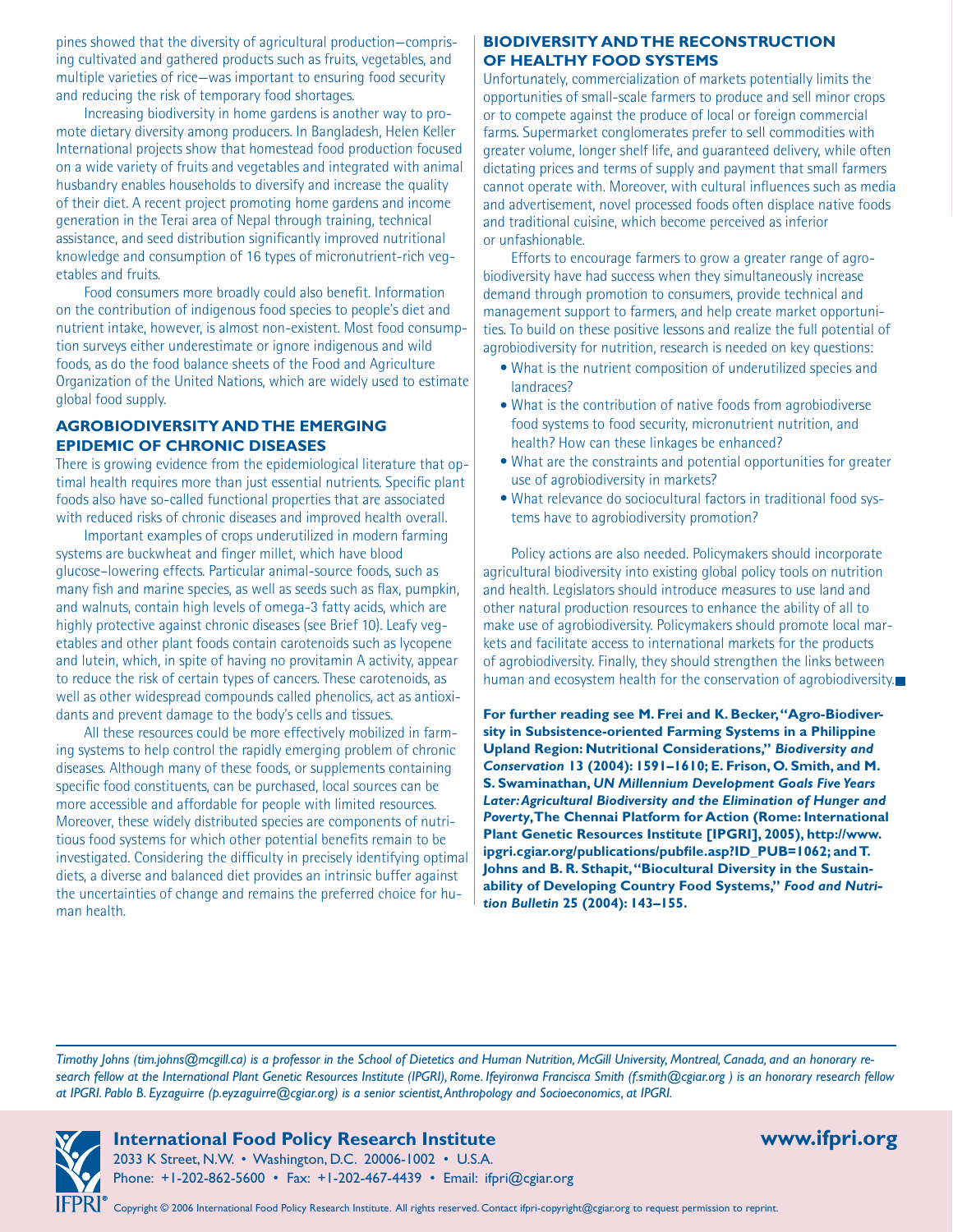### **UNDERSTANDING THE LINKS BETWEEN AGRICULTURE AND HEALTH FOR FOOD, AGRICULTURE AND HEALTH**



**Urban Agriculture and Health** *DIANA LEE-SMITH AND GORDON PRAIN*

FOCUS 13 • BRIEF 13 OF 16 • MAY 2006

With half the world's population living in cities and towns, many poor urban dwellers face problems gaining access to adequate supplies of nutritionally balanced food. For many urban populations, an important source of food is urban and peri-urban agriculture (UPA). Production and processing of crops—particularly horticultural crops—and livestock is frequently part of urban and peri-urban livelihood strategies, and the food produced forms a large part of informal sector economic activity. This brief examines the benefits and problems of UPA for the nutrition and health of poor urban and peri-urban populations.

#### **NUTRITIONAL BENEFITS OF UPA**

UPA is probably most significant as a livelihood strategy and as a food source in Sub-Saharan Africa. In the cities and towns in East Africa where data are available, on average around a third of urban dwellers are engaged in agriculture, whereas in West Africa, reported figures vary from more than 50 percent in Dakar, Senegal, to 14 percent in Accra, Ghana. As much as 90 percent of leafy vegetables and 60 percent of milk sold in Dar es Salaam, Tanzania, is produced in and around the city. Similarly high levels of urban and peri-urban milk production are cited for Nairobi, Kenya, and Addis Ababa, Ethiopia.

In Asia the picture is more mixed, with China providing evidence of the highest levels of urban and peri-urban vegetable supply. Seventy-six percent of the vegetables supplying Shanghai is produced within 10 kilometers of the point of sale, and in Beijing, the figure is estimated at 85 percent, with 79 percent of fruits coming from peri-urban areas. Intensive vegetable and fruit production is also a widespread livelihood option for urban populations, estimated at 31 percent in urban Beijing and 64 percent in the peri-urban areas. In lowland Southeast Asia, where most of the large metropolises are located, UPA is a smaller supplier of food or source of livelihoods. In Metro Manila about 6 percent of land is allocated for agricultural use, including 2 percent for fishponds; fish production by local people involved in aquaculture and off-shore fishing meets two-thirds of fish demand.

In Latin America, the special conditions created by the U.S. blockade of Cuba led to a massive increase in urban agriculture in Havana and other cities. Currently, agriculture covers about 12 percent of the city area, provides work for 117,000 people, and is the major supplier of vegetables to Havana. Research in Lima, Peru, indicates that between 15 and 20 percent of households are engaged in UPA, mostly landless families raising poultry and other small animals. The three irrigated valleys in the city make major contributions to the vegetables consumed—up to 70 percent for some species.

The production of food in urban and peri-urban areas brings nutrition and health benefits to poor producer households. Studies in Kampala and Kigali, Rwanda, have shown positive correlations between food production and improved nutrition, owing to higher and more stable access to food virtually throughout the year. Urban mothers who were farmers gave a higher level of care to children than did mothers in other types of work.

UPA can also offer nutritional benefits to urban consumers. Poor consumers in Yaoundé, Cameroon, depend on indigenous leafy vegetables, produced almost exclusively in the urban inland valleys, for a major part of their micronutrients. Urban agriculture in Havana has had a significant, direct effect on urban nutritional status, providing a per capita supply of between 150 and 300 grams daily of fresh vegetables and herbs.

#### **THE HEALTH CHALLENGE OF UPA**

Although UPA helps secure urban livelihoods and combats hunger and poverty, there are widespread concerns that accompanying health hazards may undermine nutritional and social development benefits. The major health hazards associated with urban agriculture and its products are (1) chemical, involving direct or indirect contact with chemicals; (2) physical, such as injury from tools or equipment; (3) biological, involving direct or indirect transmission of harmful organisms; and (4) psycho-social, related to anxiety and stress.

The dilemma surrounding urban waste and agriculture illustrates the opportunities and risks UPA poses for health. Urban wastewater and solid wastes contain high levels of plant nutrients that could improve soil fertility in areas beset by poor soil quality, like Sub-Saharan Africa. Urban producers have in fact used these nutrients since the days of the earliest human settlements. Yet urban areas discharge large amounts of these nutrients haphazardly, creating high health risks, an unpleasant environment, and environmental damage. Animal manure and human excreta are today rarely used effectively as soil nutrients in urban areas of poor countries. Extensive research and development are needed to find low-cost infrastructure and policy solutions that make better use of urban wastes for higher food production.

### **HEALTH RISK ANALYSIS OF UPA**

Clearly a balance must be sought between the health benefits and risks of urban and peri-urban agriculture. One tool for evaluating this balance in development projects is a health-impact assessment (HIA). Through risk analysis, project developers can better ensure that projects are suited to the unique reality of the community, that the health risks and benefits are identified and addressed, and that the project will be evaluated and accountable to stakeholders.

The steps in an HIA are as follows:

- Identify and prioritize the most important health hazards and 1. benefits for the city and its population through discussion with multiple stakeholders;
- 2. Examine hazard exposures for particular populations to think through how to reduce and mitigate these health hazards;
- 3. Identify who benefits most and how from a specific UPA-derived health benefit and how to promote this benefit; and
- Formalize outputs from steps 2 and 3 into health hazard mitiga-4.tion strategies or health benefit promotion strategies.

An example of this HIA process comes from Kampala, Uganda, where HIA showed the existence of real risks, but also uncovered different perceptions of risk by different stakeholders. In the complex policy and stakeholder environment of cities, these different perceptions need to be discussed and negotiated to arrive at common responses (see box ).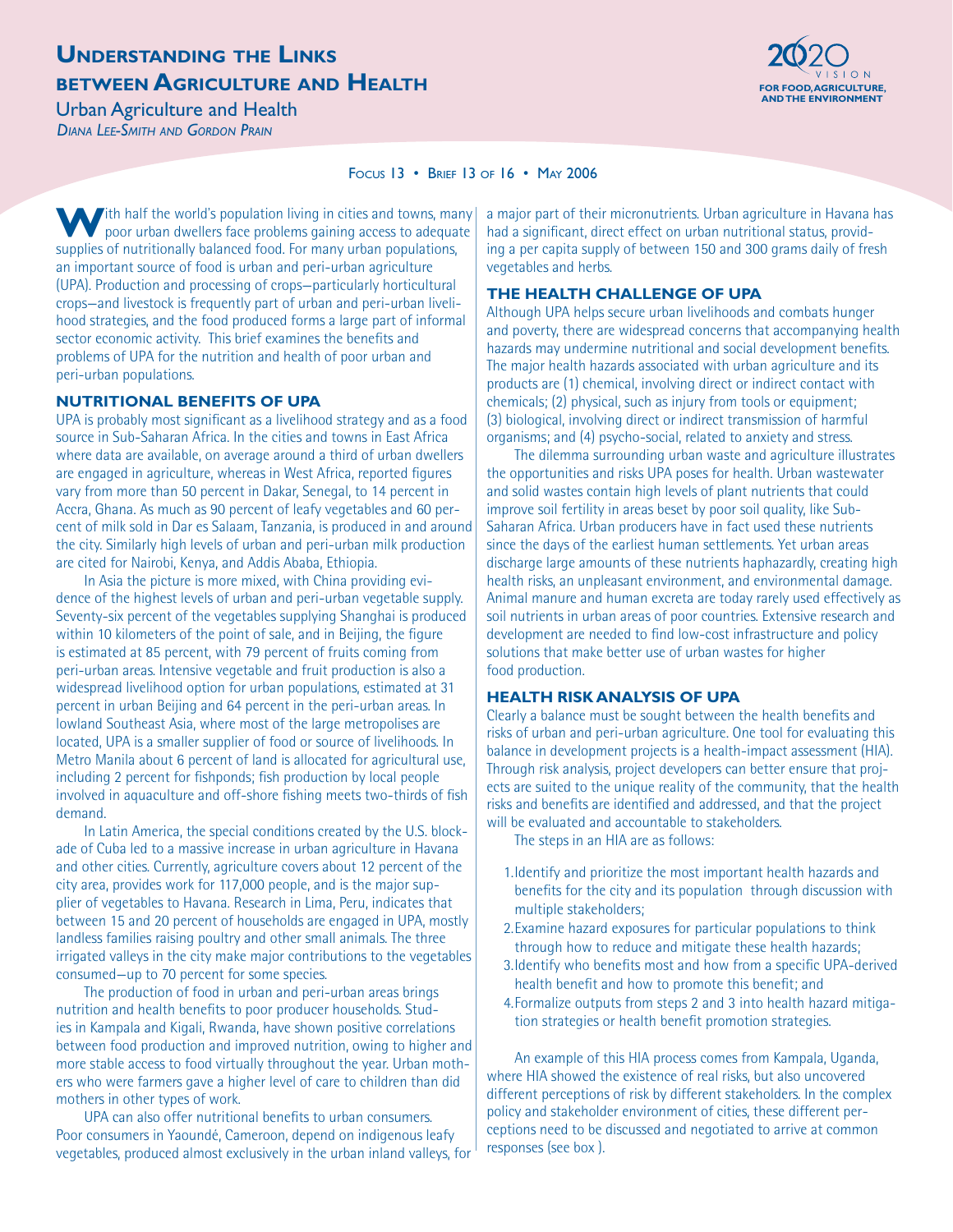#### **Case Study: The Kampala Study of the Health Impacts of UPA**

Between 2001 and 2005, Urban Harvest, a systemwide initiative of the Consultative Group on International Agricultural Research (CGIAR), documented the nature of urban farming in Kampala, Uganda, where half the land is farmed, mainly in the wetlands of Lake Victoria and its channels. The study involved a stakeholder analysis of the benefits and problems of UPA, followed by a scientific health-impact assessment. Key stakeholders included national and city government agencies, research and environmental organizations, and several local nongovernmental organizations (NGOs). The results of the stakeholder and scientific analysis were consistent in some respects but inconsistent in others.

Stakeholders perceived the main benefit of UPA as nutrition and the main problems as bacteriological and toxic contamination of soils and crops, air pollution also affecting crops, and the transmission of disease from livestock to humans (for more on zoonotic diseases, see Briefs 5 and 9). Indeed, earlier studies from the 1990s had shown that urban households involved in food production in Kampala had better nutritional status than other households. In terms of risk, farmers in Kampala believed that poor sanitation and uncontrolled discharges from a variety of urban economic activities were leading to toxicity in crops. The scientific assessment partly bore out this belief: heavy metals like lead, cadmium, and zinc do accumulate in crops, particularly leafy vegetables, growing within 30 meters of main roads. Yet measurements of heavy metals in various urban crops suggested a limited risk from consumption of tubers grown in wetlands. The level of contaminants in fish, a common source of protein near Lake Victoria, requires more investigation, as does the potential risk for children of consuming raw fruit in areas with high levels of emissions from several sources at once (traffic as well as wood smoke).

Bacterial contamination was not found to be transmitted to crops through their roots or to tubers grown in contaminated wetlands. Clear public health and policy guidelines are needed, however, to inform farmers and consumers about how to reduce health risks from contaminated wastewater. The limited level of risk identified under current circumstances would be further reduced if these measures were implemented.

Studies of animal-to-human disease transmission found that brucellosis appears widespread in livestock in both urban and peri-urban areas of Kampala, but that human infection is low in both producer and nonproducer households. This is probably because of awareness of the dangers associated with consumption of raw milk. But milk samples were found with high levels of antimicrobial residues, which can result in health disorders such as allergies and drug resistance. There is a need for intervention from urban extension services and public information campaigns about the dangers of using these antimicrobials. These results show significant potential health risks from livestock raising for both producers and nonproducers, even if current health problems are still limited. This situation points to the importance of improved policy guidelines and the need for public information campaigns about safe livestock raising.

The overall results of the study fed into a multilevel participatory review of Kampala's health ordinances, which helped raise awareness of the risks from urban livestock raising and other agricultural practices while highlighting its importance as an income source for large numbers of Kampala households. The process concluded with City Council approval of a set of simplified, coherent ordinances, which have been pilot-tested with local residents as part of a sensitization campaign. This campaign needs to deal with another finding of the HIA: even if poor urban farmers and residents understood the health risks posed by UPA, they felt powerless to do anything about them because of their limited options—daily survival and feeding the family are the priorities, especially for women. Thus, implementation of the new ordinances will need to go hand in hand with efforts to improve basic services like water and sanitation as well as to enhance the capacity of UPA to address food security and income needs.

#### **CONCLUSIONS**

An adequate health-impact assessment of urban agriculture is still incomplete. Research questions remain concerning the level of chronic disease risk posed by contamination of urban food from air pollution, as well from industrial effluents. Further assessment is needed of the health risks of using biological wastes as fertilizer. Research questions also remain regarding the infectious disease risks posed by urban livestock keeping. Although cooking destroys most pathogens in food, farmers may be exposed to higher risks of infectious disease than consumers through their handling of organic wastes. Adequate waste treatment systems and sanitation need to be provided to poor countries' urban areas, but the technologies should be designed to capture the nutrients in waste for increased food production. Control of discharges into soil, air, and water by industries, whether large factories or small kiosks, is likewise essential. Existing environmental legislation needs to be made effective by proper implementation through both community action and government support in urban neighborhoods.

**For further reading see** *Feeding Cities in Anglophone Africa with Urban Agriculture: Concepts, Tools, and Case Studies for Practitioners, Planners, and Policy Makers***, CD-ROM available from Urban Harvest (CIP-Lima) as part of a web-based course at http:// etraining.cip.cgiar.org; and Smallholder Dairy Project,** *Public Health Issues in Kenyan Milk Markets***, Policy Brief 4 (Nairobi, 2004).**

*Diana Lee-Smith (d.lee-smith@cgiar.org) was regional coordinator for Sub-Saharan Africa for Urban Harvest, the CGIAR System-wide Initiative on Urban and Peri-urban Agriculture until July 2005. Gordon Prain (g.prain@cgiar.org) is the global coordinator for Urban Harvest.* 



### **International Food Policy Research Institute www.ifpri.org**

2033 K Street, N.W. • Washington, D.C. 20006-1002 • U.S.A. Phone: +1-202-862-5600 • Fax: +1-202-467-4439 • Email: ifpri@cgiar.org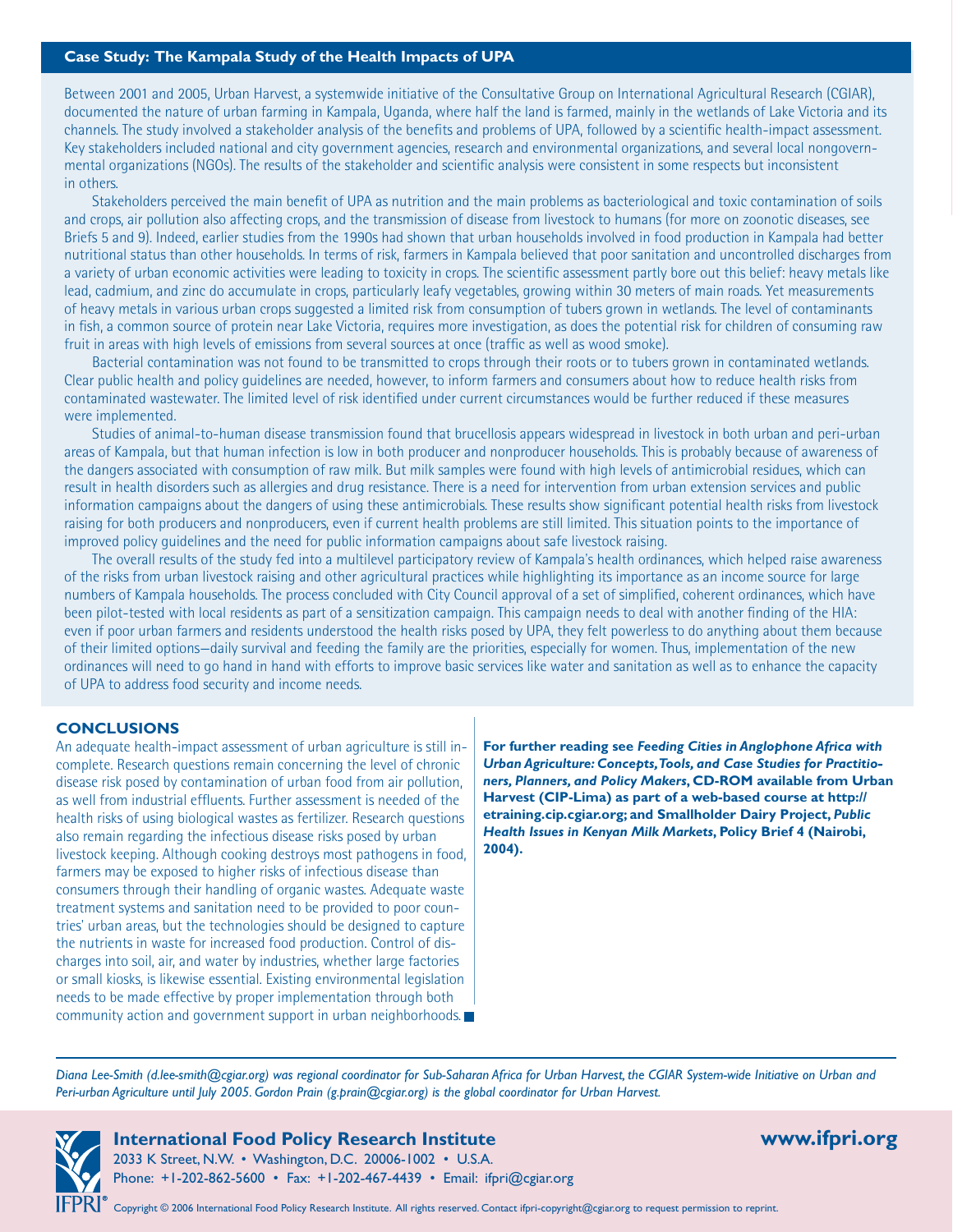# **UNDERSTANDING THE LINKS BETWEEN AGRICULTURE AND HEALTH FOR FOOD, AGRICULTURE**

Agriculture, Environment, and Health: Toward Sustainable Solutions *RACHEL NUGENT AND AXEL DRESCHER*



FOCUS 13 • BRIEF 14 OF 16 • MAY 2006

**A**gricultural production relies on environmental services to transform raw inputs into the nutritious and diverse food that humans rely on for survival. Although the practice of agriculture is essential for human health, careless and inappropriate agricultural practices can degrade and contaminate natural resources and in so doing, harm human health. Modified agricultural practices can help mitigate these problems. This brief provides an overview of the linkages between agriculture, environment, and health, some of which are dealt with in more detail in other briefs in this series.

#### **IMPACTS OF INPUTS TO AGRICULTURAL SYSTEMS ON ENVIRONMENTAL AND HUMAN HEALTH**

Agriculture is the oldest form of environmental management by humans. As shown in the figure, some agricultural practices can have negative environmental impacts. These impacts can affect human health directly or, via reduced food security, indirectly. In a bidirectional link, these food security and health outcomes feed back to affect agricultural practices.

> **Agricultural practices**

> > **Natural**

**Food security**

Changes in growing seasons and area Reduced yields and harvest Need for higher chemical inputs Decline of, and yet increased demands on, farm income

and 60 percent of harvest relies on fragile and low-fertility soils that cannot produce adequate food to meet food security needs.

Land clearance, arable farming, and animal production have been identified as factors contributing to climate change since they can lead to increased concentrations of carbon dioxide and methane in the atmosphere. Many studies now suggest that climate change has important implications for human health, notably cardiovascular and respiratory responses to changing temperature and altered transmission mechanisms of infectious disease. The World Health Organization (WHO) estimates that climate-change-induced temperature change leads to an estimated 10 percent higher risk of diarrhea in some regions. One key large-scale effect is the increased strength of hurricanes associated with global warming. In 1998 Hurricane Mitch in Central America caused almost 10,000 immediate deaths and resulted in widespread water- and vector-borne diseases.

In the other direction, models predict that climate change will adversely affect food production through its impact on agriculture. Of concern for developing countries is the potential for a decrease

particularly hard in food-insecure regions. A recent study of the impacts of increased El Niño events shows declining yields of sorghum, millet, groundnuts, and maize in Southern Africa associated with these events. In extreme El Niño years, crop productivity dropped by 20–50 percent. The WHO estimates significant to small changes in malnutrition as a result of climate change. Recent studies challenge conclusions about declining yields globally and attempt to incorporate more realistic scenarios of adaptation, but they do not negate the possibility of significant pest and disease effects. Land clearance is also associated with • Intestinal, respiratory gastrointestinal, neurological, reproductive, and endocrine disorders, Plant and animal breeding Land Water Air Climate Biodiversity Loss of plant and<br>animal diversity, animal diversity, including with medical uses

in grain yields that is expected to hit

the loss of medicinal plants (see Brief 11) and declining biodiversity of plants, animals, and microbes that have the potential to advance medical research. Declining biodiversity—compounded by water withdrawals, agricultural chemicals, and plant and animal breeding and selection—also

Agricultural practices of particular relevance for health include land clearing and use, water withdrawals and channeling, plant and animal breeding, and the use of chemicals and other growth promoters. Many of these practices are associated with conventional, inten-• Reduced ability to treat • Cardiovascular and respiratory responses • Cardiovascular and respiratory responses

**Health** • Under-

nutrition

Water depletion, contamination, and eutrophication

> • Altered transmission mechanisms for infectious diseases • Development of allergies

Soil depletion, degradation, and desertification

Water withdrawals and channeling

Use of chemicals and other growth promoters

> **Climate** change Air pollution

> > cancers, poisoning

• Growth of waterborne diseases

*Land clearing and use.* Clearance and use of land for crop and animal production contributes greatly to soil problems like salinization, sodification, depletion, and, in the extreme, desertification. The United Nations Environment Programme and others have estimated that, owing to poor farming practices, 38 percent of active farmland suffers from soil loss. The subsequent declines in production capacity have implications for food security. In Mali, for example, between 40

sive farming in contrast to traditional, subsistence-oriented farming.

alters the balance of organisms in the ecosystem, which, like climate change, alters the transmission pathways of infectious diseases.

*Water withdrawals and channeling.* Agriculture is the largest user of water in the world and alters, depletes, contaminates, and eutrophies water bodies—all of which have implications for human health. Water-associated infectious disease kill approximately 3.2 million people per year, and a significant fraction can be traced back to agriculture-imposed changes in vector habitat and water quality. In the tropics, irrigation has led to increased habitat and breeding sites for vectors that transmit malaria and schistosomiasis (see Brief 6). Throughout the developing world, the use of polluted water in agriculture leads to the spread of viruses and parasites and consequently,

#### **Links between Agriculture, Environment, Food Security, and Health**

Land clearing and use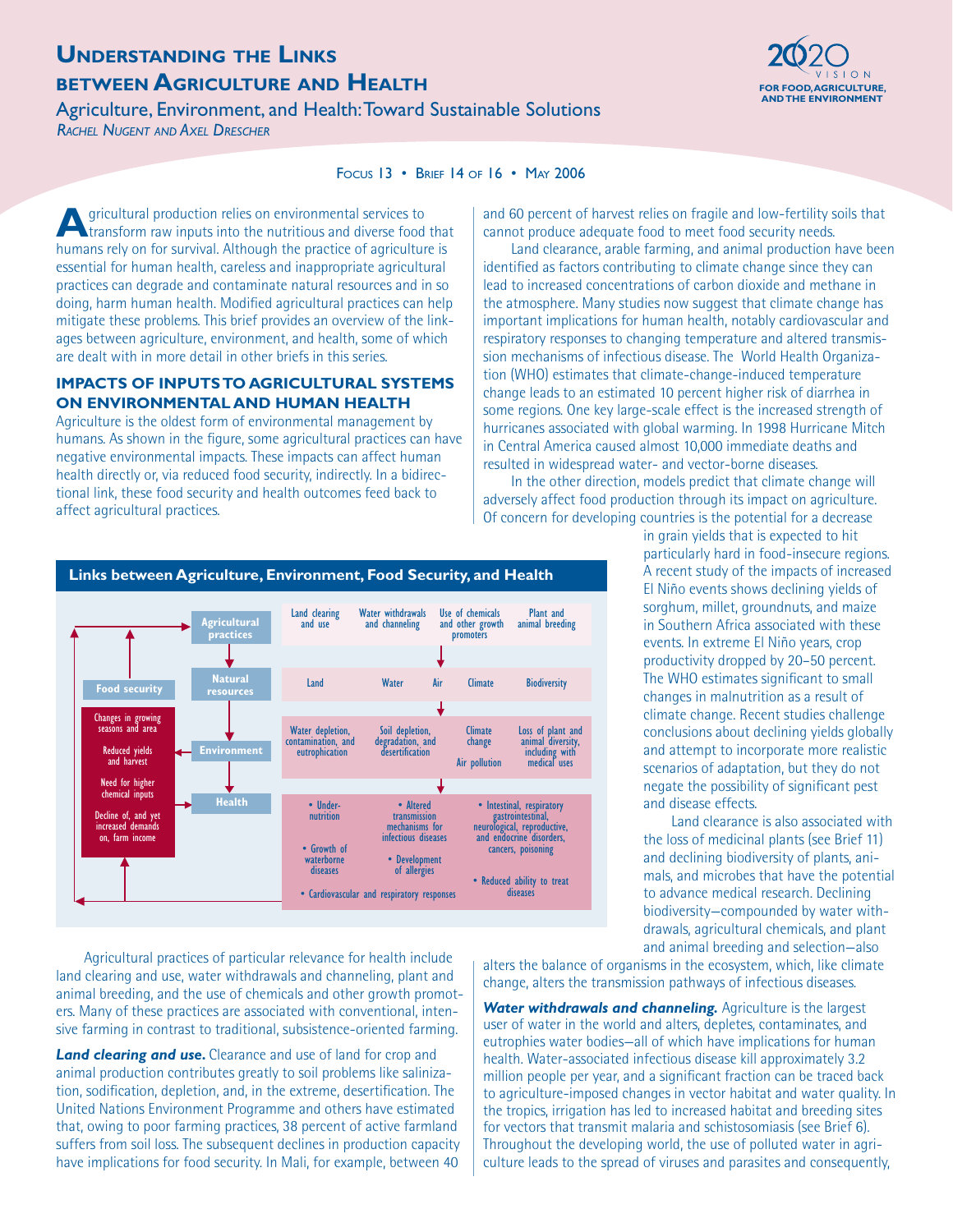diarrheal diseases. From a nutritional standpoint, water development for rice production compromises access to fish by local populations (see Brief 10).

**Use of chemicals.** Modern agriculture relies increasingly on chemical inputs, notably fertilizers and pesticides, to meet increasing global demand for food and feed. The health impacts of agricultural chemicals are a function of their degree of accumulation in environmental sinks—soil, air, water, plants—and the degree to and form in which humans are exposed to them. It has been estimated, for example, that only 0.1 percent of pesticides actually reaches pests, while the remainder stays in the environment or on food. Overuse of pesticides is also related to declining biodiversity, such as of pollinating bees. Though difficult to measure, both processes have health implications. Much more measurable are the acute effects on agricultural workers using pesticides: millions suffer ill-health effects of pesticides every year, especially in developing countries (see Brief 8). Direct and indirect exposure to agricultural chemicals has been linked to intestinal, respiratory, gastrointestinal, neurological, reproductive, and endocrine disorders, as well as cancers and poisoning.

**Plant and animal breeding and selection.** Plant breeding and selection are associated with the disappearance of the vast majority of traditional seed varieties from commercial sale over the past 25 years. The reduction of landrace seed varieties in favor of cross-bred modern varieties may threaten food security. Given the concentration of industrial farming on a small number of crops and the increasing use of patented seeds, farmers have few incentives to maintain seed banks of lesser-used food crops. This situation can leave poor farmers vulnerable in the event of higher prices for seeds, as well as exposing all farmers to systemic shocks from natural or market events that adversely affect the dominant crops. Plant breeding and selection also contribute to declining biodiversity.

#### **IMPROVING THE ENVIRONMENT AND HEALTH THROUGH AGRICULTURE**

Although some agricultural practices have negative environmental and health implications, they can also be adapted to reduce such outcomes. Greater use of agricultural methods with positive environmental and health implications could promote positive agricultureenvironment-health synergies.

"Sustainable agriculture" refers to agricultural systems that aim to reduce or eliminate environmental harms while maintaining adequate food and feed production. Sustainable agricultural practices include:

- reducing fertilizer inputs and replacing them with organic fertilizers or other methods of fixing nitrogen for soil enrichment;
- combining plant varieties, mixed cropping, or increased rotations to avoid monocropping; and
- employing biodiversity-friendly methods such as wildlife corridors or mixed farming areas, and using more indigenous species.

As a philosophy, sustainable agriculture did not incorporate a human health dimension until recently. Sustainable agricultural approaches have been developed to mitigate environmental impacts, but they also reduce human health risks through reduced degradation and contamination of soil and surface water, reduced  $\mathsf{CO}_\mathsf{2}$  emissions into the atmosphere, and increased biodiversity. Particular forms of sustainable agriculture with potential health benefits include organic agriculture (land husbandry techniques and biological and manual methods instead of chemical inputs), integrated pest management (IPM—biological, cultural, and other less chemically intensive approaches to pest management), conservation agriculture (improved soil management), and plant breeding that promotes biodiversity.

The opportunities in agriculture to apply these techniques are many. In West Africa, for example, where a new breed of rice increases yields without fertilizer, rice farmers are using sustainable growing methods that reduce chemical use and exposure. In Asia, several varieties of rice grown together appear to reduce the need for pesticides and increase disease resistance. West African farmers are working with researchers to grow a wild species of bush mango that fruits sooner than cultivated species—and in the process restores some of the natural biodiversity of the region. More work is needed to heighten awareness of the health benefits of such approaches.

#### **CONCLUSION**

To implement sustainable solutions, more specific knowledge of the linkages between agriculture, environment and health is needed, particularly on the human health effects of specific agricultural activities and the cumulative and interactive impacts of multiple environmental changes. And while acute health impacts are relatively identifiable, better knowledge of the chronic health problems that arise from unhealthy agricultural practices is required.

In the meantime, action is needed at the policy level. Policies aimed at environmental protection or resource conservation already exist in many countries. These policies should be enforced and also examined and possibly retooled to ensure that they are maximizing human health benefits. Although any positive health outcomes would be revealed only over the long term, such approaches are needed as human health becomes a higher priority in agricultural decisionmaking. After all, agriculture relies on the productivity of the environment for its survival, and humans rely on agricultural productivity for their survival.

**For further reading see E. Chivian, ed., B***iodiversity: Its Importance to Human Health* **(Cambridge, MA: Harvard Medical School, 2002); L. Cohen, S. Larijani, M. Aboelata, and L. Mikkelsen,** *Cultivating Common Ground: Linking Health and Sustainable Agriculture* **(Oakland, CA: Prevention Institute, 2004);**  *Millennium Ecosystem Assessment, Ecosystems and Human Well-Being: Synthesis* **(Washington, DC: World Resources Institute** and Island Press, 2005); V. Ruttan, "The Transition to Agricul**tural Sustainability,"** *PNAS* **96, no. 11 (1999): 5960–5967; World Health Organization (WHO),** *Climate Change and Human Health: Risks and Responses* **(Geneva, 2003).**

*Rachel Nugent (rnugent@prb.org) is director of the BRIDGE project at the Population Reference Bureau in Washington, DC. Axel W. Drescher (Axel.drescher@sonne.uni-freiburg.de) is professor at the Albert-Ludwigs-Universitaet Freiburg (Germany) and coordinates the Section on Applied Geography of the Tropics and Subtropics (APT) at the Institute for Physical Geography.*



### **International Food Policy Research Institute www.ifpri.org**

2033 K Street, N.W. • Washington, D.C. 20006-1002 • U.S.A. Phone: +1-202-862-5600 • Fax: +1-202-467-4439 • Email: ifpri@cgiar.org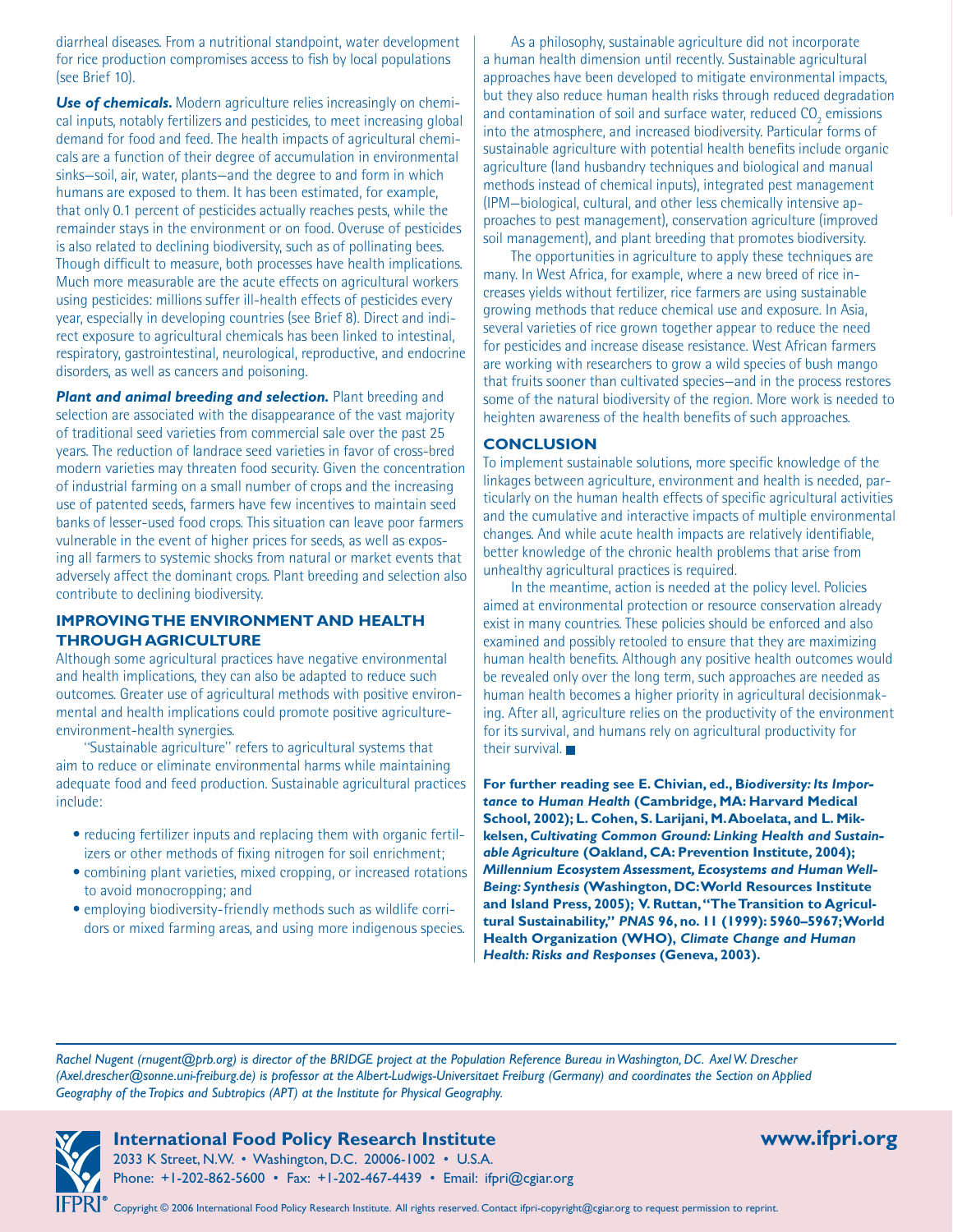### **UNDERSTANDING THE LINKS BETWEEN AGRICULTURE AND HEALTH Exercise the component of the component of the second agriculture, and the final districulture, and the final districulture,**  $\frac{1}{2}$

Agriculture and Health in the Policymaking Process *TODD BENSON*



#### FOCUS 13 • BRIEF 15 OF 16 • MAY 2006

**E** arlier briefs in this series make the case that there is added value<br>
for the agricultural and health sectors in working more closely together to address problems of human well-being that fall at the intersection of the two sectors. Yet the divisions between the two sectors are wide and difficult to bridge. Building the space and providing sufficient incentives and resources for collaborative activities between them will require changes in government policy—itself not a straightforward endeavor. Moreover, the sharp human and financial resource constraints in developing countries compound the challenge.

This brief describes some of the important barriers to effective collaboration between the two sectors and suggests ways to overcome them. First, though, why does policy matter in this context? Policy states how government intends to prioritize the allocation of resources under its control for what is perceived to be the best interest of society. Poor health and stagnant or declining agricultural productivity are among the most fundamental challenges to improved human welfare and economic growth. Government has the responsibility for providing many of the institutions, infrastructure, and resources—key public goods—without which many farmers, in particular, will remain unhealthy, unproductive, and mired in poverty. Thus the policies and actions of government are a critical component in enabling individuals, particularly in rural areas, to live healthier and more productive lives.

#### **CHALLENGES TO LINKING AGRICULTURE AND HEALTH IN POLICY PROCESSES**

The seeming inability of members of the agricultural and health sectors to work together effectively and regularly is not surprising given divisions in institutional organizations and their different worldviews and functions. A recent institutional study of how the health and agriculture sectors in four African countries address malnutrition elucidates some of these divisions (see text box).

#### **The Agriculture-Nutrition Advantage (TANA) Project**

As an activity of the Agriculture-Nutrition Advantage project, an institutional study was conducted in Ghana, Mozambique, Nigeria, and Uganda between 2002 and 2004. This study examined the opportunities for and barriers to expanding linkages between the agriculture and health communities in order to more effectively address the problem of malnutrition in these countries, with a particular focus on gender. The larger project sought to improve food security and reduce poverty and malnutrition by bringing these two communities closer together so that they combine their scarce resources to utilize them more effectively. The analysis and examples in this brief draw in part on the results of this project.

**Institutional divisions.** The TANA project found that the sectoral organization of government, with separate agriculture and health ministries and associated institutions, reflects a relatively rational

ordering of government tasks. Each sector sees itself as selfcontained, with its own individual and usually non-duplicative mandates. This organization has generally proven adequate in enabling governments to manage many of the development challenges they face. This organization of government has the perverse effect, however, of setting the sectors up as competitors in many contexts, particularly over budget allocations to each. This competition renders collaborative efforts more difficult to undertake. In the belief that any such work will result in a net loss in resources for their own institutions, sectors may be unwilling to share resources, even when cross-sectoral approaches are optimal, such as those needed to address linked problems of agriculture and health. As a nutrition officer in Nigeria noted, "Funding is at the core of why there is little interaction between agriculture and health. Everyone wants to be in charge. If [the Ministry of] Health writes . . . proposals that include some agricultural components, Agriculture is unhappy with Health, as Agriculture feels that Health is trying to take resources that should be theirs." The possession by government sectors of distinct and relatively unique areas of expertise is one way in which they are able to make justifiable claims on resource allocations from government. Under conditions of limited resources, conflicts over allocations of those resources actually may result in less collaborative activity, rather than more collaboration to maximize the use of what is available.

**Selective worldviews.** Agriculture and health professionals have their own selective worldviews in which certain features are prioritized and addressed, while much of the world beyond these areas of expertise is viewed as irrelevant to sectoral objectives. Within the public sector at least, the prime objective of agriculturalists tends to be maximizing agricultural productivity, while for health professionals it is providing health services and preventing ill health. Although attaining these two objectives could be mutually reinforcing, there is

little immediate obvious overlap. Moreover, different training paths and institutional backgrounds hinder the development of any common focus. These backgrounds determine how professionals in each sector define the public policy problems they face, the language they use to assess the problems, and the tools that they will bring to bear on them. And each sector has its own performance indicators for judging its own success and that of individuals working within it. As a Ugandan researcher noted, "Even if agriculture and health officers sought greater collaboration at the district level, each would be responsible for reporting on an individual set of indicators—thus there is an inherent disincentive built into this reporting structure against collaboration."

**Differing functions.** Finally, there are substantive differences in the contributions each sector makes to the well-being of society. Agriculture is a productive activity, creating economic value and sustaining livelihoods. In contrast, the health sector is not a directly productive sector, but is concerned with reproduction of labor in households and in society. If a key objec-

tive of a government is to foster economic growth, then, particularly for the predominantly agrarian societies common in the developing world, agriculture will play a central role in development strategies. In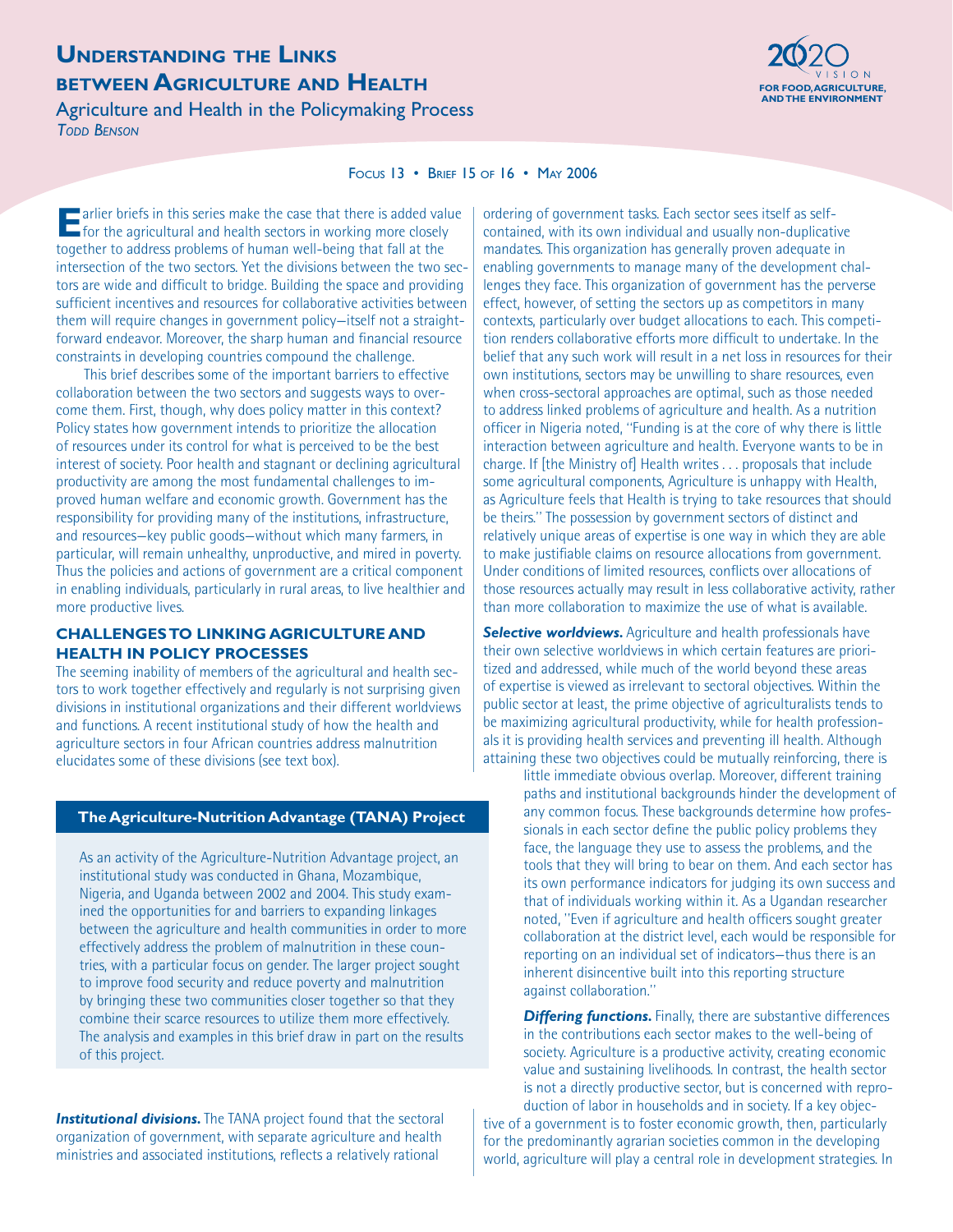contrast, when broad human development objectives guide government action, the health sector receives prominence and agriculture plays a secondary role. These fundamentally different functions in a society's economy contribute to keeping the sectors apart.

#### **OVERCOMING THE CHALLENGES TO LINKING AGRICULTURE AND HEALTH**

The two sectors most commonly work independently or even at cross-purposes rather than in harmony. Yet both the agriculture and the health sectors are ultimately working to improve the material well-being of the population. Moreover, as highlighted in this series of briefs, many of the most pressing problems constraining human welfare lie at the intersection of their classic sectoral concerns. Consequently, mechanisms need to be put in place that respect the existing worldviews and functions of each, while also bringing about improvements in general well-being. A win-win outcome should be possible for both as they work to meet their primary objectives—increasing agricultural productivity, while at the same time sustainably improving the health status of the population. Several steps should be explored.

First, opportunities for agriculture and health professionals to undertake joint action should be encouraged to establish a pattern of such activities. Two areas—malnutrition programs and community development—are of immediate interest. The underlying causes of malnutrition include food insecurity in all its dimensions, including agricultural production; poor access to health care; and improper care for the nutritionally vulnerable. For substantial and sustainable reductions in malnutrition in most agrarian developing countries, the health and agriculture sectors need to undertake coordinated action to address its underlying causes. Successes in jointly reducing malnutrition can lay the groundwork for coordinated action on other health and agriculture issues.

In the classic model of community development, community leaders work as mobilizers to guide residents' actions to address local development challenges. Where community mobilizers require technical or broader public support, they can draw upon extension staff, primarily from the health and agriculture sectors, as facilitators. At the community level, development problems often are not neatly categorized into sectors and typically require attention from facilitators in both sectors. Lessons learned in undertaking cross-sectoral action at the community level have the potential to inform how sectoral managers interact at higher levels.

Another area to explore is advocacy to change government policy toward food and health issues and to transform current sectoral patterns of action. A compelling, evidence-grounded narrative must be developed on why health and agriculture issues require a joint public policy response. This narrative should be presented at all levels of public debate, from the grass-roots level, where political demands are made clear to local leaders, to the central government level, where individual policy champions can affect the content of government policy. Advocates must make clear how closer collaboration between agriculture and health will explicitly contribute to the objectives of developing countries' poverty reduction strategies or other dominant development strategy. In Uganda, for example, nutrition advocates participated in the 2003 revision of Uganda's Poverty Eradication Action Plan, ensuring that the plan highlighted improved nutrition as a desired development outcome requiring attention from across the sectors and, in particular, agriculture and health.

Finally, policymakers need to strengthen incentives to encourage health and agriculture professionals to work collaboratively. Community-led development processes place demands on local professionals to work together and, as such, constitute such an incentive. More formal incentive systems also have a role to play. For governments with policies that address development problems at the intersection of agriculture and health, government budgetary and expenditure oversight bodies can justifiably hold the sectors to account in this regard, seeking compliance with these priorities. Nigeria and Uganda are putting in place such oversight bodies both to oversee sectoral efforts to address malnutrition and to build accountability among the sectors in this regard. Similarly, at the individual or sectoral departmental level, annual performance appraisals can require documentation of joint sectoral activities. Joint activities should become part of what is expected of agriculture and health professionals, rather than being exceptional.

#### **MOVING FORWARD**

It is not easy to build a consensus within government that crosssectoral action is needed to effectively address many of the key development challenges facing a society. Such a consensus, however, is needed. This brief suggests some initial steps to put in place the necessary policies and intersectoral relationships. These will not emerge from the normal operation of existing policy processes. Advocates for joint action must engage in the policy processes of governments if these health-agriculture issues are to be addressed in a substantive and sustainable way.

**For further reading see T. Benson,** *Improving Nutrition as a Development Priority: Addressing Undernutrition within National Policy Processes in Sub-Saharan Africa* **(IFPRI, Washington, DC, 2005), unpublished manuscript; and C. Johnson-Welch, K. MacQuarrie, and S. Bunch,** *A Leadership Strategy for Reducing Hunger and Malnutrition in Africa: The Agriculture-Nutrition Advantage* **(Washington, DC: International Center for Research on Women, 2005).**

*Todd Benson (t.benson@cgiar.org) is a research fellow in the Food Consumption and Nutrition Division of IFPRI.*



**International Food Policy Research Institute www.ifpri.org**  2033 K Street, N.W. • Washington, D.C. 20006-1002 • U.S.A. Phone: +1-202-862-5600 • Fax: +1-202-467-4439 • Email: ifpri@cgiar.org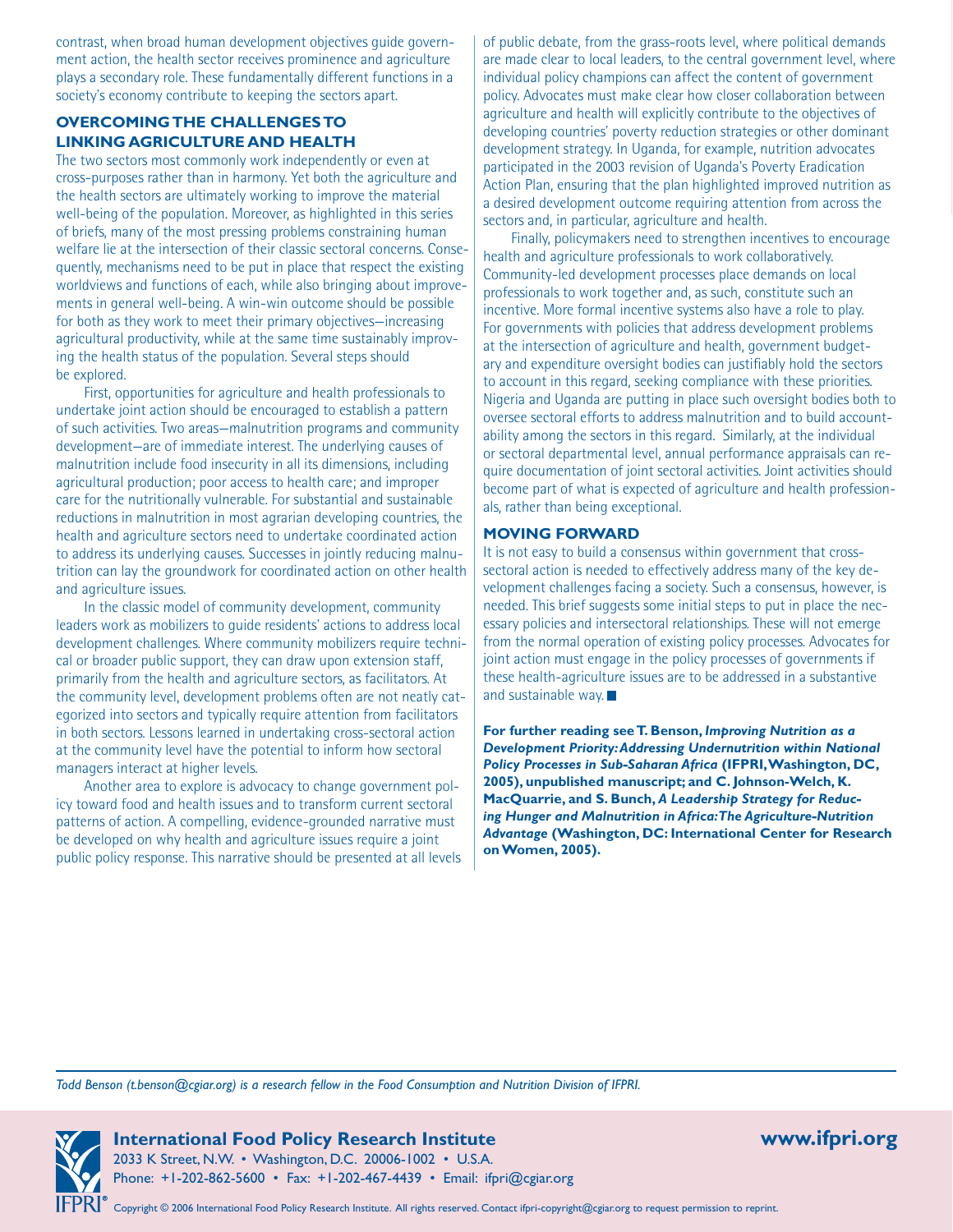# **UNDERSTANDING THE LINKS BETWEEN AGRICULTURE AND HEALTH FOR FOOD, AGRICULTURE AND HEALTH**

**Opportunities for Improving the Synergies between Agriculture and Health** *ROBERT BOS*



#### FOCUS 13 • BRIEF 16 OF 16 • MAY 2006

In principle, all national agricultural, public health, and environ-<br> **I** mental policies fit within the macroeconomic development political mental policies fit within the macroeconomic development policy frameworks that governments regularly adjust to maximize and distribute economic benefits. In practice, however, policies in these three sectors are not sufficiently harmonized to achieve optimal synergies or to prevent them from actually counteracting each other.

This failure to integrate and coordinate sectoral policies stems from the nature of sectors themselves, which are reflections of vested societal interests with sufficient critical mass to claim, in the political process, specific territory and resources in the governance structure (see Brief 15). This system encourages competition—sometimes fierce—between sectors over limited resources and different goals. It leaves little room for collaboration, for integration, and for coordination between them, unless there are clear incentives that supersede the advantages of competition.

#### **INTEGRATION AND COORDINATION BETWEEN THE AGRICULTURE AND HEALTH SECTORS**

At the moment, a lack of integration and coordination characterizes the relationship between the agriculture and health sectors. Traditionally, agricultural and health policies address specific goals within those sectors. Agricultural policies address conservation of the natural resource base, protection of farmers' livelihoods, basic needs of the poor including food security, and the context for regulations on, among other things, food safety and the sound use of pesticides. National public health policies are also sectorally driven and reflect the dichotomy in the health sector between preventive action and curative care.

Yet it has long been recognized that development policies, including agricultural policies, are a determining factor for the health status of communities. It was articulated in the 1991 World Health Organization (WHO) publication *The Impact of Development Policies on Health*. The focus was, however, on a one-directional process: to what extent do policies and programs of the agriculture, energy, transport, and other sectors affect health, positively and negatively? Only through the HIV/AIDS crisis in Sub-Saharan Africa was this focus broadened to a bidirectional perspective incorporating the effects of health on agriculture. This perspective shows that the policies that guide decisionmaking in the health sector implicitly underpin the results in the "productive" sectors.

The comprehensive framework (see Brief 1) that underlies the briefs in this series stresses this bidirectional linkage and shows how agricultural producers, agricultural systems, and agricultural outputs are associated with a range of health conditions, through their interaction with the environmental and social determinants of health. The global public health significance of malnutrition and of the diseases linked with agriculture indicate the importance of improving the synergies between the sectors internationally and nationally.

#### **INTERNATIONAL POLICY FRAMEWORKS PROMOTING INTERSECTORAL ACTION**

The concept of intersectoral action for health has been on the agenda since the WHO/United Nations Children's Fund (UNICEF) Alma Ata Declaration of 1978. This declaration established the policy goal of "health for all" and proclaimed primary health care as the key vehicle

to achieve it. The intersectoral perspective of this goal has remained elusive, however, and often has met with the strongest resistance from within the health sector itself.

The importance of intersectoral action has been historically promoted by the sustainable development movement. The 1987 publication of *Our Common Future* (the Report of the World Commission on Environment and Development) marked the first comprehensive recognition of interdependencies between different sectors at all levels (including at the level of international organizations). It made intersectoral policies and intersectoral action a cornerstone of sustainability. Regrettably, four years later, the seminal global policy document for sustainable development, *Agenda 21*, inadequately incorporated health as a central component of sustainable development.

The new hope for intersectoral collaboration is the Millennium Development Declaration, adopted by 170 heads of state in 2000 and crystallized into the Millennium Development Goals (MDGs). The MDGs represent the first global policy framework for poverty reduction adopted at a level where sectoral divides can be overcome and opportunities for collaborative approaches enforced. The MDGs are therefore a useful framework for identifying the areas where joint policy formulation between agriculture and health can be of significant benefit in reducing poverty. Some areas where greater synergies between agriculture and health could help achieve the MDGs are identified in the table.

Even following the adoption of the MDG policy framework, it continues to be difficult to put critical development issues in an intersectoral context. For example, efforts by the World Bank to help countries reduce international debt and strengthen their socioeconomic situation by preparing and agreeing on poverty reduction strategy papers (PRSPs) could have been a context for improved intersectoral policy formulation. A WHO analysis of a number of PRSPs revealed, however, that they had led to little investment in health-relevant cross-cutting areas (such as the provision of safe drinking water and adequate sanitation). Most of the investments in health remained within the confines of the health sector and focused on strengthening health services.

### **NATIONAL POLICY FRAMEWORKS TO ENHANCE THE SYNERGIES BETWEEN AGRICULTURE AND HEALTH**

There are several ways through which national policy frameworks could be enhanced to promote synergies between agriculture and health. A first option is not specific to the agriculture and health framework: governments can formulate policies that create incentives for any type of intersectoral collaboration that benefits the national good over and above strict sectoral division. Such policies would have to emanate from the highest policymaking level, such as the prime minister's office. They would need to be able to count on the active support of the ministry of finance (which would have to allocate financial resources for proposed intersectoral actions), and they would need to contain clear-cut definitions and criteria to maintain a focus on truly intersectoral issues. Only policies with budget appropriations attached have a chance to overcome the routine competition between sectors.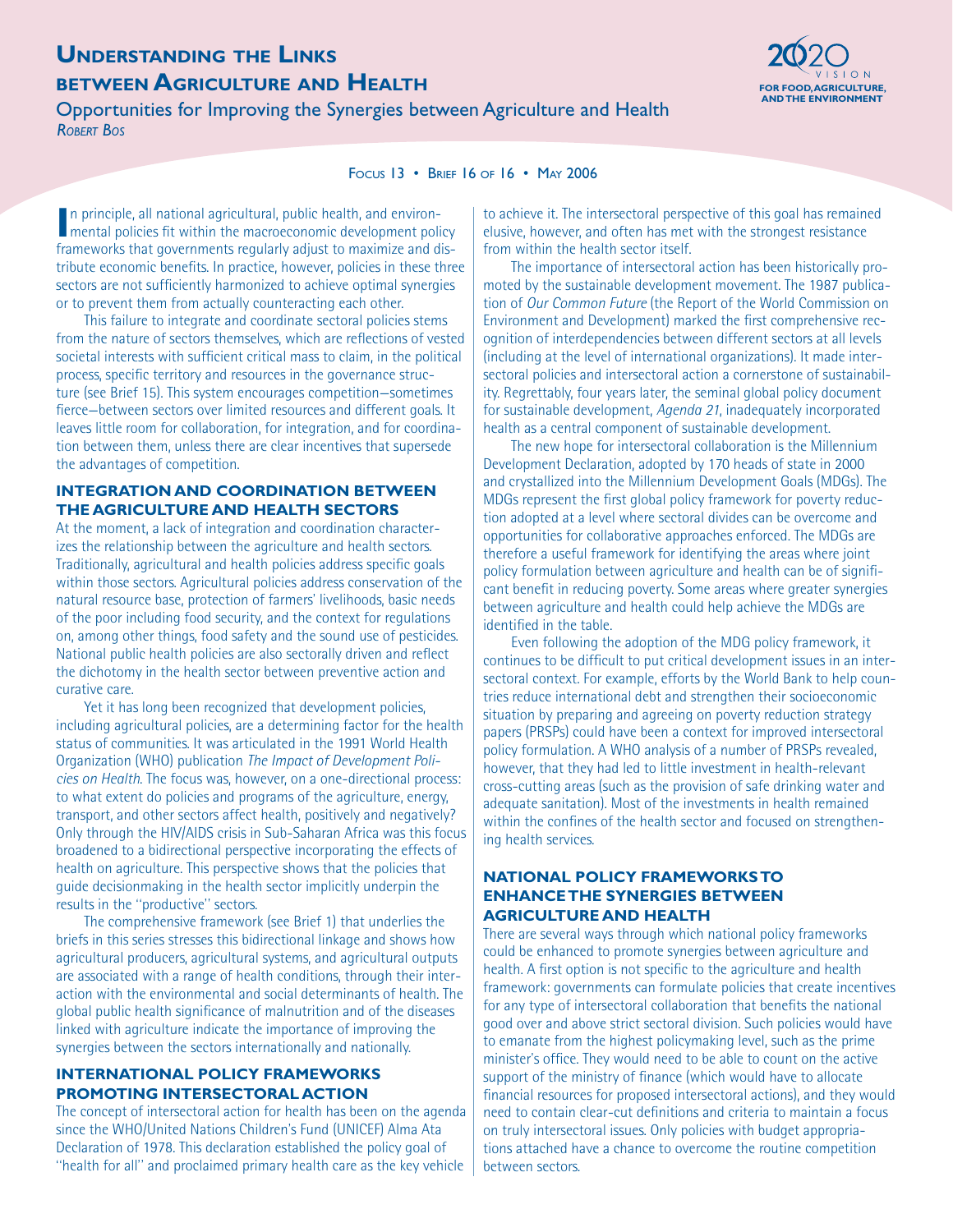| <b>Agriculture and Health Linkages in the MDGs</b>           |                                                                                                                                                                                                                                                                                                                                                                                                                                                                                                                                                                                                                                                                                                                                                                                                          |  |  |
|--------------------------------------------------------------|----------------------------------------------------------------------------------------------------------------------------------------------------------------------------------------------------------------------------------------------------------------------------------------------------------------------------------------------------------------------------------------------------------------------------------------------------------------------------------------------------------------------------------------------------------------------------------------------------------------------------------------------------------------------------------------------------------------------------------------------------------------------------------------------------------|--|--|
| <b>MDG</b>                                                   | <b>SYNERGIES BETWEEN AGRICULTURE AND HEALTH</b>                                                                                                                                                                                                                                                                                                                                                                                                                                                                                                                                                                                                                                                                                                                                                          |  |  |
| Goal I. Eradicate extreme<br>poverty and hunger.             | • Better health is linked to a reduction in poverty, and in turn helps sustain the natural resource base for agriculture.<br>. The security of agricultural livelihoods depends on the health of its members; adults who are ill themselves or must care for sick children are less productive.<br>• Ill-health conditions that may be related to agricultural production systems generate high health costs relative to the income of the rural and peri-urban poor.<br>· Different agricultural production systems have different impacts on health, nutrition, and well-being.<br>Households can use income from agricultural production for improved access to health products and services.<br>• Some agriculture-associated infections affect nutrient absorption and people's nutritional status. |  |  |
| Goal 2. Achieve universal primary education.                 | • In rural communities that are healthy there is less demand on children to participate in agricultural production, and school absenteeism is reduced.                                                                                                                                                                                                                                                                                                                                                                                                                                                                                                                                                                                                                                                   |  |  |
| <b>Goal 3. Promote gender equality</b><br>and empower women. | • Promotion of gender equality in agricultural production systems can help focus attention on gender-specific vulnerability to health risks related to specific agricultural tasks.                                                                                                                                                                                                                                                                                                                                                                                                                                                                                                                                                                                                                      |  |  |
| Goal 4. Reduce child mortality.                              | . Improved environmental management, fewer episodes of illness associated with agroecosystems, and better nutrition lead to healthy physical and mental growth of children<br>and an important decline in childhood illness and under-five mortality.                                                                                                                                                                                                                                                                                                                                                                                                                                                                                                                                                    |  |  |
| Goal 5. Improve maternal health.                             | • Better maternal health and nutrition increase the chances of a healthy pregnancy and the ability to engage in agricultural activities.<br>• Occupational health policies can target pregnant women working in agriculture for additional protection.                                                                                                                                                                                                                                                                                                                                                                                                                                                                                                                                                   |  |  |
| Goal 6. Combat HIV/AIDS, malaria,<br>and other diseases.     | • Environmental management practices in agriculture and the combination of integrated pest management and integrated vector management contribute to a reduction<br>in malaria transmission risk.<br>. Ensuring rural communities a proper livelihood from agriculture reduces risky sexual behavior as a source of additional income and thus reduces risk of HIV/AIDS and<br>other sexually transmitted diseases.<br>• Less pressure by infections on the immune system of HIV/AIDS sufferers enhances their potential in agricultural production.                                                                                                                                                                                                                                                     |  |  |
| <b>Goal 7. Ensure environmental</b><br>sustainability.       | · Sustainable use of water resources, balanced for domestic and agricultural use, supports healthy communities.<br>Using wastewater, excreta, and graywater as valuable resources addresses issues of health protection and of water scarcity in agriculture.<br>• Careful use of chemical inputs in agriculture contributes to health protection by avoiding contamination of surface and groundwater.                                                                                                                                                                                                                                                                                                                                                                                                  |  |  |
| Goal 8. Develop a global partnership<br>for development.     | • Intersectoral partnerships between agriculture and health can act on rationales for synergistic policy development.<br>• Impact assessment procedures by national governments and bilateral and multilateral agencies will enhance the health potential of agricultural development projects.                                                                                                                                                                                                                                                                                                                                                                                                                                                                                                          |  |  |

Source: Adapted from the Water Supply and Sanitation Collaborative Council, 2004.

A second option is to carry out bisectoral or multisectoral policy reviews aimed at harmonizing existing policies, identifying opportunities for reciprocal action to address each other's concerns, and formulating new policies that support the concept of intersectoral collaboration. This option, though cumbersome, may result in a sustainable process that could have a long-lasting impact. Such policy reviews will be most productive if they are conducted for issues that require policy review for other reasons, thus avoiding the impression that the initiative is a special plea for the health sector's interests. For example, countries with increasing water scarcity may identify wastewater as an important resource in agriculture and formulate policies for its optimal use. This policy change would provide a good occasion to ensure that this new resource is used not only productively, but also in ways that protect the health of agricultural producers, their families, and the consumers of products cultivated with wastewater.

Another objective of such reviews would be to identify perverse policies—that is, sectoral policies that contradict and counteract each other. For example, in some countries the agriculture sector has policies in place to subsidize tobacco growers while the health sector has policies to prevent smoking-related illness.

A third policy area is impact assessment. Over the past 25 years, most countries have developed a policy framework for environmental impact assessment, or EIA (often under pressure from multilateral and bilateral donor agencies). Health continues to be a weak element in this framework. EIAs categorize health as determined by environmental factors only, ignoring the social determinants. They formulate recommendations that put the onus mainly back on the health sector, thus transferring to the health sector the hidden costs of development. And they do not sufficiently recognize the health ministries as the final authorities in matters of health. At the same time, the health ministries often do not have the capacities, capabilities, and jurisdiction needed to participate effectively in such assessments.

A policy that promotes a distinct health-impact assessment procedure, or HIA (implemented in parallel and in consultation with the EIA procedure) will ensure that the health impacts of any new agricultural development project or new agricultural policy are considered in a timely fashion and that a public health management plan that ensures intersectoral action can be prepared (see Brief 13).

This policy area needs to be addressed not only at the national level, but also within bilateral and multilateral development agencies that provide financial support for agricultural development. These agencies themselves must review their decisionmaking criteria for projects and adopt policies that ensure that health safeguards are incorporated where relevant.

Finally, the health sector may need to formulate and adjust its policies to strengthen its capacity to deal with other sectors in general, and the agriculture sector in particular, on issues of joint interest. Admittedly, for a number of issues (food safety, nutrition, livestock, and veterinary public health) such policies may already exist. Yet the health sector remains deficient in its capacity to effectively deal with the agriculture sector across the board. The parts of the health sector that would need to work directly with the agriculture sector are frequently underfunded, have no formal arrangements for intersectoral roles and responsibilities, and have staff with inadequate skills for intersectoral negotiation and decisionmaking.

In conclusion, a conducive policy framework is essential for effective agriculture-health collaboration. This framework should be comprehensive, focus on strategic issues, be periodically reviewed and updated, and maintain criteria that recognize the bidirectional nature of the links. Not only are these policies important at the national level, but they should also be introduced at the level of international organizations and bilateral and multilateral development agencies.

*Robert Bos (bosr@who.int) is a scientist in Public Health and Environment at the World Health Organization, Geneva, Switzerland.*

**International Food Policy Research Institute www.ifpri.org** 

2033 K Street, N.W. • Washington, D.C. 20006-1002 • U.S.A. Phone: +1-202-862-5600 • Fax: +1-202-467-4439 • Email: ifpri@cgiar.org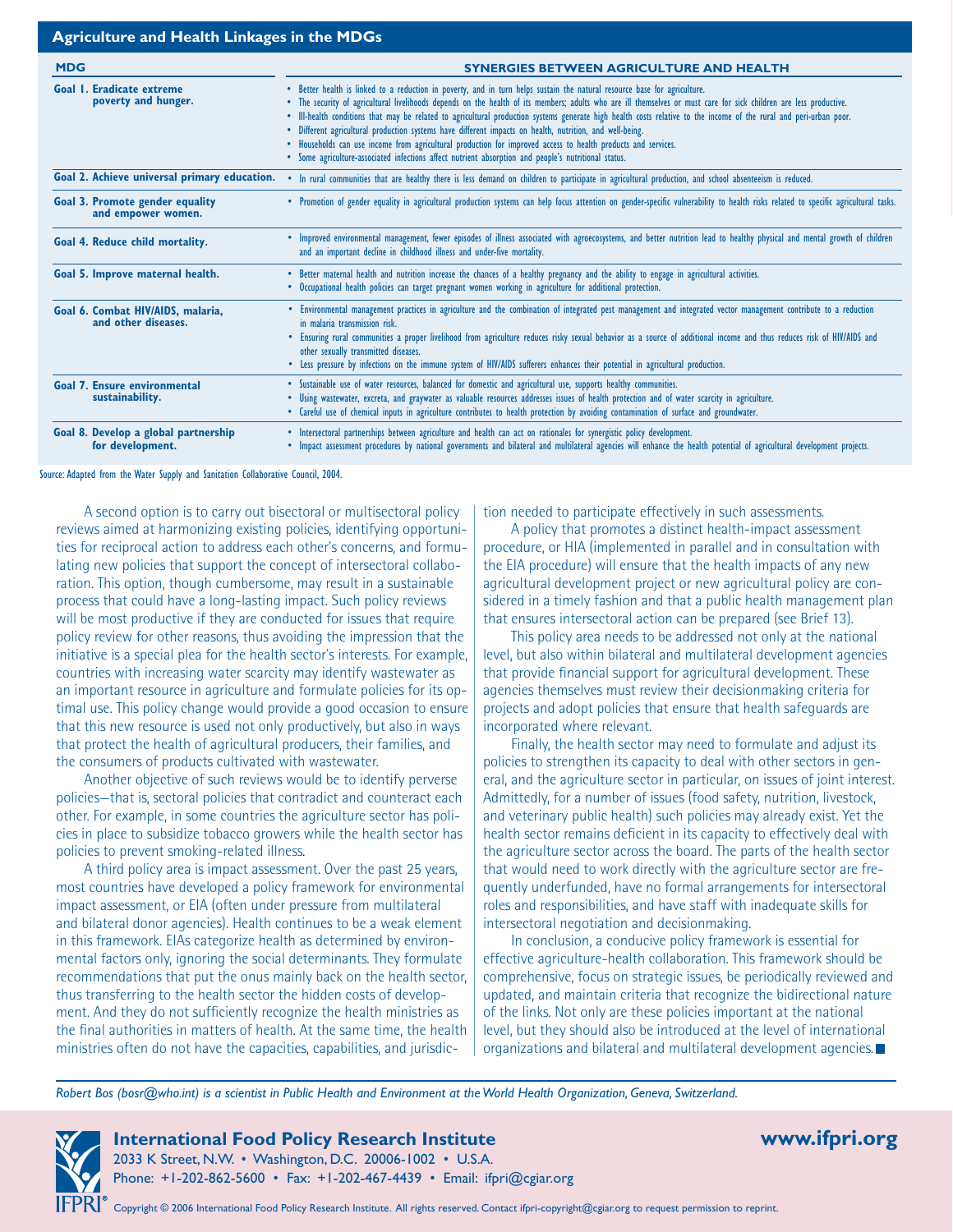# Download or Order All IFPRI 2020 Vision Focus Briefs

# **http://www.ifpri.org/pubs/catalog.htm#focus**

*12: Building on Successes in African Agriculture (10 briefs)* Edited by Steven Haggblade

*11: Collective Action and Property Rights for Sustainable Development (16 briefs)* Edited by Ruth S. Meinzen-Dick and Monica Di Gregorio

*10: Food Safety in Food Security and Food Trade (17 briefs)* Edited by Laurian Unnevehr

*9: Overcoming Water Scarcity and Quality Constraints (14 briefs)* Edited by Ruth S. Meinzen-Dick and Mark W. Rosegrant

*8: Shaping Globalization for Poverty Alleviation and Food Security (13 briefs)* Edited by Eugenio Díaz-Bonilla and Sherman Robinson

*7: Appropriate Technology for Sustainable Food Security (9 briefs)* Edited by Per Pinstrup-Andersen.

*6: Empowering Women to Achieve Food Security (12 briefs)* Edited by Agnes R. Quisumbing and Ruth S. Meinzen-Dick

*5: Health and Nutrition: Emerging and Reemerging Issues in Developing Countries (11 briefs)* Edited by Rafael Flores and Stuart Gillespie

*4: Promoting Sustainable Development in Less-Favored Areas (9 briefs)*  Edited by John Pender and Peter Hazell

*3: Achieving Urban Food and Nutrition Security in the Developing World (10 briefs)*  Edited by J. L. Garrett and M.T. Ruel

*2: Biotechnology for Developing-Country Agriculture: Problems and Opportunities (10 briefs)*  Edited by Gabrielle J. Persley

*1: Getting Ready for the Millennium Round Trade Negotiations (9 briefs)* Edited by Eugenio Díaz-Bonilla and Sherman Robinson